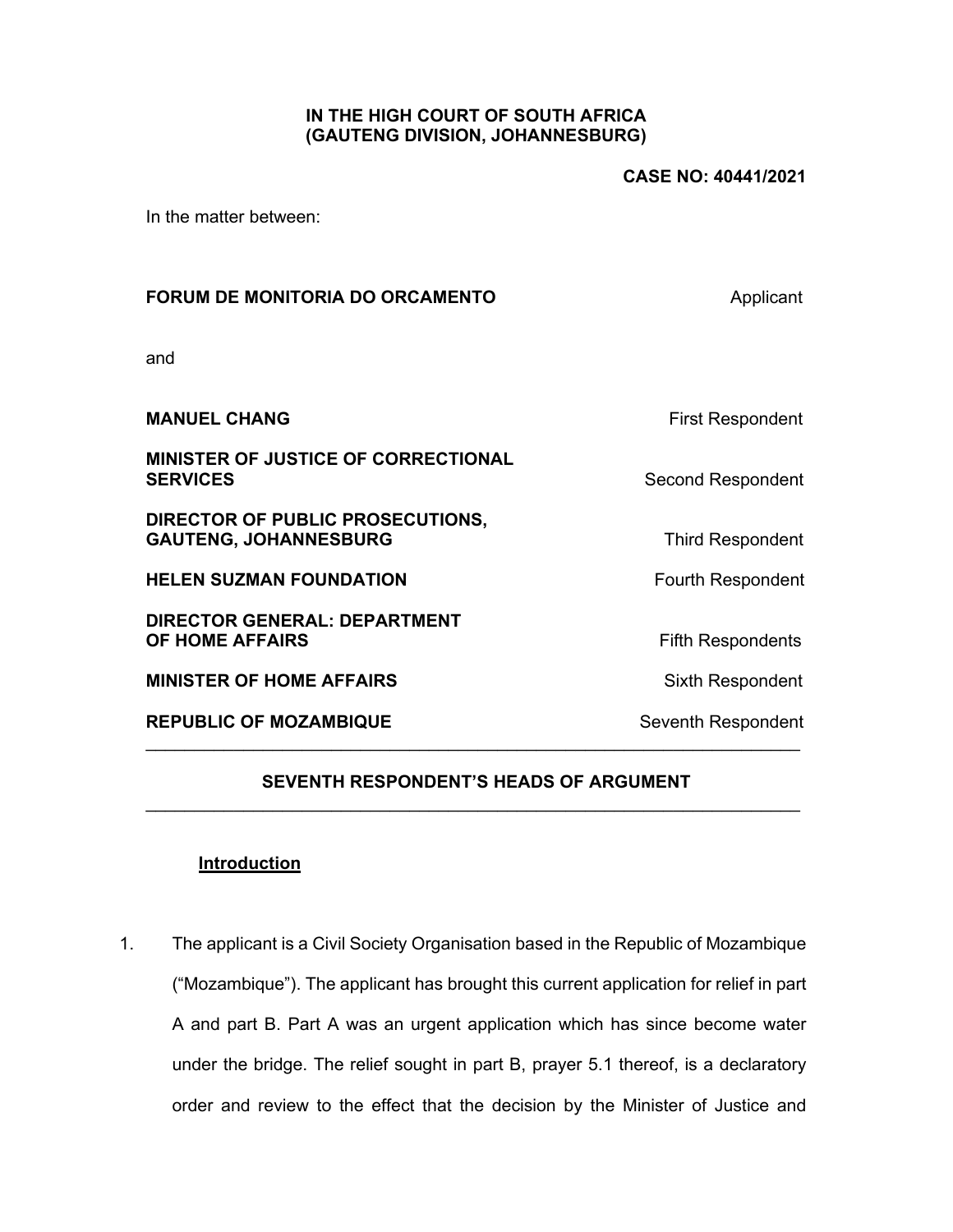Correctional Services ("Minister") taken on or around 23 August 2021 to extradite the first respondent ("Chang") to the Republic of Mozambique be declared to be inconsistent with the Constitution of the Republic of South Africa, 1996, invalid, and is set aside.

- 2. The applicant wants the decision of the Minister to be substituted with one to the effect that Chang be surrendered and extradited to the United States of America ("the US") to stand trial for his alleged offences in the United States of America as contained in the extradition request dated 28 January 2019. Only in the alternative to prayer 5.2, the applicant seeks remittal of the decision to Minister for a fresh decision.
- 3. Mozambique was initially not cited as a respondent but has since been joined by this Court as the seventh respondent and has filed answering affidavits opposing both part A and part B. The affidavit opposing part A dealt with preliminary matters and did not dwell on the merits. The answering affidavit on part B substantially deals with the merits of the application.
- 4. The applicant was a participant in *Chang* 1. In *Chang* 1, Chang brought an urgent application seeking an order compelling the Minister to surrender him to Mozambique. In counter to that application, the Minister filed a counter application seeking an order reviewing and setting aside the extradition decision taken by the former Minister ("Masutha"). In *Chang* 1, the applicant made its wish very clear that it wants nothing other than the surrender of Chang to the United States of America. To the applicant, it doesn't matter how much Mozambique can do to satisfy the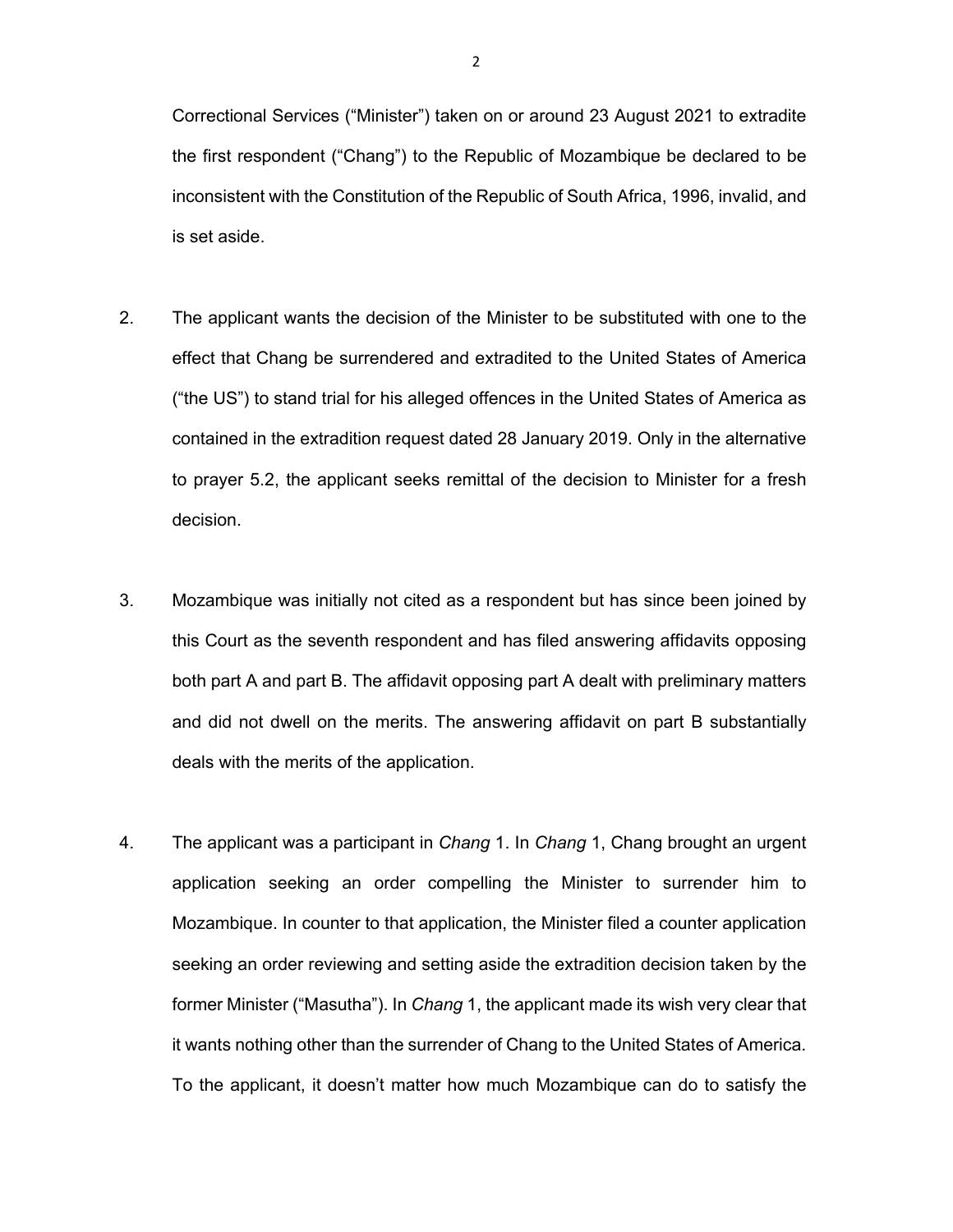necessary requirements for extradition of Chang to Mozambique. The applicant wants only one thing which is the surrender of Chang to the United States of America. To the applicant, it is either its way or the highway. This attitude is demonstrated clearly in this current application.

- 5. However, what must be mentioned which remains undisputed on the papers and from the reading of the judgment in *Chang* 1 is that the central issue raised by the Minister in the counter application in *Chang* 1 was whether Chang was immune from criminal prosecution in Mozambique by virtue of his membership of Mozambican Parliament. In *Chang* 1, the Minister said that Masutha was unaware at the time he made the decision to extradite Chang to Mozambique that Chang enjoyed immunity from prosecution.
- 6. In that event, the Minister submitted to the Court that the surrender of Chang to Mozambique whilst he enjoys immunity from prosecution would contravene the Constitution of the Republic of South Africa, South Africa's international obligations against corruption, and the SADC protocol on extradition and the Protocol on combating of corruption (SADC protocol).
- 7. Whilst Masutha at the time was faced with two extradition requests, first received from the United States of America, and the second from Mozambique, had to make a decision in terms of section 11 the Extradition Act 67 of 1962 ("the Extradition Act") and on the strength of the section 10 report made by the Magistrate, Kempton Park. The Minister was obliged in terms of section 11 read with the SADC protocol to decide whether Chang is extradited to the US or Mozambique. In short, the issue that confronted Masutha was whether to accede to the extradition request of the

3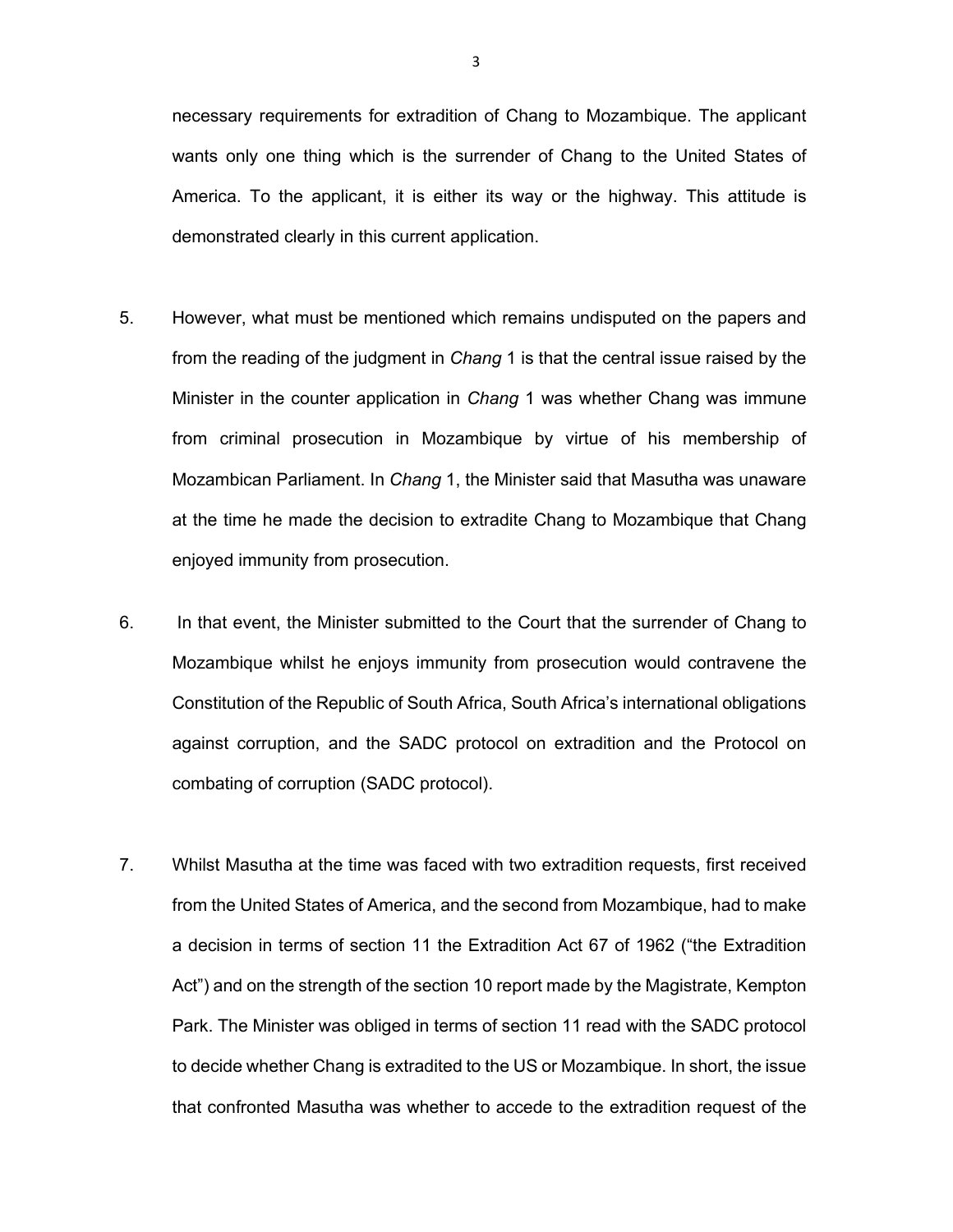United States or Mozambique. Masutha made the decision to extradite Chang to Mozambique.

- 8. That decision was taken on judicial review brought by the current Minister as a counter application to Chang's application to be extradited to Mozambique. In *Chang* 1 this Court, sitting as a full Court, upheld the current Minister's contention in its judgment dated 1 November 2019 by making the following order:
	- *"[94] I thus make the following order:* 
		- *(1) Mr Chang's application under case number 22157/2019 is dismissed.*
		- *(2) The Minister's decision to extradite Mr Chang to Mozambique is set aside.*
		- *(3) To the extent that the Minister's decision dismissed the US extradition request, it is set aside.*
		- *(4) Both decisions are remitted to the current Minister for determination.*
		- (5) *The parties are each to pay their own costs in these applications."*
- 9. What is particularly clear in the order of the Court in *Chang* 1 is that the Court remitted both decisions to extradite to Mozambique and the decision not to extradite to the US for reconsideration. That was done and the current Minister gave effect to the court order in *Chang* 1 and made a fresh decision which is the subject matter of the current review application.
- 10. The Magistrate had submitted the section 10 report and the record of proceedings to the Minister for consideration. One report, as already mentioned established that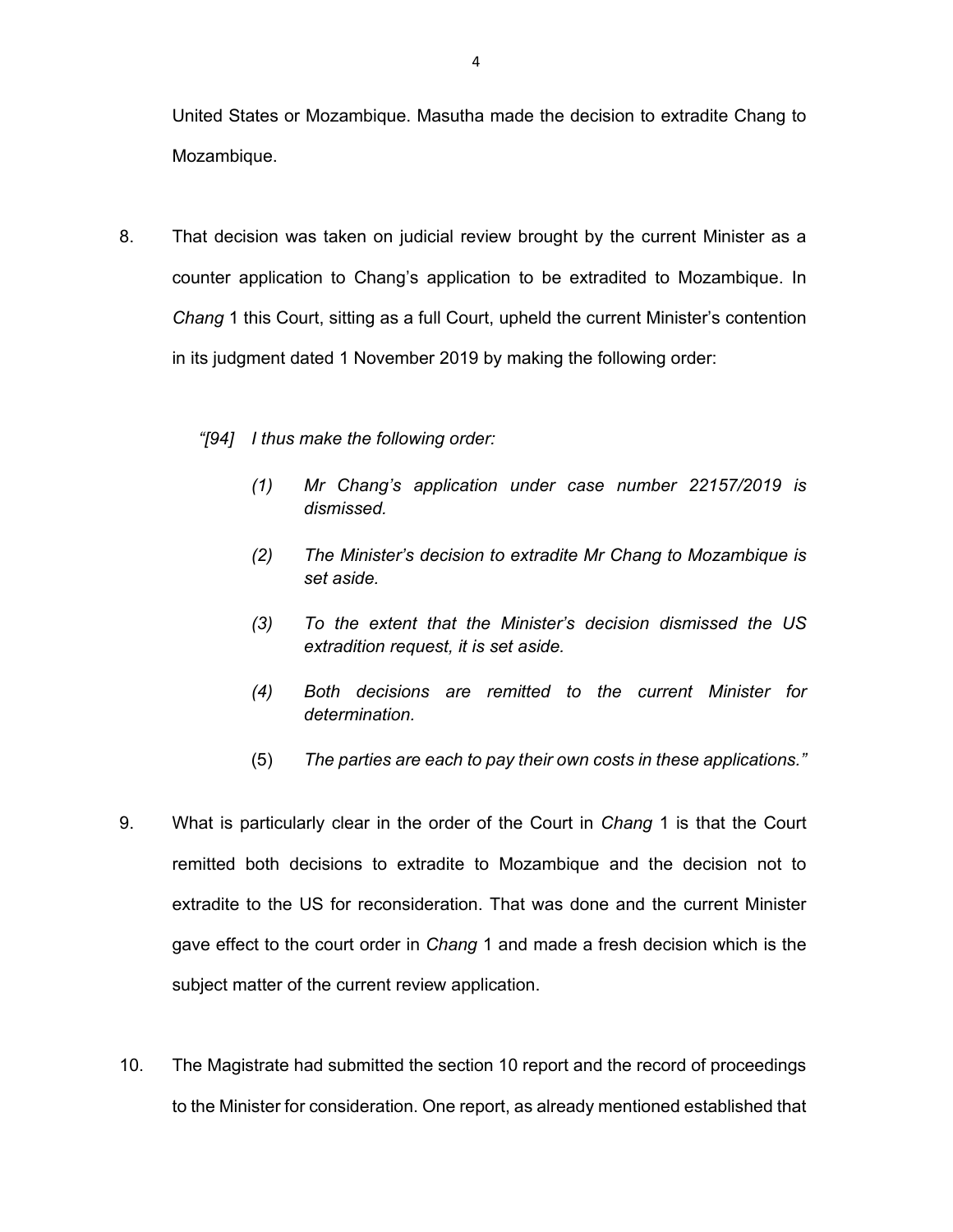Chang was extraditable to the US. The other report established that Chang was equally extraditable to Mozambique. The status of the section 10 inquiry and the powers of the Minister in terms of section 11 received attention as well in the Supreme Court of Appeal ("SCA") judgment in Realite Thabo Mochebelele vs Director of Public Prosecutions Gauteng Local Division, Johannesburg and others, case no. 377/2018, [2019] ZASCA 82 (31 May 2019). In paragraph 16 of the judgment, the SCA stated as follows: "On a simple reading of ss 10 and 11, the magistrate and the Minister both play a role, but with carefully delineated duties and responsibilities. The magistrate's duties are confined to making certain preparatory findings, while the Minister makes substantive and political decisions as regards the extradition or otherwise of a person sought by the requesting state."

- 11. In paragraph 17 of the judgment, the SCA further stated that: "Section 10 makes plain that the magistrate who conducts an extradition enquiry must determine whether the person is liable to be surrendered to the foreign state concerned and, in the case where the person is accused of the commission of an offence, whether there is sufficient evidence to warrant a prosecution in the foreign state. If the magistrate makes a positive finding in relation to these matters, he or she has no residual discretion but to make an order committing that person to prison 'to await the Minister's decision with regard to his or her surrender."
- 12. For this proposition, the SCA referred with approval a passage in paragraph 15 of the Geuking v President of the Republic of South Africa and others 2003(3) SA 34 (CC).
- 13. The Magistrate's enquiry in terms of section 10 is either a quisi judicial enquiry or an administrative enquiry. Whether it is one of the two, the report that he submits,

5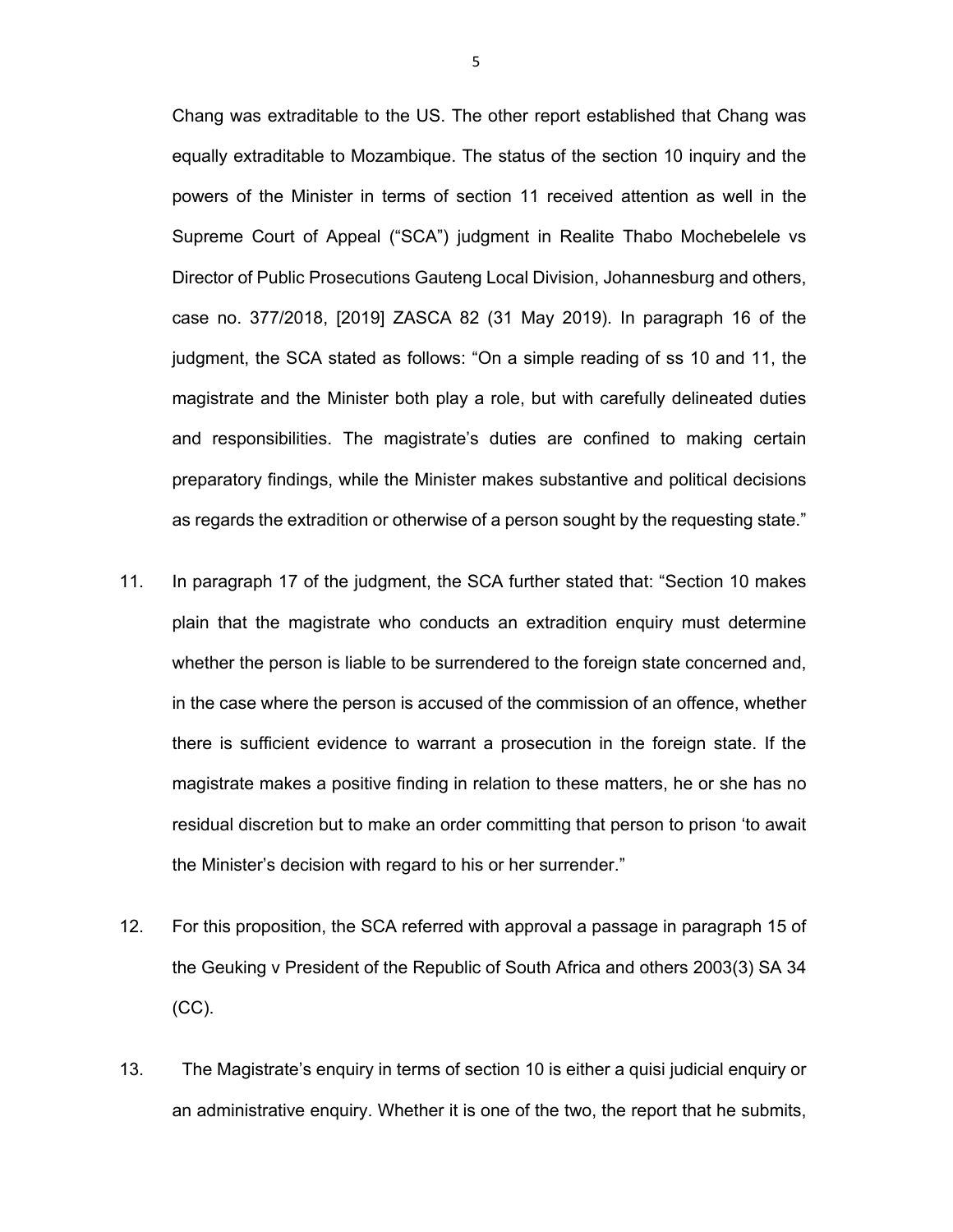embodying his decision and recommendations constitutes administrative act or quisi judicial act, which has legal effect and may not be willy-nilly ignored by the Minister. The Magistrate's decision has not been set aside on review. In fact the Magistrate's decision in Chang found resonance with the full court in *Chang* 1 hence the order that the Minister should consider both extradition decisions. In short, what the Minister was called upon was to consider both extradition requests and make a decision. That is what all interested parties that made written representation understood the mandate from the judgment in *Chang* 1 to have been to the current Minister.

14. In *Chang* 1, the applicant, in its counter application, sought an order among others that the decision of the Magistrate be reviewed and set aside. That decision was not set aside by the Court. The Court declined to do so. In fact, the Court affirmed the lawfulness of the extradition enquiry that took place before the Magistrate, Kempton Park. This accords well with what the SCA found in Reatile Thabo Mochebelele supra, and what the Constitutional Court established in Geuking.

#### **Events that occurred after the judgment in** *Chang* **1**

15. As ordered by the Court in *Chang* 1, the Minister was required to consider the US extradition request as well as Mozambique extradition request and make a decision as to where Chang should be extradited to. In doing so, the Minister followed a procedurally fair administrative process by giving all interested parties an

6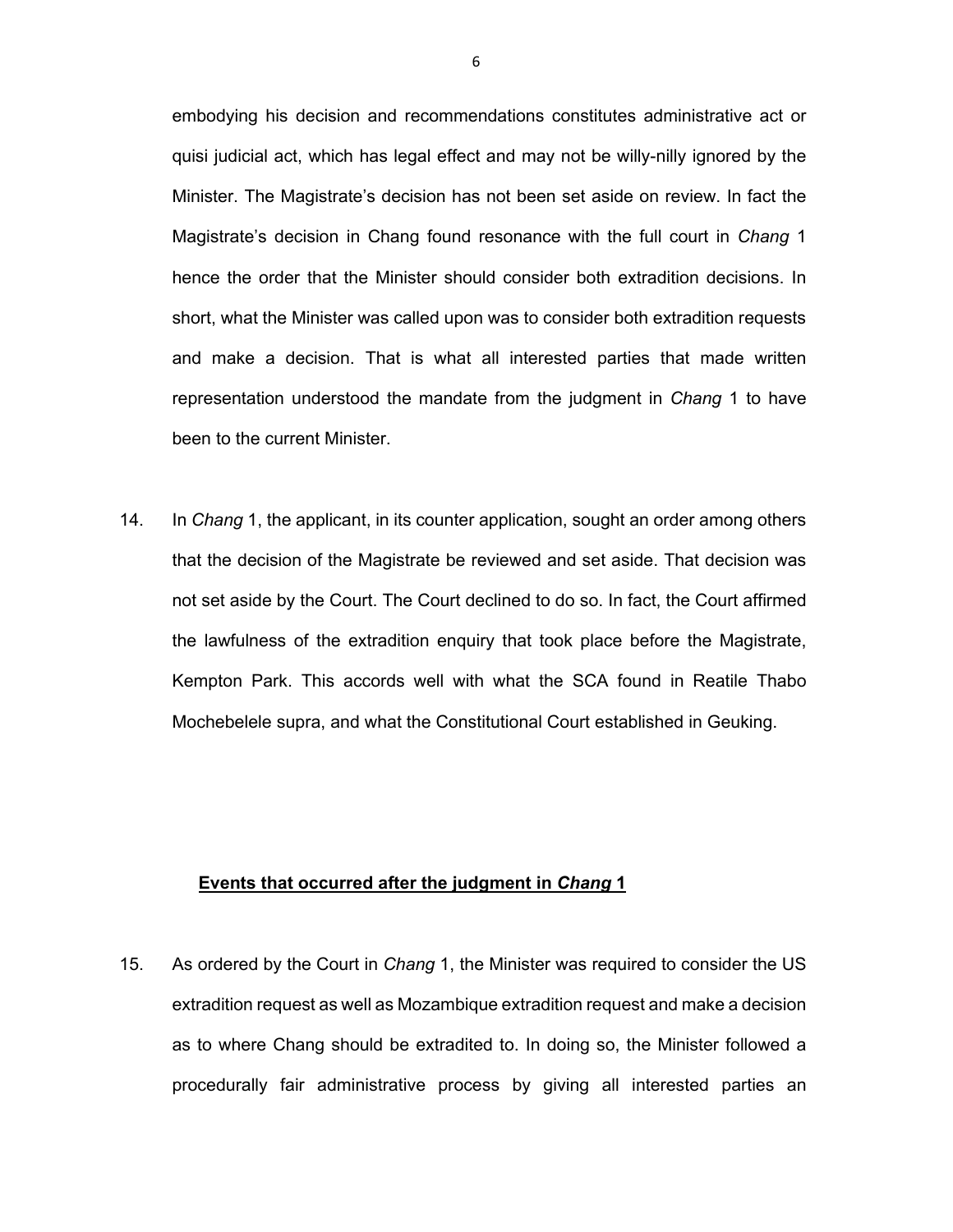opportunity to make written representations to him. It appears from the record that the US made written representations; Mozambique made written representations; Chang also made written representations. The applicant, which is not a party with direct and material interest but interest in its capacity as Civil Society in Mozambique, made written representations where it was responding through its legal counsel to the written representations made by Mozambique to the Minister.

- 16. It remains unclear as to how the applicant got hold of the written representations made by Mozambique. It also appears that the applicant also responded in writing to the Minister to the written representations made by Chang. It is also unclear as to how the applicant got hold of those representations. Enquiries by the attorneys of Mozambique to the Department of Justice and Correctional Services for clarity as to how the applicant got hold of the written representations submitted by Mozambique could not shed any light.
- 17. All what the Department could do was to offer apology to Mozambique as it also had no idea as to how the applicant got hold of the written representations submitted by Mozambique. Be that as it may, the Minister did not disregard the responding representations made by the applicant to him where it criticised Mozambique's written representations. The Department however, in accordance with the notion of procedural fairness, afforded Mozambique an opportunity to respond to the responding submissions by the applicant. The Minister took into account all the submissions made to him before making a decision.
- 18. It is important to state as a matter of law that the Minister was obliged as he did when making the decision, to take into account the factual situation as it was as at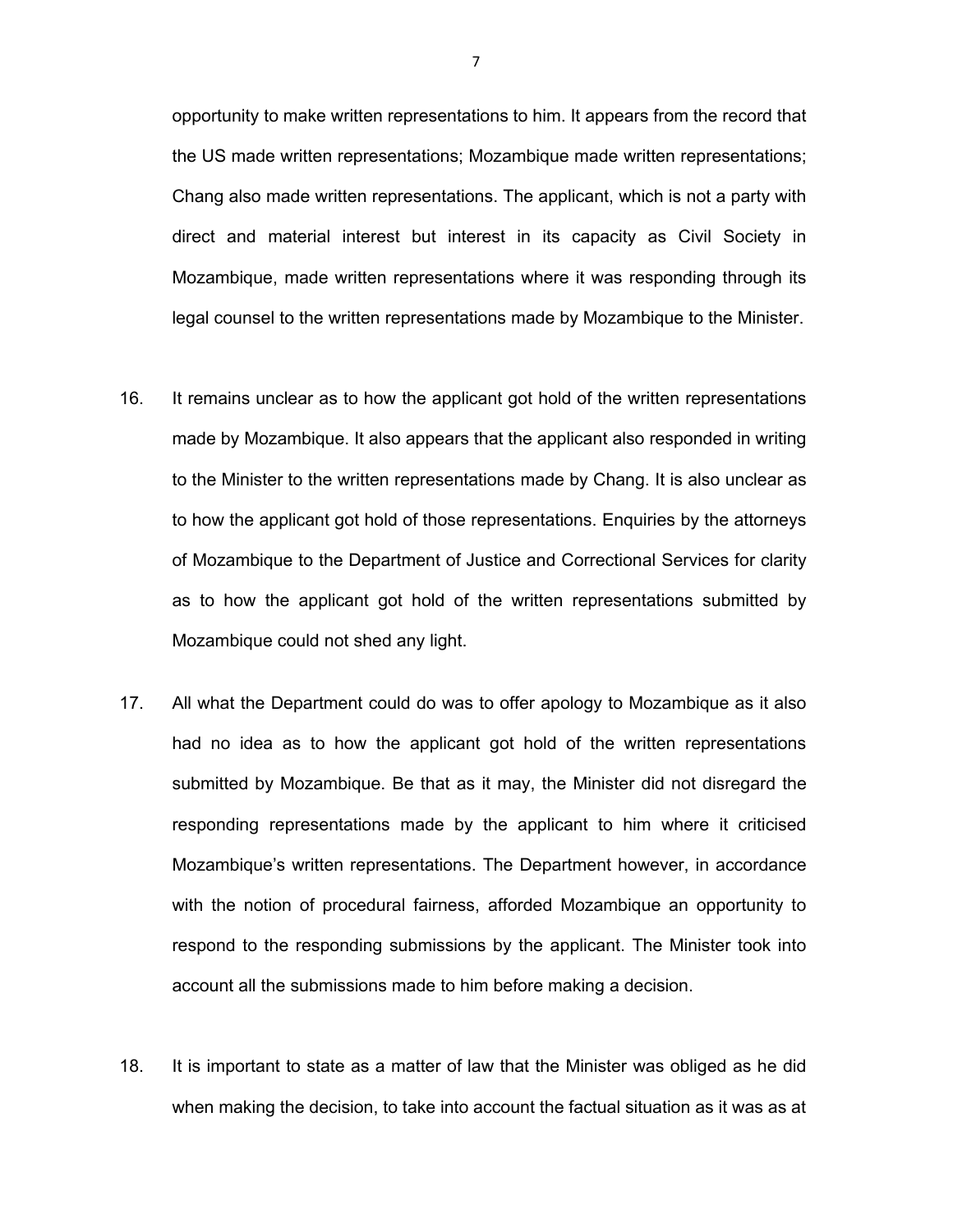the time when he made the decision not the factual situation as it was when Masutha made his decision. Further, the Minister was legally obliged to take into account the current affairs as at the time when he was making the decision and not the factual situation as it was when the Court handed down judgment in *Chang* 1 on 1 November 2019.

- 19. Simply put, the Minister was to take into account the prevailing factual situation as at the time when he took the decision in August 2021 and taking into account the representations made by the respective parties who professed to have interest in the matter. The record filed demonstrates that the Minister applied both procedural and substantive law correctly. Although correctness is not a yardstick in a review, but only rationality and legality are the issue, the point we make is that the Minister took not only a rational decision but a lawful and correct decision, applying a fair procedure.
- 20. Two important considerations loom large when the Minister decides whether extradition requests by a foreign state should be acceded to or not. Those are, first, whether the person to be extradited enjoys immunity from prosecution in the requesting state and secondly, whether a warrant of arrest has been issued for the person. In *Chang* 1, this Court only dealt with the issue of immunity and did not deal with the issue of warrant or arrest. It was not necessary for it to deal with the issue of the warrant of arrest at that time because the finding by the Court that Chang enjoyed immunity from prosecution in Mozambique was dispositive of the matter.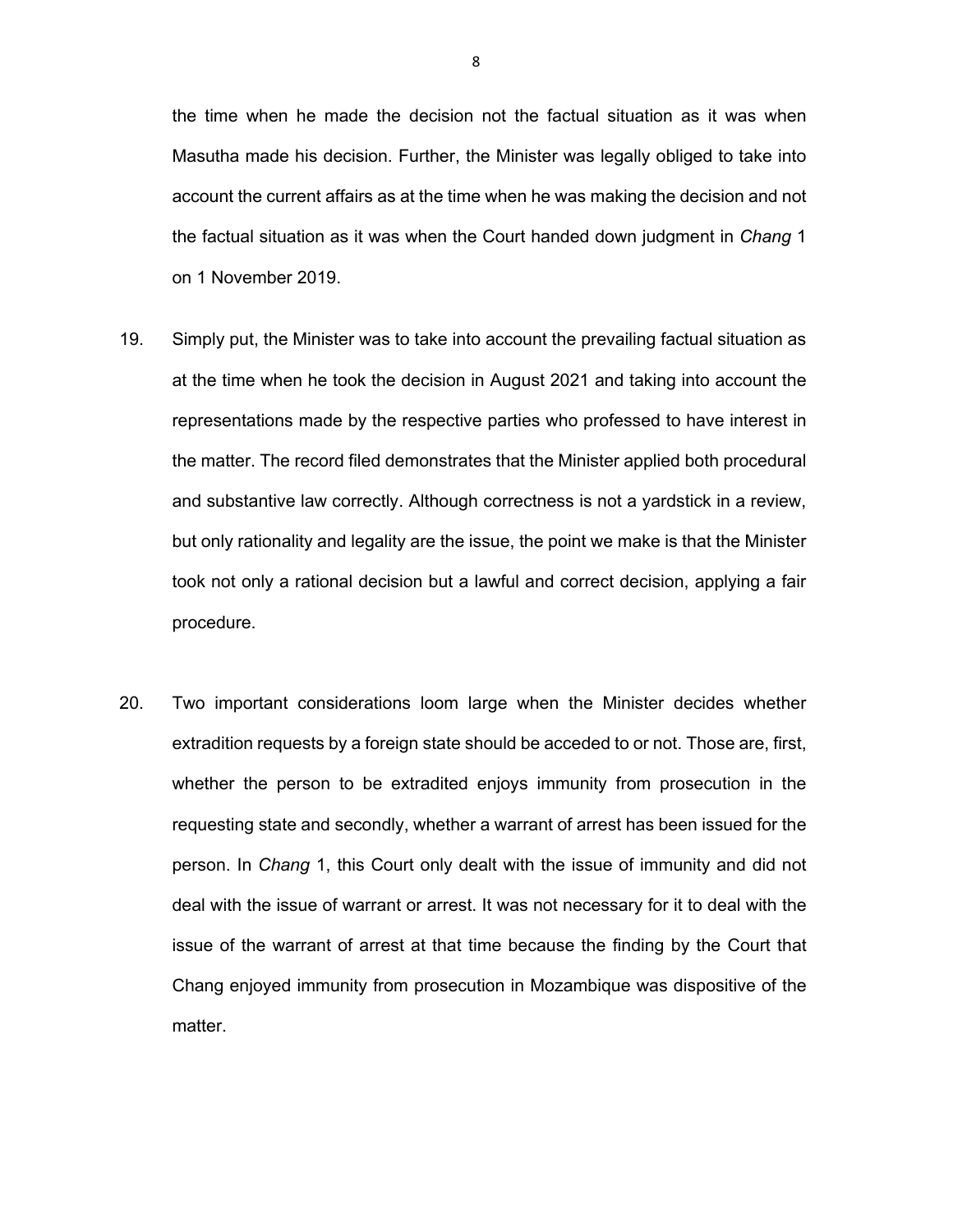- 21. In the current application, the applicant has again raised the issue of Chang being immune from prosecution in Mozambique and that there is no warrant of arrest issued against Chang in Mozambique. These two material issues raised by the applicant must be considered in the context of motion proceedings with evidence provided in affidavits. It being a review, where a record of decision has been dispatched, these two issues should be considered in the context of what the record has as its contents, or the documents contained in the record filed by the Minister.
- 22. What is indisputably contained in the record is the warrant of arrest issued by a Supreme Court Judge in Maputo, an Indictment of Chang from the Attorney-General and its service outside Mozambique duly authorised by a Supreme Court judge in accordance with the procedural law of Mozambique.
- 23. It must be noted that at the time when the applicant launched this application, it had no record. The founding affidavit in support of the relief both in part A and part B was deposed to by Nicole van de Venter, a female attorney practising at Ian Levitt Attorneys. Both the founding and supplementary affidavit are devoid of substance as the deponent has no personal knowledge of the allegations, the allegations are speculative with no benefit of those upon whom the probative value of what is stated by the deponent depends. We turn now to deal why the founding and supplementary affidavits have no probative value.

## **The deponent to the founding affidavit and supplementary affidavit**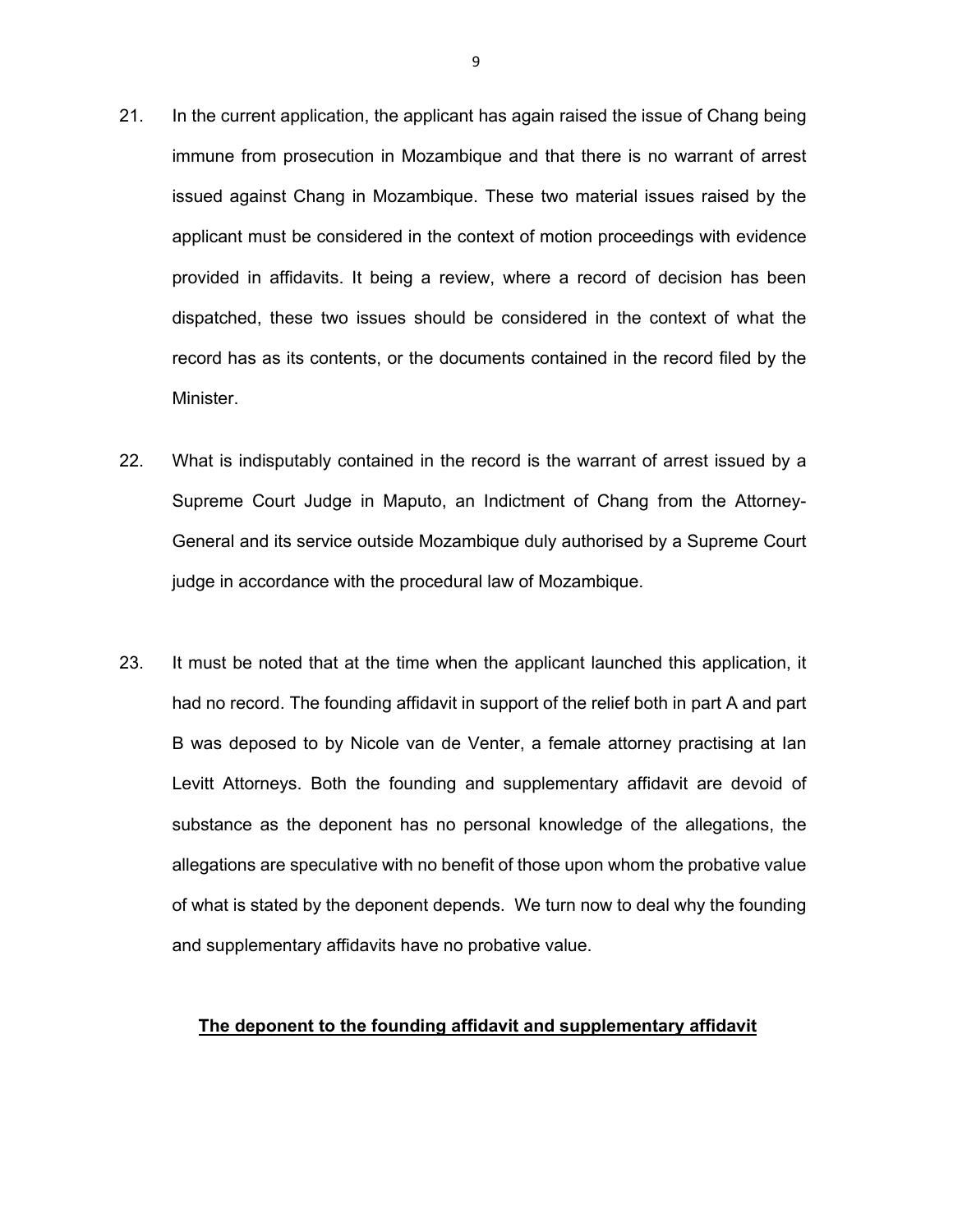- 24. Mozambique did not take issue with the deposition of the affidavit by Ms Nicole van de Venter in support of the application that was launched on extremely urgent basis. This was so because of what Ms Nicole van de Venter stated under oath in paragraph 1 that she is authorised to depose to the affidavit on behalf of the applicant. But most importantly is what the deponent stated in paragraph 5 of the founding affidavit as follows:
	- *"(5) The applicant is a Forum De Monitoria Do Orcamento ("FMO"). As I explain in detail below, FMO is an umbrella organisation of various Mozambican civil society organisations. I depose to this affidavit on behalf of FMO because its general coordinator, Professor Adriano Nuvunga, was unavailable to depose to this affidavit in time for this application to be launched. The general coordinator is in Mozambique and would not have gotten a signed affidavit in time. He would depose to a confirmatory affidavit relating to this application as soon as possible."*
- 25. Mozambique found this explanation satisfactory given that the application was brought on extremely urgent basis although the contents of the founding affidavit were devoid of merit. This is also because Mozambique was also in a similar situation where its own attorney, Mr Busani Mabunda, had to depose to an affidavit opposing part A of the application on extremely short notice, due to practical difficulties of obtaining the necessary depositions from Mozambique on short notice.
- 26. However, what the deponent stated in paragraph 5 of the founding affidavit seems not to have been entirely correct given what transpired when the supplementary affidavit was filed and deposed to on 2 September 2021. In the supplementary affidavit, Ms Niccole van de Venter still describes herself in paragraph 1 as a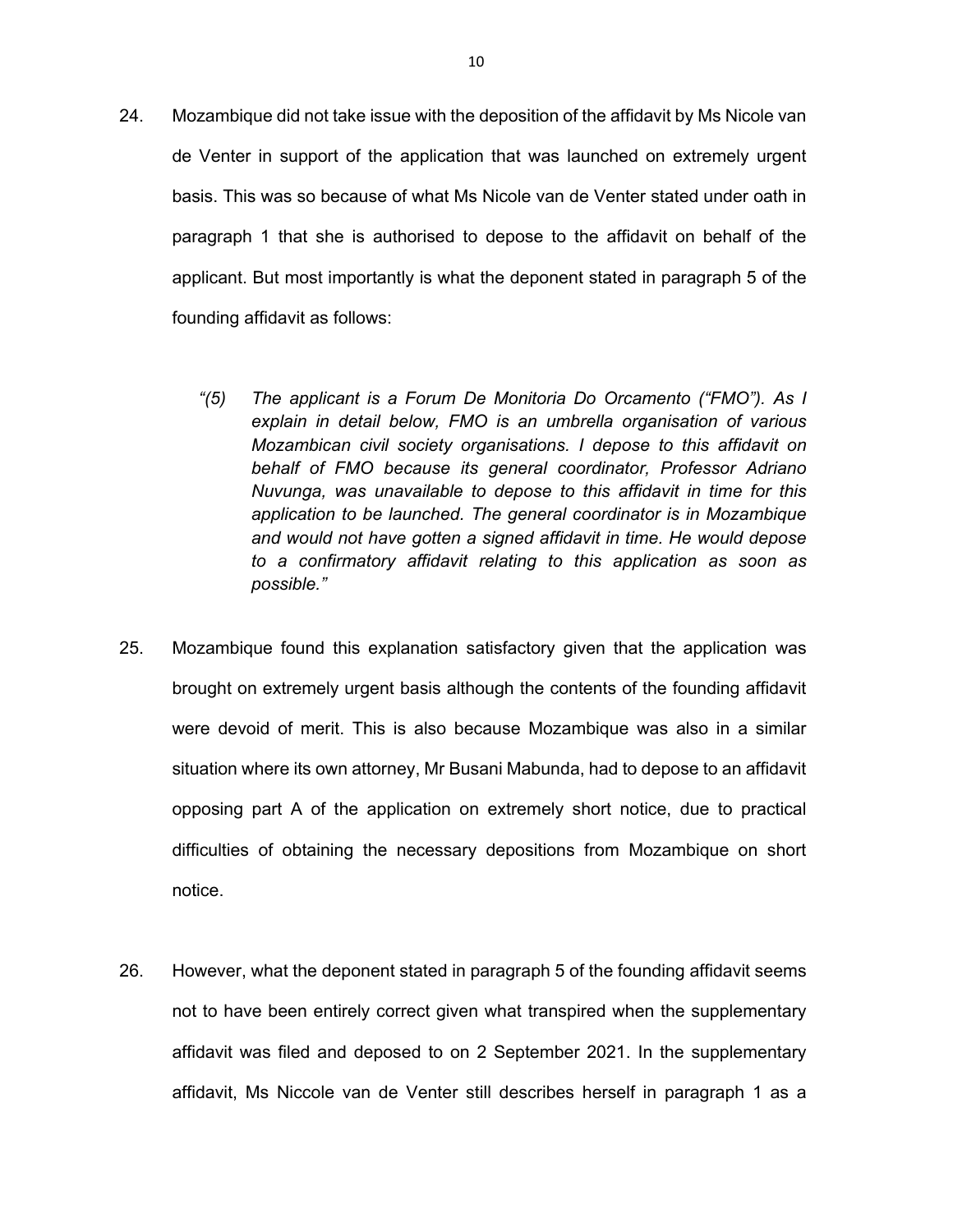female attorney practising at Ian Levitt Attorneys. She states that she is the applicant's attorney of record in the application. She states that she is authorised to depose to the affidavit on behalf of the applicant. She also states that she deposed to the founding affidavit in the matter.

- 27. What she however does not state to the Court is why she is the one deposing to the supplementary affidavit when she has no personal knowledge of the facts and circumstances surrounding what happened in Mozambique, and she was not involved in the matters pertaining to the extradition requests made. There is no confirmatory affidavit attached from the applicant.
- 28. It is on this basis that Mozambique has taken issue with the probative value of the allegations made by Ms Nicole van de Venter and that such allegations have no probative value. The deponent also speaks about the matters which clearly do not fall within her personal knowledge, and she clearly has no knowledge of Mozambican legal system and its operations.
- 29. Mozambique therefore submits that when dealing with the allegations made in the founding affidavit and the supplementary affidavit of Ms Nicole van de Venter, should do so on the basis that it is an affidavit of somebody who has no personal knowledge and there is no confirmatory affidavit from anybody with personal knowledge from the applicant. The absence of any affidavit from the applicant, is quite telling.
- 30. In any event, what is apparent from the supplementary founding affidavit deposed to by Ms Nicole van de Venter is that whatever she states is based on speculation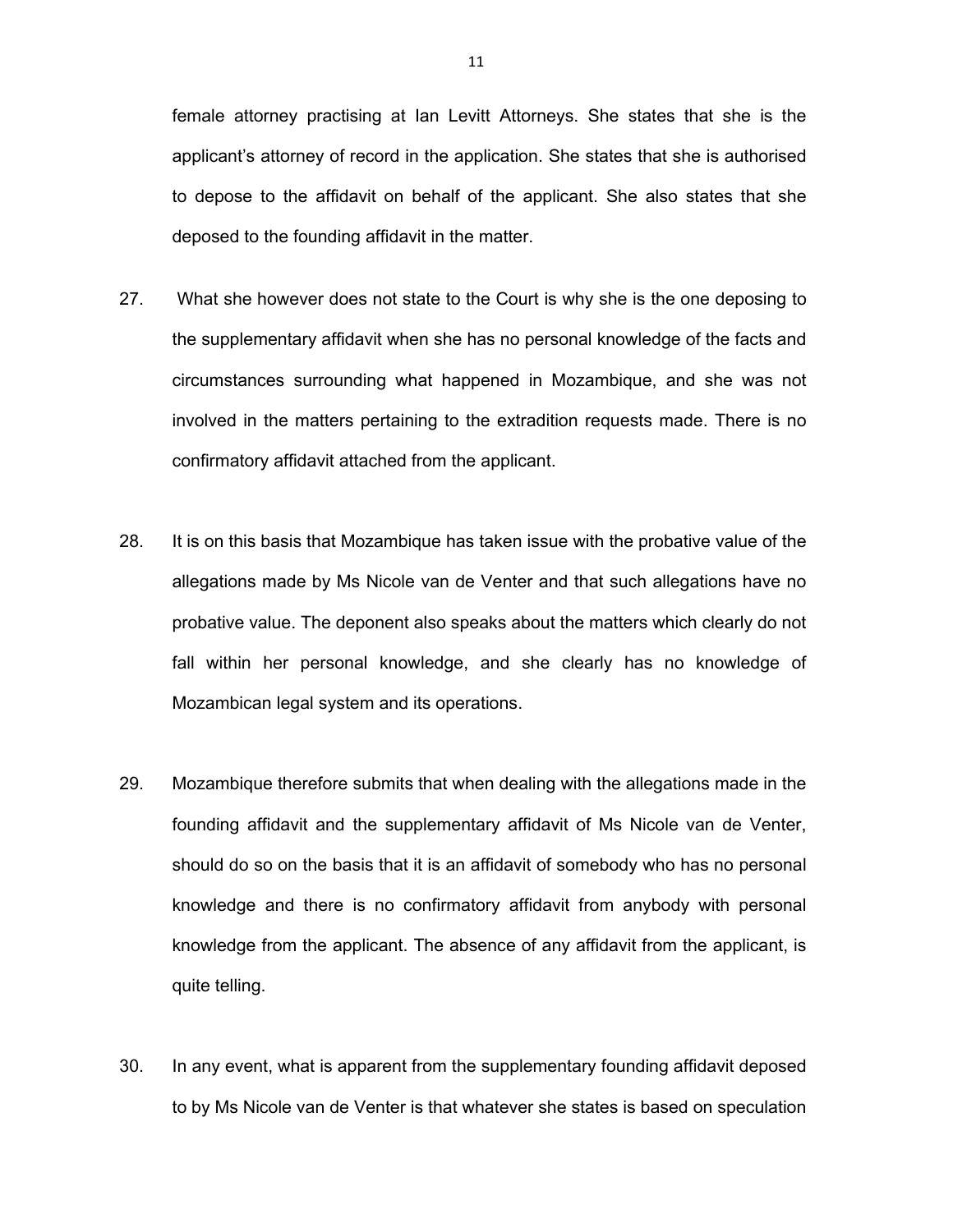and hearsay. The founding affidavit and the supplementary affidavit is a departure from the well-established legal principle that he who alleges must prove. On the allegations made in the affidavits deposed to by Ms Nicole van de Venter, the applicant has not discharged any onus resting on it to demonstrate that, firstly, Chang still enjoys immunity from prosecution, and secondly, that there is no warrant of arrest issued against Chang in Mozambique.

- 31. The onus squarely rests on the applicant to prove to the Court on the applicable civil standard of the preponderance of probabilities that Chang still enjoys immunity from prosecution and that there is no warrant of arrest for him. The applicant has failed to demonstrate this and that should be the end of the matter. The applicant seeks to employ reverse onus impermissibly when the onus squarely rests on it to prove these two material allegations it makes.
- 32. This being motion proceedings, there is simply no basis for the Court to reject Mozambique's contentions and allegations in the answering affidavit made under oath that Chang no longer enjoys immunity from prosecution, and that there is a warrant of arrest issued by the Supreme Court judge in Mozambique for the arrest of Chang. The applicant does not dispute that an indictment has been issued against Chang and that he has to stand trial in Mozambique on the strength of the said indictment.
- 33. The applicant has no basis to dispute the warrant attached at page 14-72. The applicant, as a civil society organisation operating in Mozambique and with its members residing in Mozambique issued a statement (see: page 14-73). The applicant has known about the press release of the Attorney-General office at page 14-78. The applicant reacted to that statement when it was issued.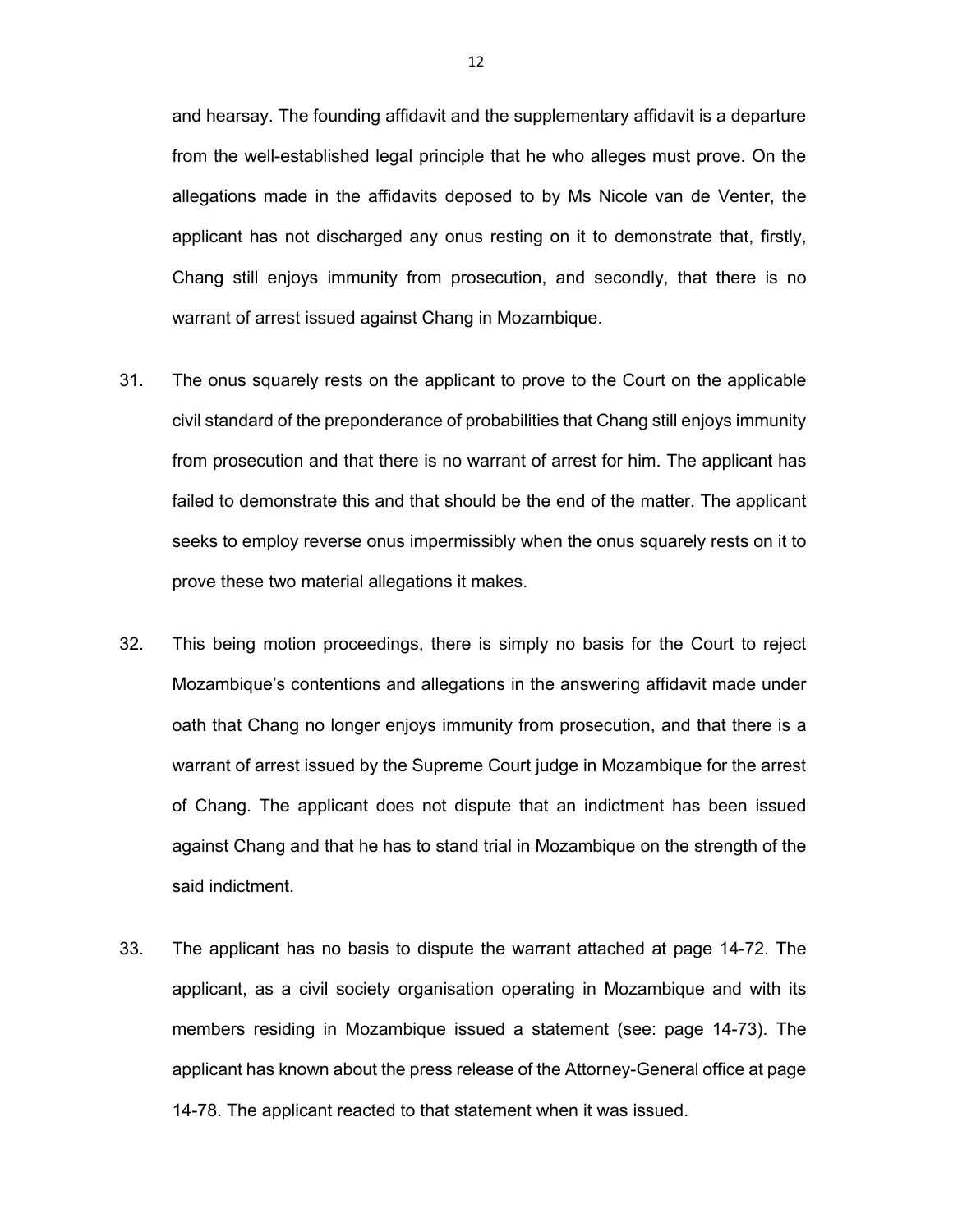- 34. The notion that Chang will not be prosecuted in Mozambique and that he is a flight risk is not borne by facts. It was incumbent upon the applicant to place facts before Court in substantiation of its unfounded allegations. The applicant wants a final order on motion and must live with the consequences of Plascon Evans rule. It simply does not go pass the elementary step.
- 35. Given that the applicant seeks a final order, Plascon Evans applies. Motion proceedings are not determined on probabilities. In **National Director of Public Prosecutions vs Zuma<sup>1</sup> the supreme Court of Appeal ("SCA")**, per Harams DP, stated as follows:

*"Motion proceedings, unless concerned with interim relief, are all about the resolution of legal issues based on common cause facts. Unless the circumstances are special and they cannot be used to resolve factual issues because they are not designed to determine probabilities. It is well established under the Plascon Evans rule that where in motion proceedings dispute of fact arise on the affidavit, a final order can be granted only if the facts averred in the applicant's (Mr Zuma's) affidavits, which have been admitted by the respondent (the NDPP), together with the facts alleged by the latter, justify such order. It may be different if the respondent's version consists of bald or uncreditworthy denials, raises fictitious disputes of fact, is palpably implausible, far-fetched or so clearly untenable that the Court is justified in rejecting them merely on the papers. The Court below did not have regard to these propositions and instead decided the case on probabilities without rejecting the NDPP's version."* 

36. Having regard to the substantive explanations under oath by Mozambique as to the issue of immunity, and that Chang no longer enjoys immunity from prosecution, it follows that the Court cannot reject Mozambique's version as far-fetched. Mozambique's version does not constitute bare denial. This version is not

<sup>1</sup> 2009 (2) SA 277, para 26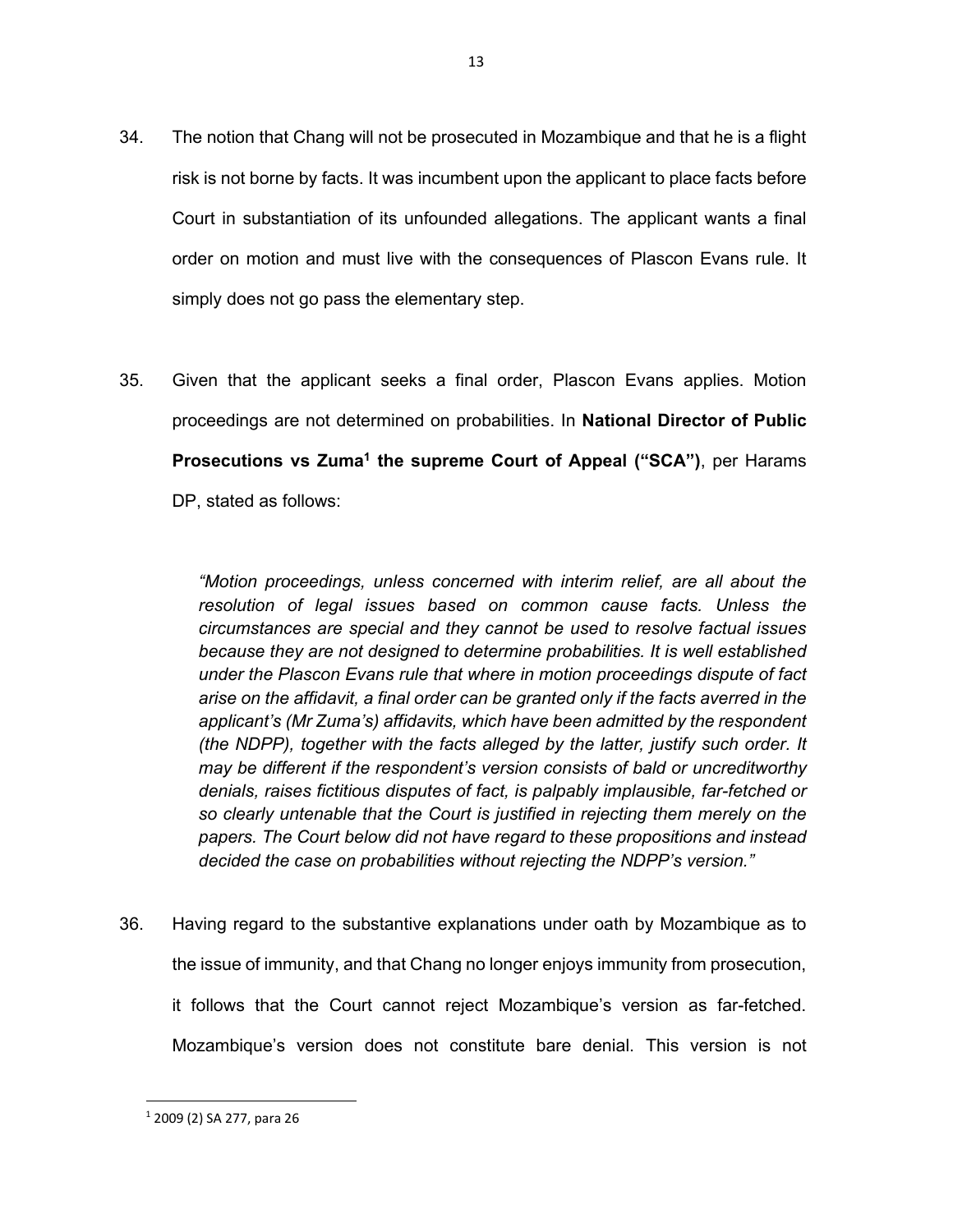uncreditworthy. It also cannot be that Mozambique's version regarding the warrant of arrest should be rejected as far-fetched. In fact, Mozambique has attached the warrant of arrest, issued by the Supreme Court judge.

- 37. It is not suggested by the applicant that the warrant of arrest that has been attached is fraudulent. It is also not suggested by the applicant that the warrant of arrest was not issued by Supreme Court judge. What applicant states without facts and without any authority is that the warrant of arrest has expired. As to which law the applicant relies on to say that the warrant has expired is unclear. In fact, this allegation is made by Ms Nicole van de Venter, a South African lawyer who knows nothing about Mozambican law. The applicants, or at least the members of the applicant, including the professor who is the engineer behind the applicant, has not deposed to an affidavit nor obtained any affidavit from a Mozambican lawyer, who can profess knowledge of Mozambican law.
- **38.** Harams DP restated the Placons Evans rule, formulated in **Plascon Evans Paints vs Van Riebeck Paints.2** Plascon Evans restated the formulation of the rule in **Stellenbosch Farmers Winery Ltd vs Stellenveile Winery (Pty) Ltd.3**
- 39. 'This rule is to the effect that where there is a dispute as to the facts a final interdict should only be granted in motion proceedings if the facts as stated by the respondents together with the admitted facts in the applicant's affidavit justify such an order, or where it is clear that the facts, though not formally admitted, cannot be

<sup>2</sup> 1984 (3) 623

 $3$  1957 (4) SA 234 (C) at 235 E – G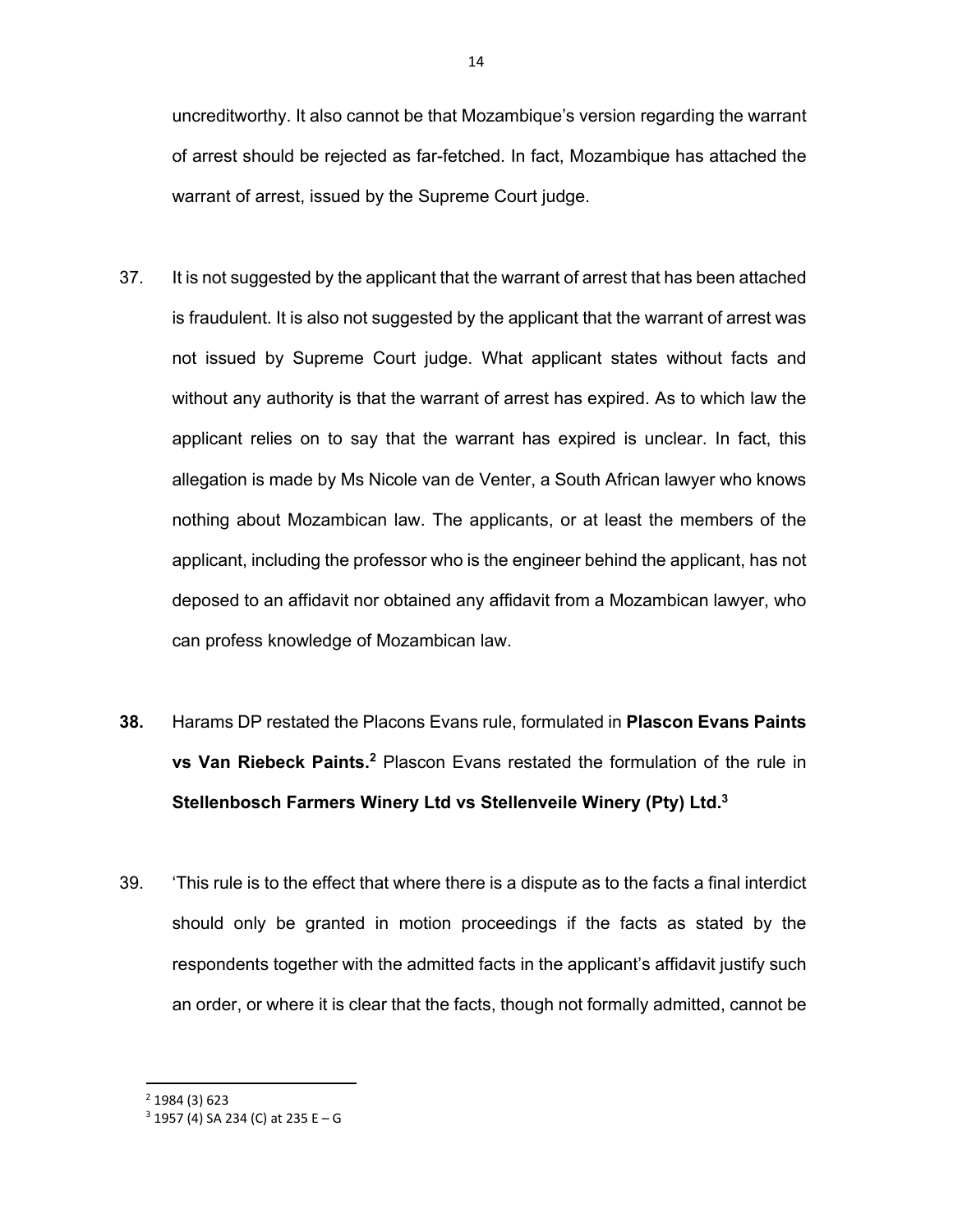denied and must be regarded as admitted, requires clarification and perhaps qualification. In certain cases, the denial by the respondent of a fact alleged by the applicant may not be such as to raise a real, genuine or bona fide dispute of fact. If in such a case the respondent has not availed himself of his right to apply for the deponent's concerned to be called for cross-examination under Rule 6(5)(g) of the Uniform Rules of Court and this Court is satisfied as to the inherent credibility of the applicant's factual averment, it may proceed on the basis of the correctness thereof and include this fact among those upon which it determines whether the applicant is entitled to the final relief which he seeks. There may be exceptions to this general rule, e.g. where the allegations or denials of the respondent are so farfetched or clearly untenable that the Court is justified in rejecting them merely on the papers.

- 40. The applicant flounders merely at this level in that the applicant has not discharged the onus resting on it to prove that Chang still enjoys immunity and that there is no warrant of arrest issued against Chang, or that the warrant that has been issued has expired.
- 41. Before we deal with each of the grounds of review that the applicant raises in its founding and supplementary affidavit, we propose to set out the historical facts so that it is demonstrated to the Court as it has been shown in the answering affidavit under historical facts that Mozambique has been serious about prosecuting Chang for the criminal offences that he is alleged to have committed. This will dispel the notion by the applicant that Mozambique simply seeks to harbour Chang and has no intention to prosecute him. These allegations which are made by the deponent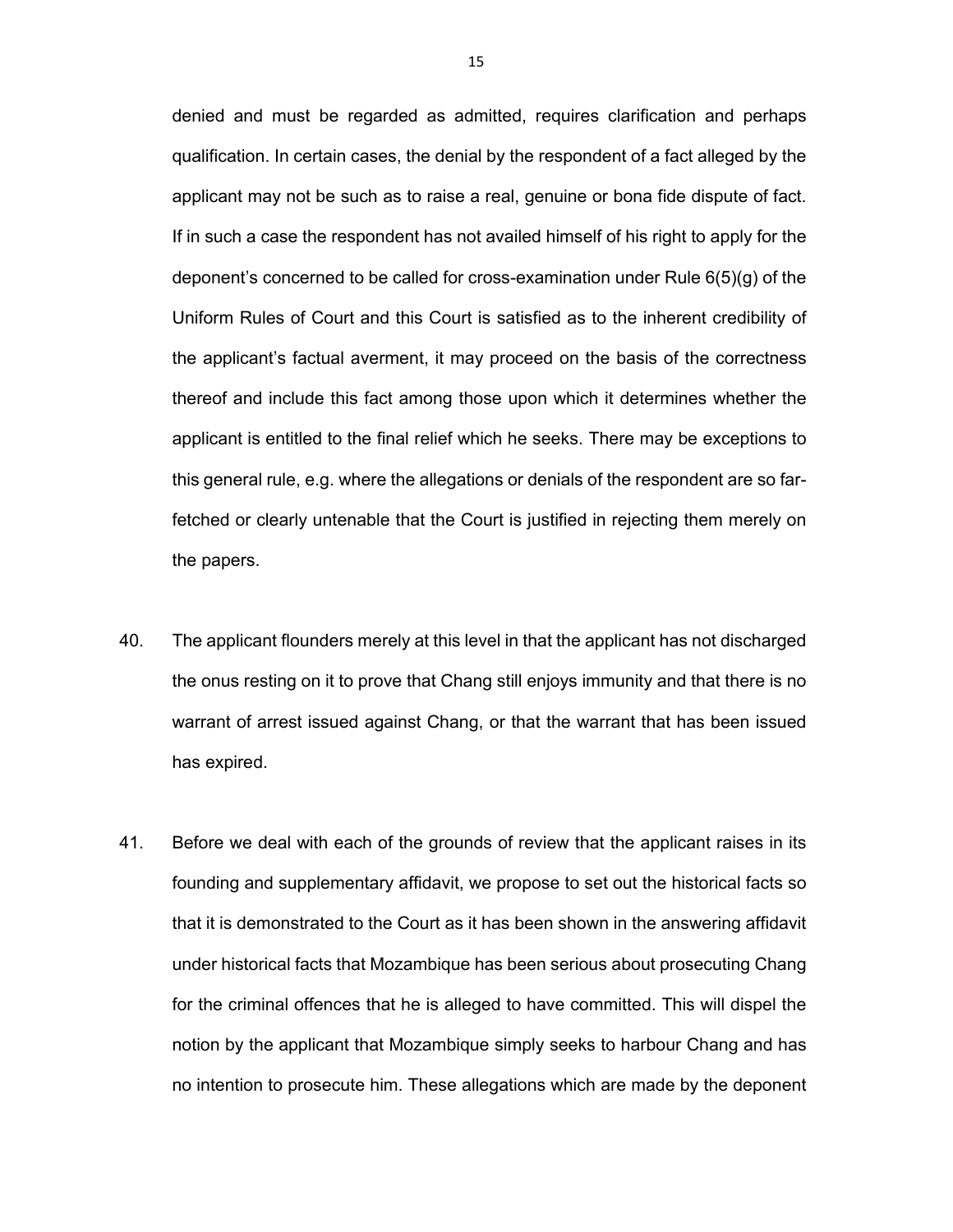to the founding and supplementary affidavit are not borne by the facts and should be rejected.

## **Background facts**

- 42. Chang was the Minister of Finance of Mozambique from 2005 to 2015. He was arrested on 29 December 2018 by members of the South African Police Service ("SAPS") at the OR Tambo International Airport ("ORTIA"). Chang's arrest was at the instance and request of the government of the USA, which had issued a warrant for Chang's arrest, authorised by the district Court for the Eastern District of New York.
- 43. On 19 December 2018 Chang and others were indicted in the United States of America on charges of conspiracy to commit fraud, conspiracy to commit securities fraud, and conspiracy to commit money-laundering, among others. The investigation allegedly revealed that Chang and his co-conspirators took part in the large securities fraud scheme, in which they arranged over \$2 billion in loans from international investment bank to state entities controlled by the Mozambican government. Chang and his co-conspirators made material misrepresentations of fact in loan agreements regarding how funds where to be spend.
- 44. The loans were supposed to fund maritime projects that would benefit Mozambique, but a significant portion of the funds were diverted to government officials in Mozambique in the form of kickbacks and bribes. The evidence presented alleges that Chang signed guarantees on behalf of Mozambique for all loans secured as part of the loan scheme.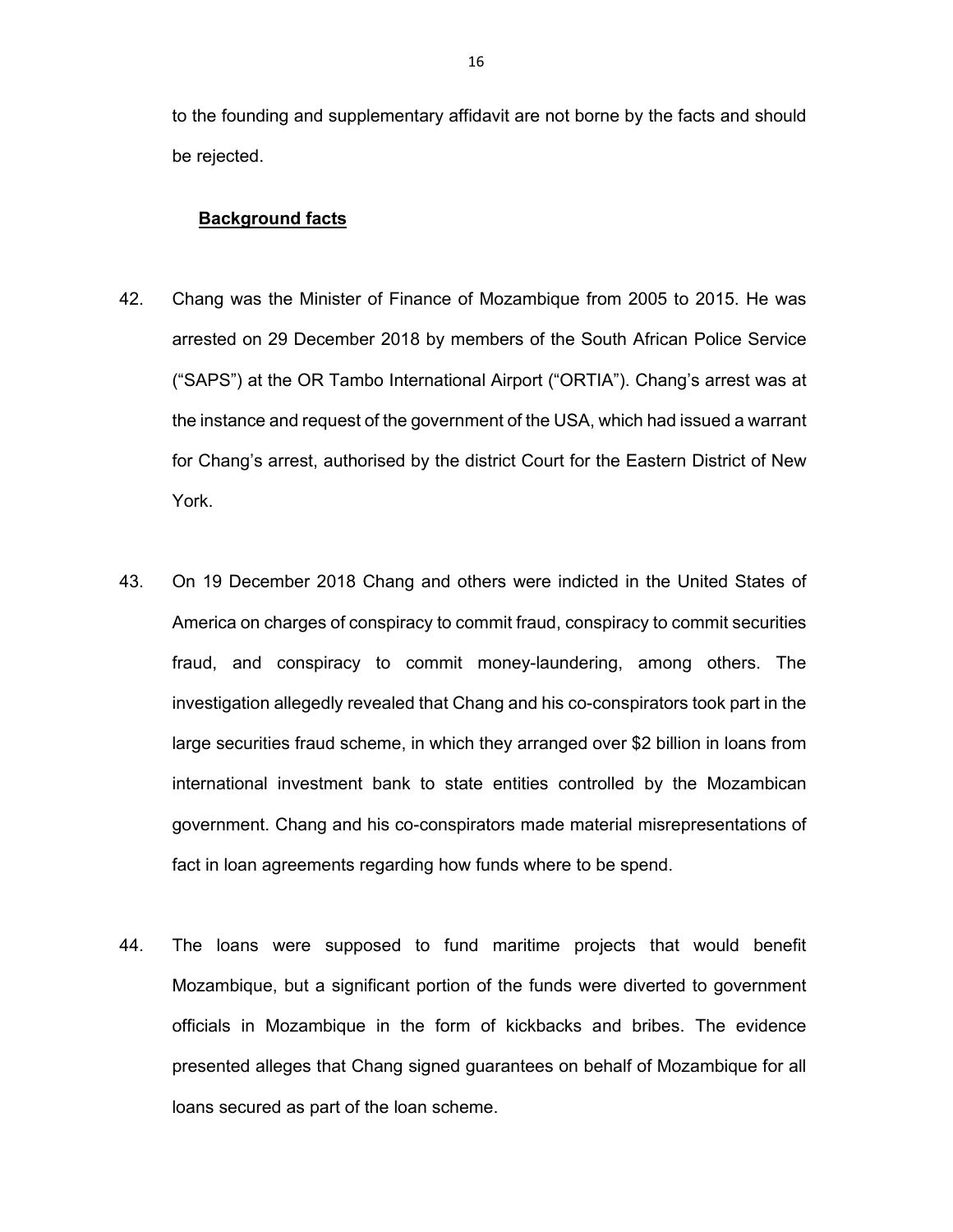- 45. In December 2018, the USA acted on information that it apparently received elsewhere that Chang would be travelling to the United Arab Emirates in late December 2018. The USA made a provisional arrest request to South Africa on 21 December 2018. On 27 December 2018, the Pretoria Magistrate Court issued a warrant of arrest for Chang, in terms of section 5(1)(a) of the Extradition Act. Chang was arrested and committed to imprisonment at Modderbee Correctional facility.
- 46. In late January 2019, the government of the USA submitted a formal request for the extradition of Chang to face criminal prosecution in the USA. On 15 February 2019, the former Minister signed a notification in terms of section 5(1)(a) of the Extradition Act, which was directed to the Magistrate, Kempton Park, informing the Magistrate of the request by the USA and requesting the Magistrate to conduct a formal extradition enquiry in terms of section 10 of the Extradition Act. The USA request was based on the treaty concluded between South Africa and the USA on 16 September 1999.
- 47. On 31 December 2018 Mozambique learned of Chang's arrest from the USA Embassy in Pretoria. Upon becoming aware of the USA's request to the South African government for the extradition of Chang, Mozambique forwarded a note verbal on 11 February 2019 to the South African Department of International Relations and Cooperation, requesting the extradition of Chang to Mozambique. Chang is a prime suspect in Mozambique on the similar charges that the USA has indicted him for.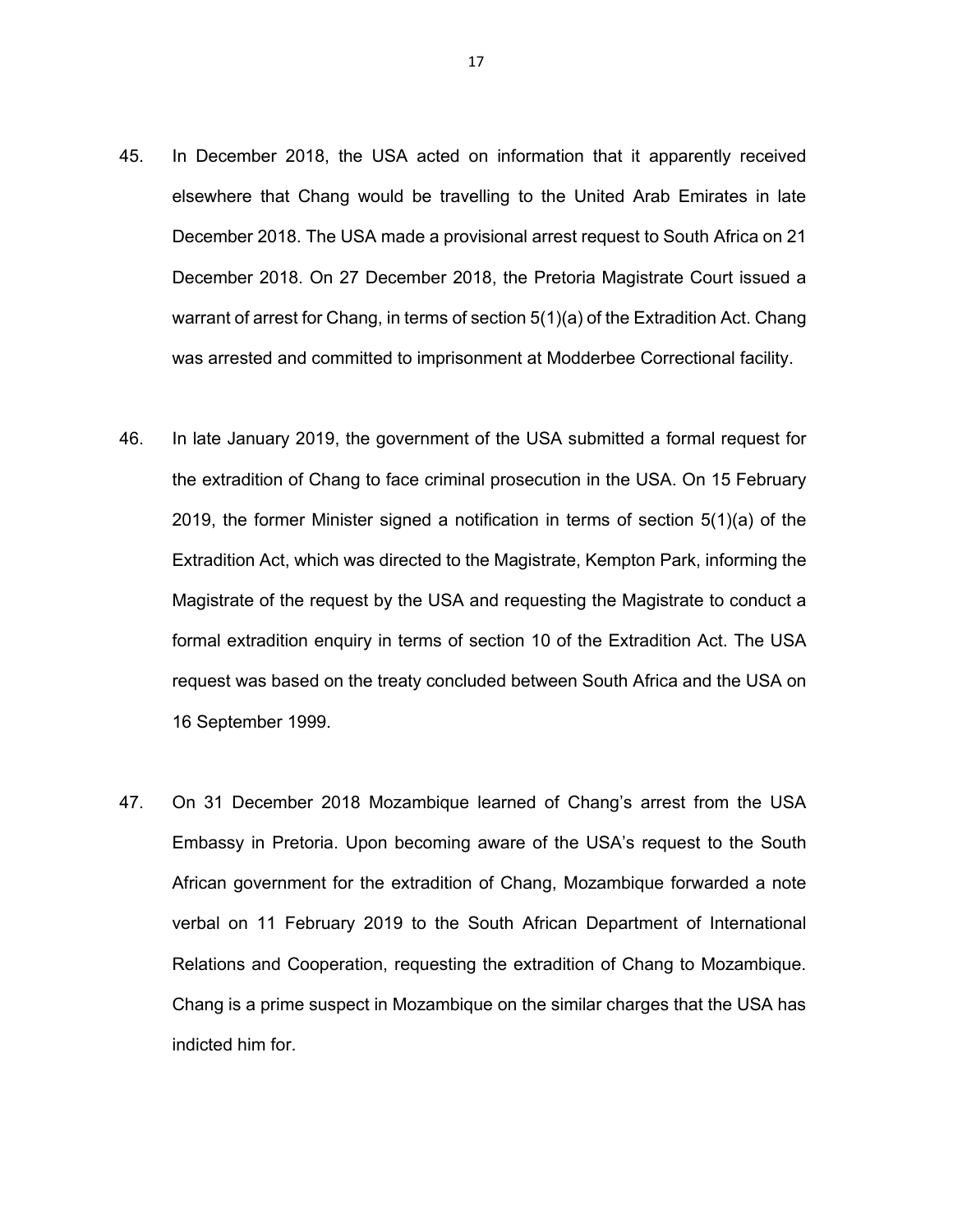- 48. On 15 February 2019, the Honourable Masutha signed a notification in terms of section 5(1)(a) of the Extradition Act, directed to the Kempton Park Magistrate's Court, informing the Magistrate of the request by Mozambique and requesting him to conduct a formal extradition enquiry in terms of section 10 of the Extradition Act. The Mozambican request was based on the SADC extradition protocol to which both Mozambique and South Africa are parties, as the two countries do not have a bilateral extradition treaty.
- 49. On 7 March 2019, the Kempton Park Magistrate initiated the extradition enquiry relating to USA's request in terms of section 10 of the Extradition Act. Subsequently, the Magistrate proceeded to deal with the request of Mozambique.
- 50. On 8 April 2019 the Kempton Park Magistrate concluded his enquiry and issued an order that Chang was extraditable to both the USA and Mozambique and committed Chang to detention at Modderbee Correctional facility. The Magistrate submitted his reports to Honourable Masutha in terms of section 10(4) of the Extradition Act.
- 51. On 21 May 2019 Honourable Masutha decided that the interest of justice would be best served by acceding to Mozambique's request for the extradition of Chang to Mozambique.
- 52. Honourable Masutha's decision was published in the government website and widely in the local, regional and international media.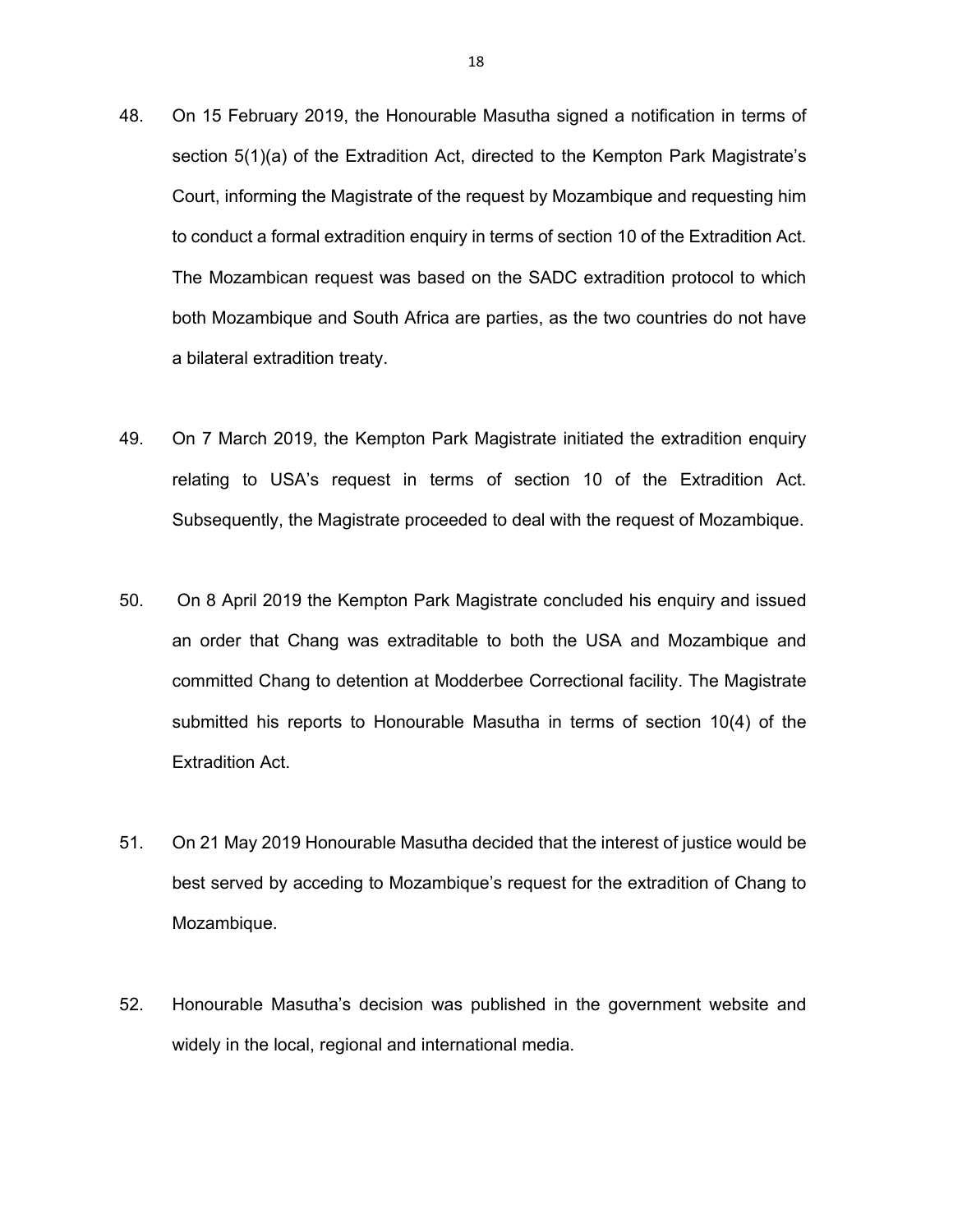- 53. On 14 June 2019 Mozambique sent an e-mail to Honourable Masutha attaching a letter dated 11 June 2019. In the said letter, Mozambique sought confirmation from Honourable Masutha that a decision had been made to extradite Chang to Mozambique. Mozambique also enquired if the USA had appealed the decision as per the newspaper reports. Mozambique did not receive a response to that letter.
- 54. On 27 June 2019 Interpol Mozambique received an e-mail from Interpol South Africa to the effect that Interpol South Africa had received an order by the Minister of Justice in terms of section 11(a) of the South African Extradition Act, 1962 that Chang be surrendered to the Republic of Mozambique to stand trial on various charges listed therein.
- 55. The e-mail stated further that in terms of section 13 of the SADC protocol, Interpol South Africa was informing Interpol Mozambique to make arrangements for the surrender of Chang back to Mozambique. It concludes with a request that Interpol Mozambique should notify Interpol South Africa of the date and place in which Chang will be surrendered to the Mozambican authorities.
- 56. On 28 June 2019 Mozambique received an e-mail with a letter dated 28 June 2019 from Mr H Van Heerden, Principal State Law Adviser: International Legal Relations, Department of Justice, RSA, informing them that the former Minister has issued an order for the surrender of Chang to Mozambique. The same letter stated that the original order was delivered to the investigating officer at Interpol for execution, in liaison with Interpol office in Mozambique. This is what Mozambique learned on 27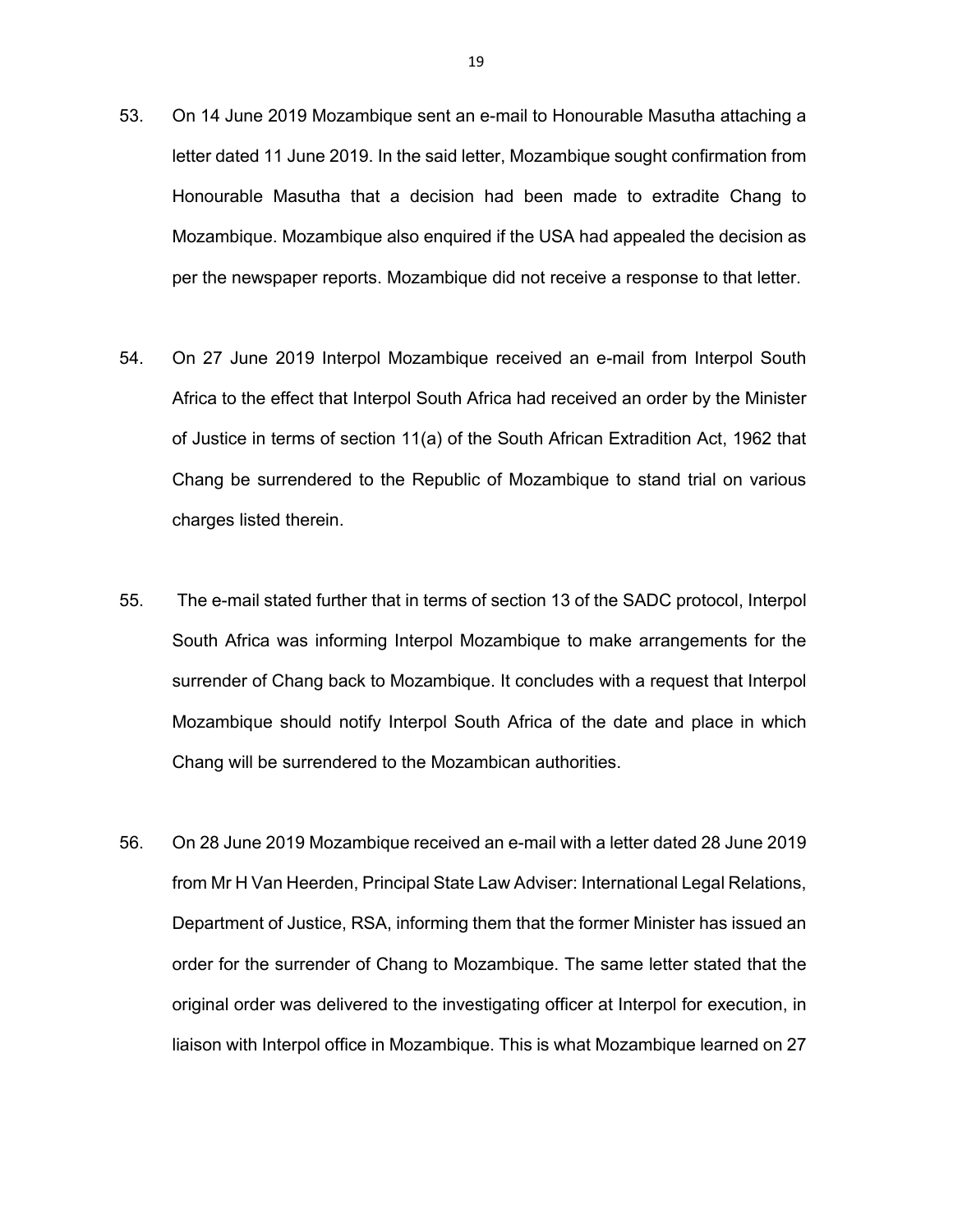June 2019. In the same letter, the writer requested clarification on immunity of Chang.

- 57. Mozambique responded to the letter on 1 July 2019 to the effect that Mozambique reiterated what it had said before about the immunity process of Chang.
- 58. On 12 July 2019 Mozambique received an e-mail with an attached letter dated 11 July 2019 from the South African Department of Justice written by Mr H B Van Heerden, reiterating that the former Minister issued an order for the surrender of Chang to the Mozambican authorities and that this order was delivered to Interpol Pretoria on 24 June 2019 to surrender Chang to the Mozambican authorities. The letter informed Mozambique that Chang brought an application against the Minister of Justice and Correctional Services in the High Court of South Africa seeking immediate transfer from South Africa to Mozambique, alternatively to be released on his own cognisance. The Minister of Justice, Honourable Lamola, was opposing the application by Chang.
- 59. On 13 July 2019 Mozambique received a letter dated 12 July 2019 directed through the High Commission of the Republic of Mozambique by the Department of International Relations and Co-operation of the Republic of South Africa. The letter was from the South African Department of Justice and Correctional Services, written by the Director-General, Mr V Madonsela.
- 60. The letter essentially draws an inference that when the former Minister took the decision to authorise the extradition of Chang to Mozambique, he was only aware

20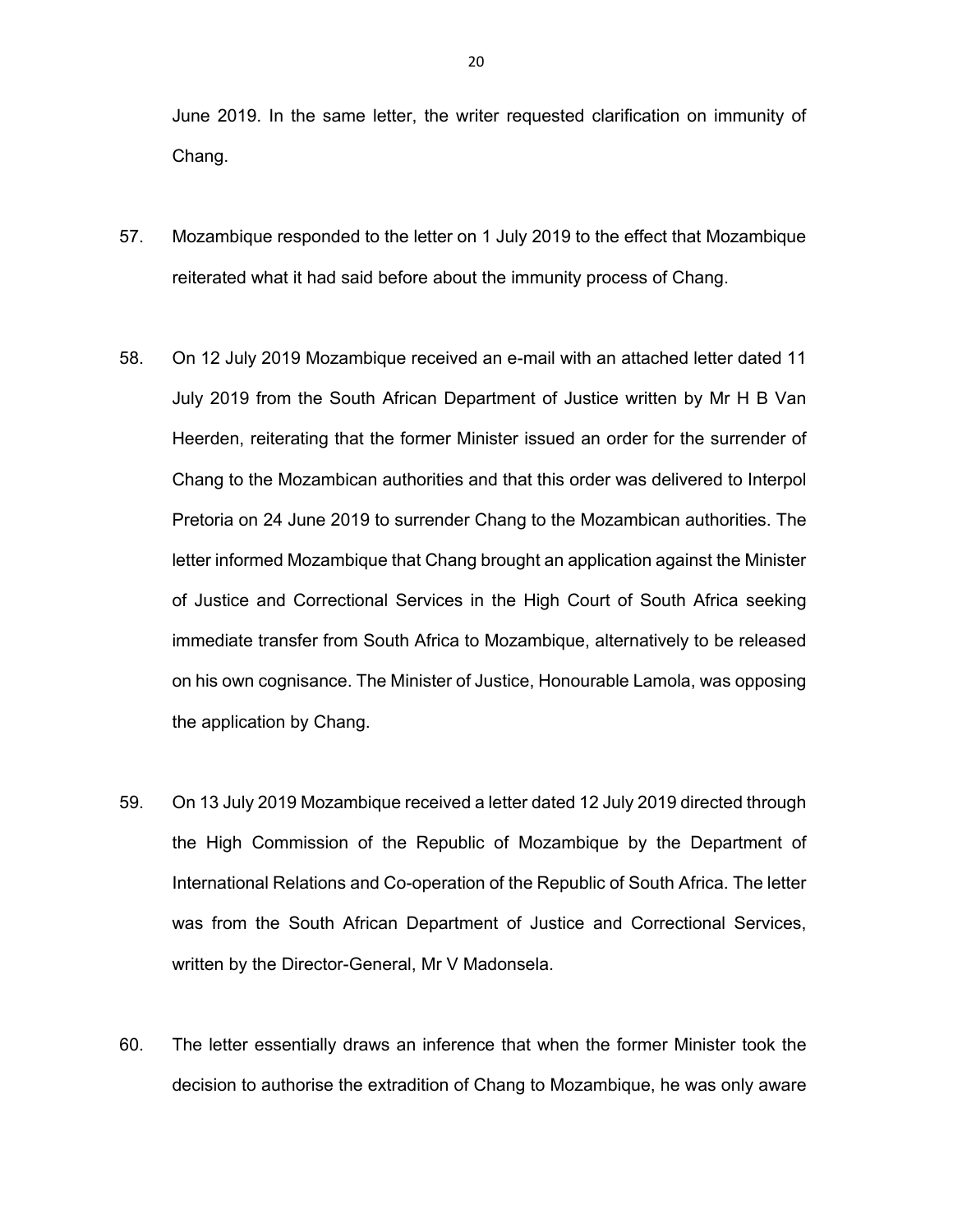of Article 13 of Act 34 of 2002 and not of Article 17 of the same Act. This was reference to Articles 13 and 17 of the Law No. 31/2014, because this is the law and articles that deal with the process of lifting immunity of members of Parliament.

61. The letter from the DG makes reference to Article 4(e) of the SADC protocol on extradition which states, as one of the mandatory prohibitions for extradition, that:

> *"If the person whose extradition is requested has, under the law of either state party, become immune from prosecution or punishment for any reason, including lapse of time or amnesty."*

- 62. The letter essentially stated that the Minister of Justice has, after careful consideration of Article 17 of Act 34 of 2002 of Mozambique dealing with immunities for members of Parliament, come to the conclusion that the extradition of Chang to Mozambique will not be in compliance with SADC protocol, Constitution of South Africa and the Extradition Act. To that end, the Department of Justice has decided to file papers opposing Chang's application to be surrendered on the basis that the surrender will not meet the requirements of legality.
- 63. It was on the basis of the foregoing that Honourable Lamola decided to bring the counter application to review and set aside Masutha's decision on the basis that according to Honourable Lamola, the information about the immunity of Chang from prosecution in Mozambique, which was a material fact, was not brought to the attention of Honourable Masutha.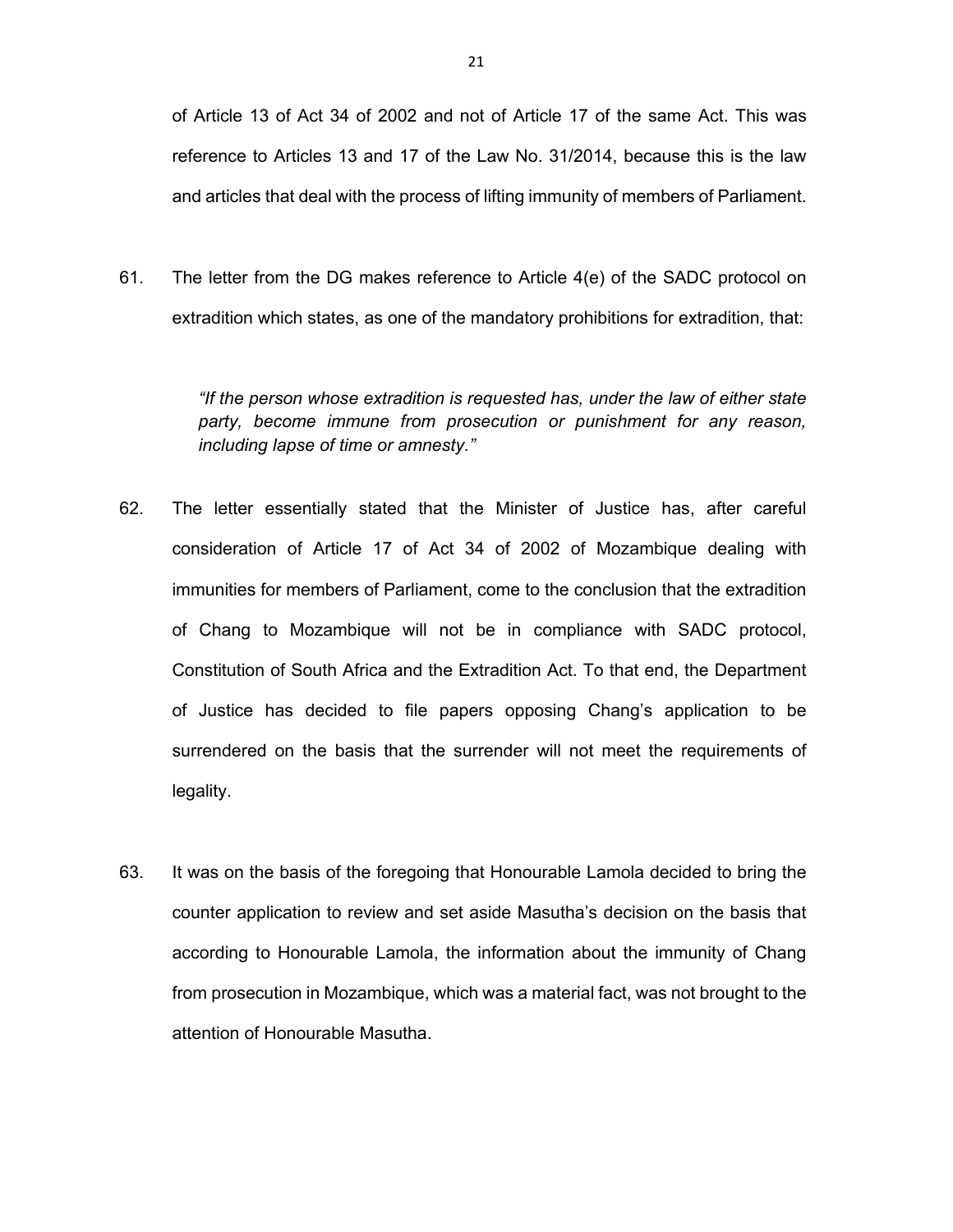- 64. There was no any other legal basis that was put forward by Honourable Lamola prior to launching the counter application through the correspondence Mozambique has referred to above, and during the hearing of the counter application in Court other than that the concern that the extradition would contravene the SADC protocol because Chang was still enjoying immunity as member of Parliament. This is the basis which was accepted by the full bench of the High Court, Johannesburg when it reviewed and set aside Honourable Masutha's decision and remitted the matter back to Honourable Lamola for fresh decision.
- 65. Although Mozambique did not agree with the order of the High Court, and the basis for the setting aside of Honourable Masutha's decision, it filed leave to appeal, which was unsuccessful, petitioned the Supreme Court of Appeal and simultaneously approached the Constitutional Court. Upon legal advice, that the appeal processes will further delay the extradition of Chang and hamstrung the Honourable Lamola's hands from making the decision, that the petition to the Supreme Court of Appeal and the application in the Constitutional Court be withdrawn and that Honourable Lamola be afforded an opportunity to make a fresh decision taking into account relevant factors including the current state of affairs about Chang's status in Mozambique and the status of the alleged immunity from prosecution of Chang.
- 66. After a considerable period of time, the Minister made his decision to extradite Chang to Mozambique after he has taken into account all relevant factors, the written submissions that he received from all interested parties. It is this decision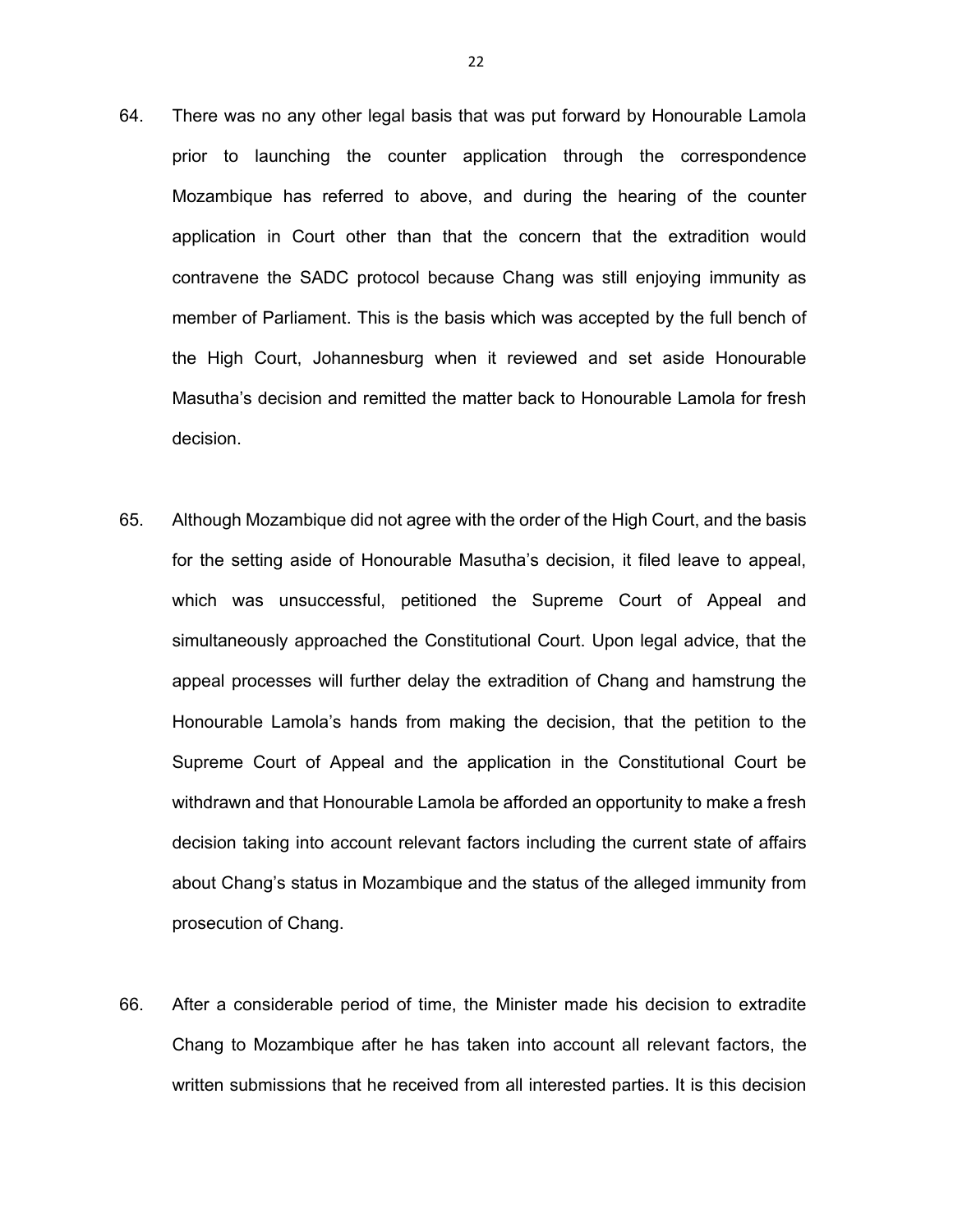that the applicant is not happy with and seeks an order from this Court to review and set it aside, substitute the Minister's decision with one that says that Chang is extradited to the USA. The applicant wants the Court to trample on the doctrine of separation of powers without any factual and legal basis. The applicant has made no case whatsoever for a substitution order, let alone a case to review and set aside the decision of the Minister.

#### **Reasons for requesting the extradition of Chang to Mozambique**

- 67. Mozambique started to investigate Chang and his co-conspirators in 2015 under criminal procedure number 1/PGR/2015 when the office of the Attorney General started receiving tips about what has now become known as the 'hidden debts scandal'. This refers to the loans of over US\$2 billion granted by the European Bank Credit Suisse and VTB Capital to 3 companies, Proindicus, Ematum (Mozambique Tuna Company) and MAM (Mozambique Asset Management), on the basis of elicit loan guarantees issued by the government of the time.
- 68. The information the Attorney General's office was receiving pointed to possible illegalities in the Constitution, loan funding, and functioning of these companies. The preliminary investigations were aimed at assessing whether criminal offences or other irregularities related to the establishment, financing, procurement contracts, and operations of the companies have been committed and if so, by whom. It became clear that Mozambique needed an in-depth analysis of the companies and their operations, as the issues were complex and international in scope.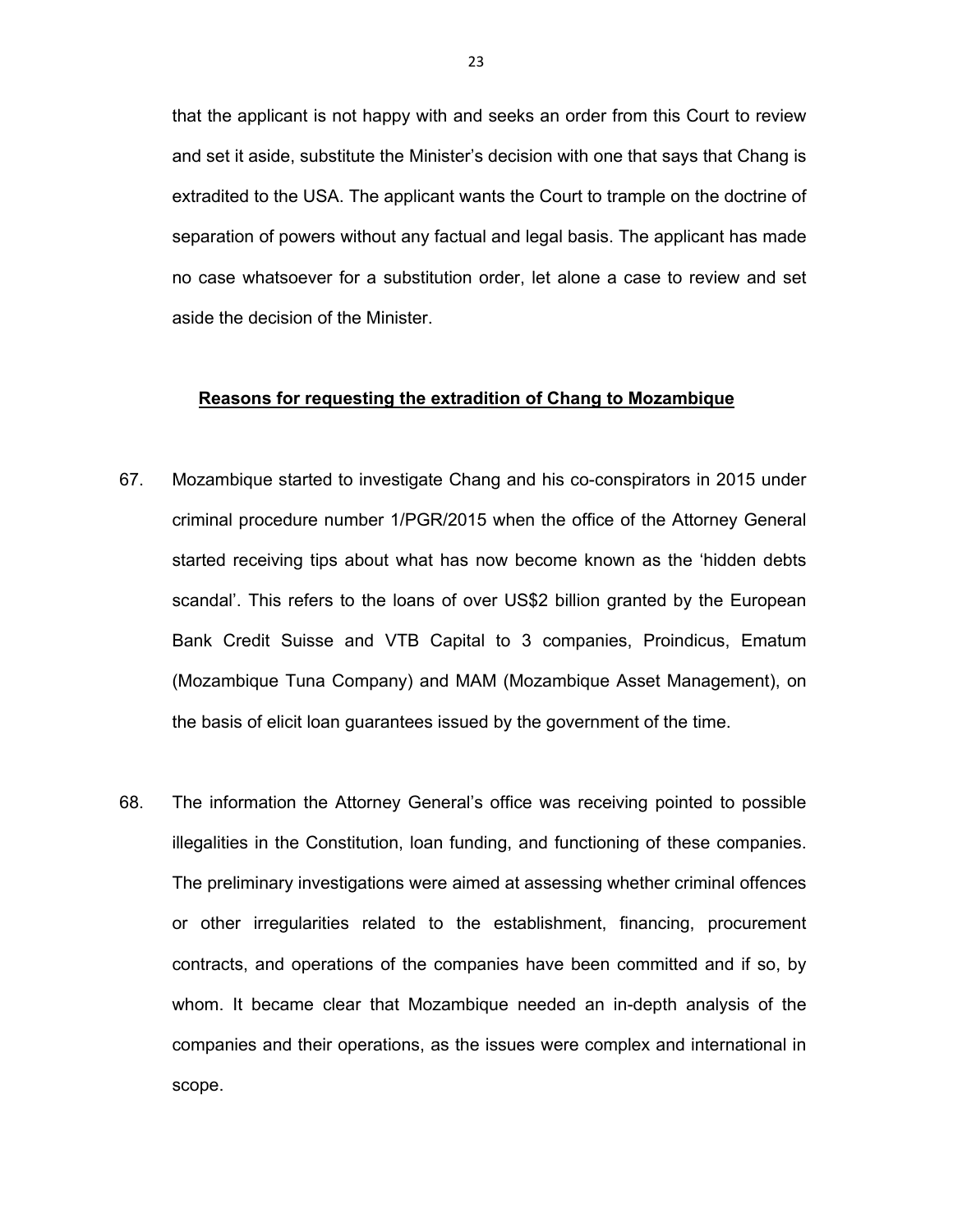- 69. When the new government came into office in 2015, the Head of Government made announcements and addressed the National Parliament about the hidden debts scandal and gave his support to the office of the Attorney General to investigate the matter and for the judiciary to adjudicate on the cases without fear or favour.
- 70. The amounts involved in the hidden debt scandal obviously concerned the donors and resulted in the reduction in donor funding since 2015. Before the scandal, donor contributions showed an increase from 12.7% of GDP in 2013 to 14.2% in 2014. After the scandal, it went from 8.4% in 2015 to 6.1% in 2018. The impact of the hidden debt scandal is 13.1% on the GDP, which is the amount Mozambique has to pay the debt on an annual basis.
- 71. These are statistics from the Ministry of Finance. Mozambique took this matter seriously. With the support of donors, Mozambique commissioned an independent international audit to provide the Auditor General of the Republic of Mozambique with:
	- 1.1. a review of the loan agreements (and any other documents relating to the contracted loan such as the underlying quadrantes), and the use of funds obtained from the loans;
	- 1.2. a review of the procurement of goods and services funded through the loans or by each of the companies, including the compliance with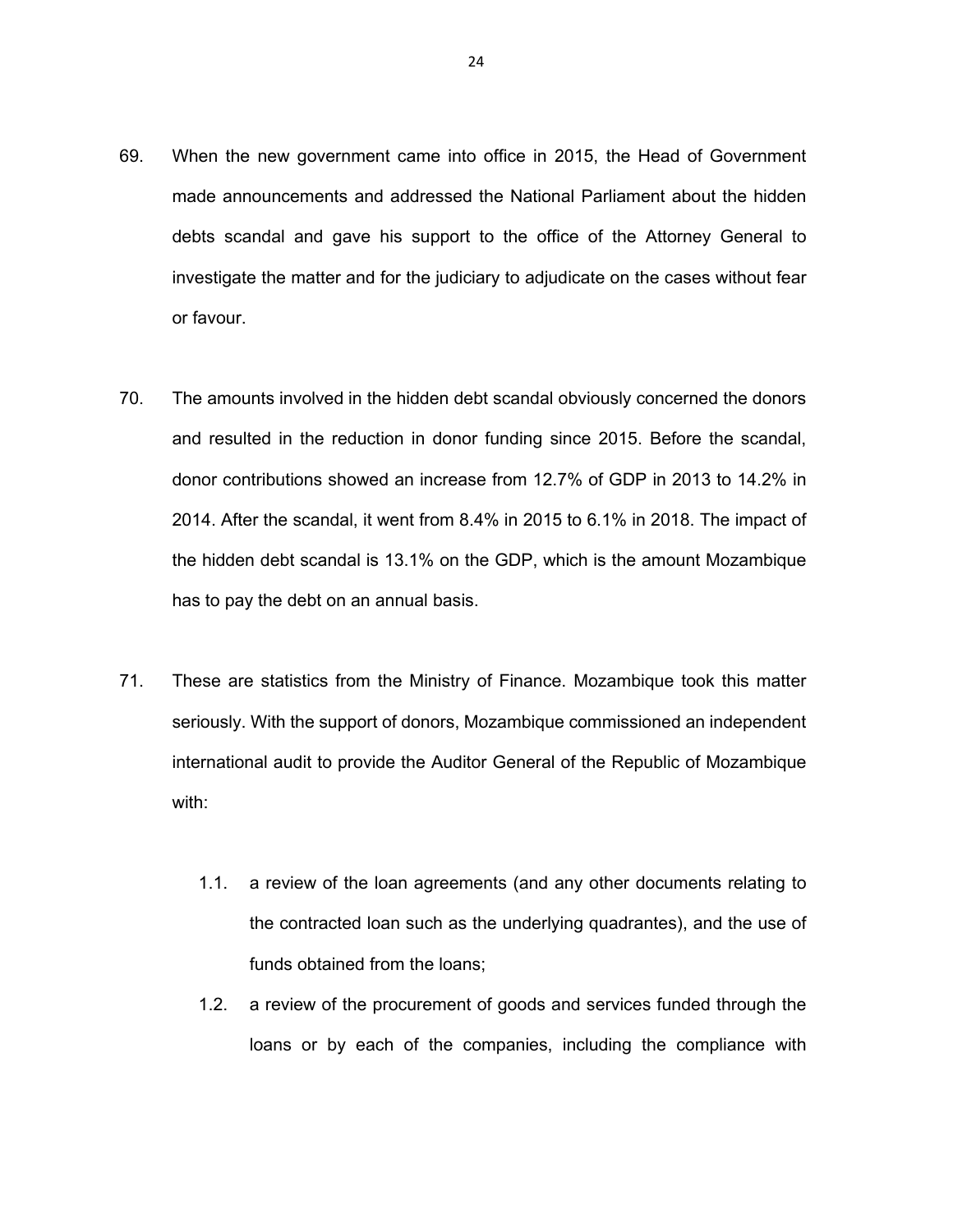procurement laws, value for money, and actual receipts of the goods and services; and

- 1.3. an assessment of the performance of fiduciary duties on the part of the management of each of the companies, and an assessment of the possibility of misallocation of the funds, mismanagement, or illicit activity within these companies and or any related parties.
- 72. The audit was undertaken by Kroll, a firm based in the United Kingdom, and was funded by the government of Sweden.
- 73. The audit took a year from 2016 to 2017. The audit findings pointed to the complexity, transnational and international scale of the fraud, involving the banks and or companies and or persons based in the USA, France, Switzerland, Holland, Britain, and the United Arab Emirates.
- 74. Armed with the Kroll report on the audit findings, the AG and the two Deputy Attorney Generals, visited all the above countries from 25 June to 15 July 2017 and requested mutual legal assistance from all these countries. Her office received responses from France, Switzerland, Holland and Britain. Initially there was no cooperation from the United Arab Emirates. However, the United Arab Emirates subsequently started cooperating and sharing information relating to the "hidden debts scandal". The USA initially seemed to be cooperating. Mozambique found out later that that was not the case.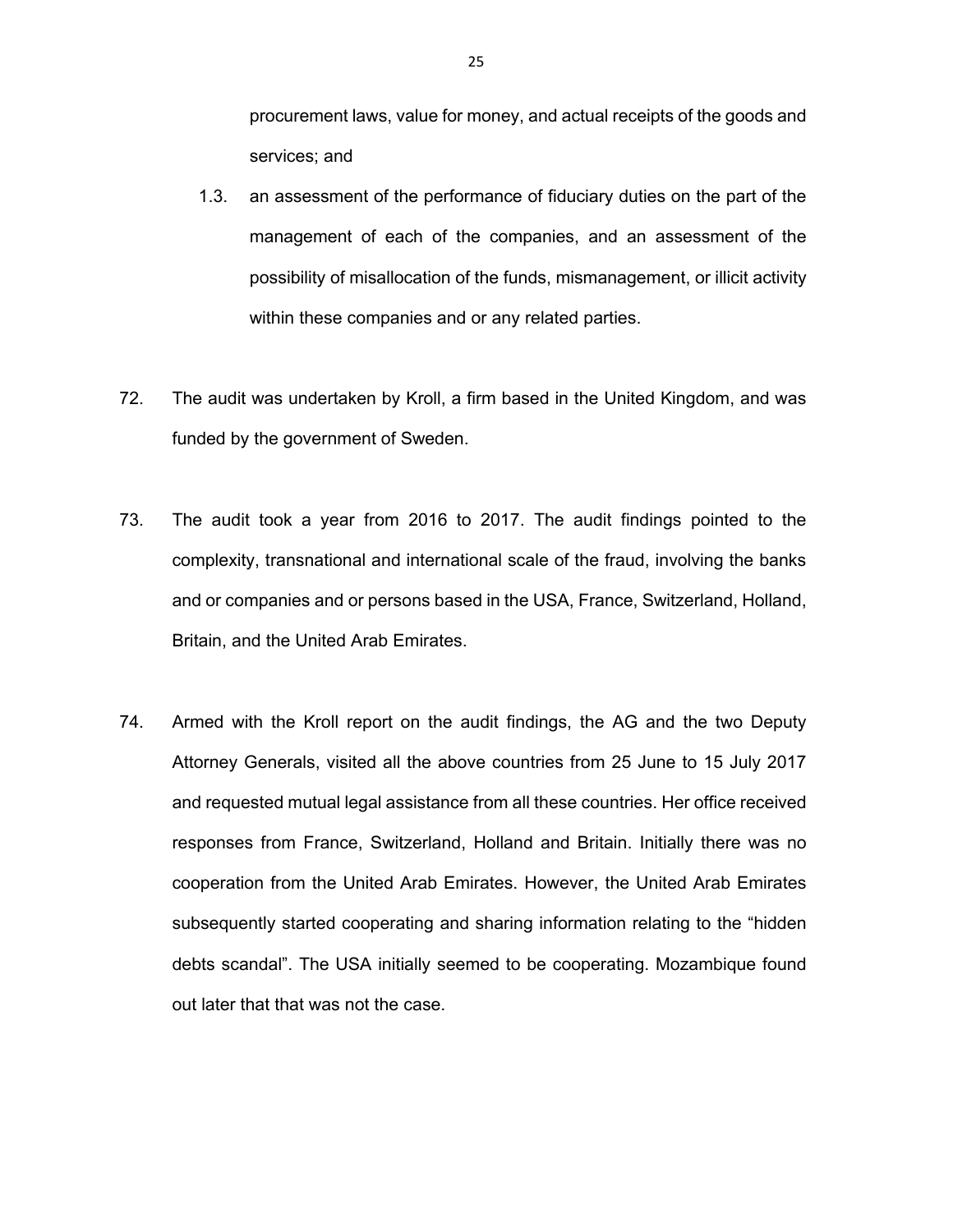- 75. The request of mutual legal assistance of Mozambique to the USA requires special mention as it goes to the core of this matter. Mozambique's first request for mutual legal assistance to the USA was through a letter rogatory dated 30 March 2017 with reference number 87/GAB–PGR/05.343/2017. The essence of the letter and request was that criminal investigations under case number 1PGR/2015 were underway to ascertain existence or violations of criminal nature and or of other nature, to determine the agents of violations and verify their responsibility in the establishment, financing and operation of the three companies, namely Pronidicus, Ematum (Mozambique Tuna Company) and MAM (Mozambique Asset Management).
- 76. Mozambique informed the USA that altogether the three Mozambican companies contracted loans with banks located in London for a total of US\$2.007 billion. Mozambique indicated its suspicions that part of the loan amounts was transferred from several bank accounts held in the USA to individuals and institutions outside the scope of the contract, located in the United Arab Emirates, Mozambique and other countries.
- 77. The description of the assistance requested, lists Manuel Chang as one of the individuals whose bank accounts Mozambique was interested in. This letter rogatory was send after our preliminary investigations. During Mozambique visit to the USA in the period they visited all the affected countries, they met with the USA Department of Justice, FBI, and DEA. The USA requested the executive summary of the Kroll report and all information they had on the case.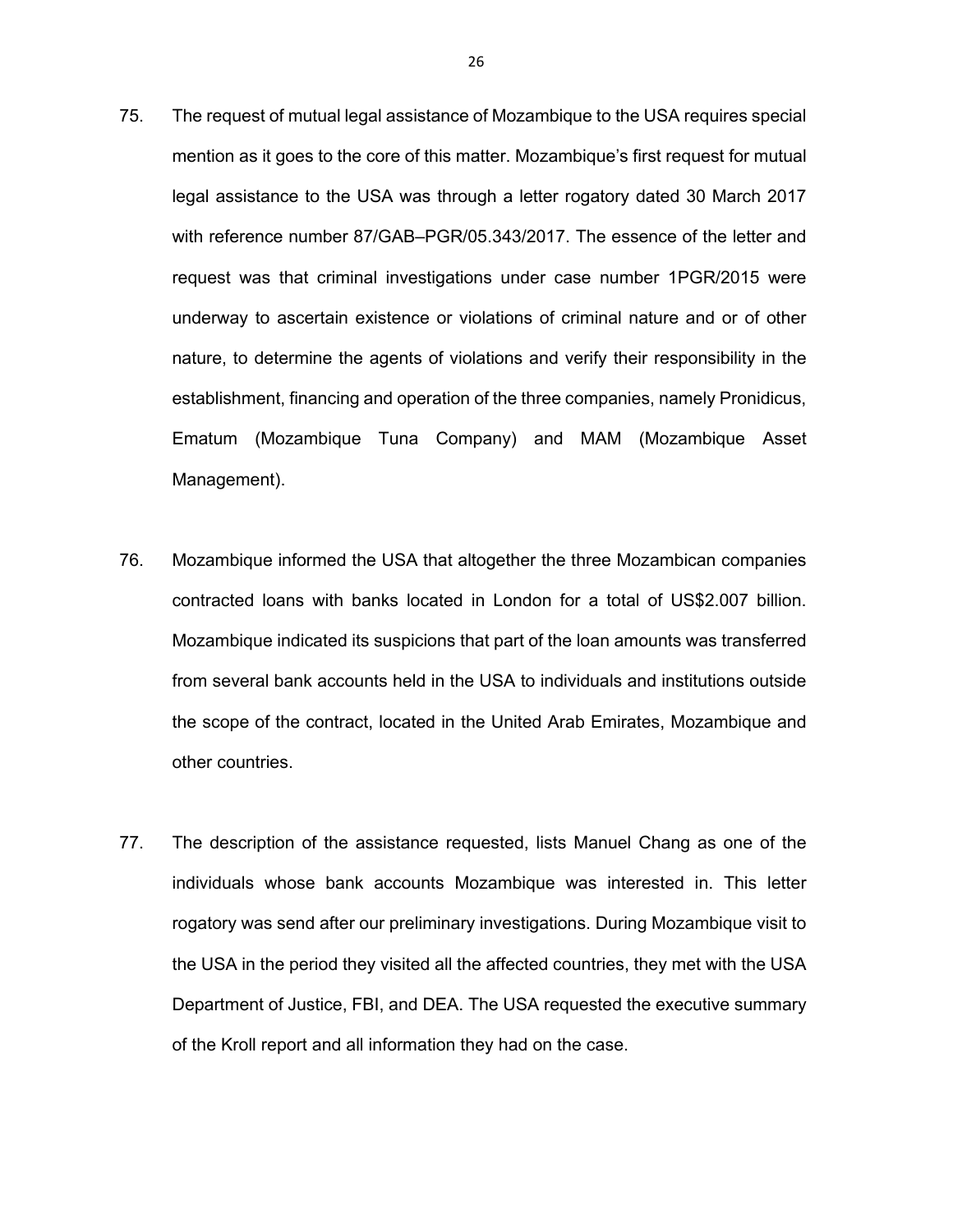- 78. It is noteworthy that on page 8 of the letter rogatory, under legal provision supporting the request, Mozambique list, *inter alia*, the following:
	- 78.1. United Nations Convention against organised crime;
	- 78.2. United Nations Convention against corruption:
	- 78.3. Articles 8 and 10 of Law No. 6/2004, which deals with the crimes of corruption and economic participation in business; and
	- 78.4. Articles 4 and 75 of Law No. 14/2013, which provides for and punishes the crime of money-laundering.
- 79. Mozambique is a party to the mentioned UN conventions and has domestic laws to deal with corruption and related crimes.
- 80. On 27 April 2017 the office of the Attorney General of Mozambique received an email from one Mandy Gardner, who identified herself as a trial attorney, working for the office of International Affairs, criminal division, in the United States Department of Justice. The e-mail was a response to the letter of rogatory because it referenced to it. Essentially, the e-mail was a request for further information regarding bank account numbers of the suspects Mozambique listed in the letter rogatory to enable the USA authorities to trace the accounts, as it stated that the USA does not have a central database through which it could identify bank numbers.
- 81. The above was followed by a series of e-mail correspondence between the Attorney General's office and the USA. The e-mail correspondence mainly consists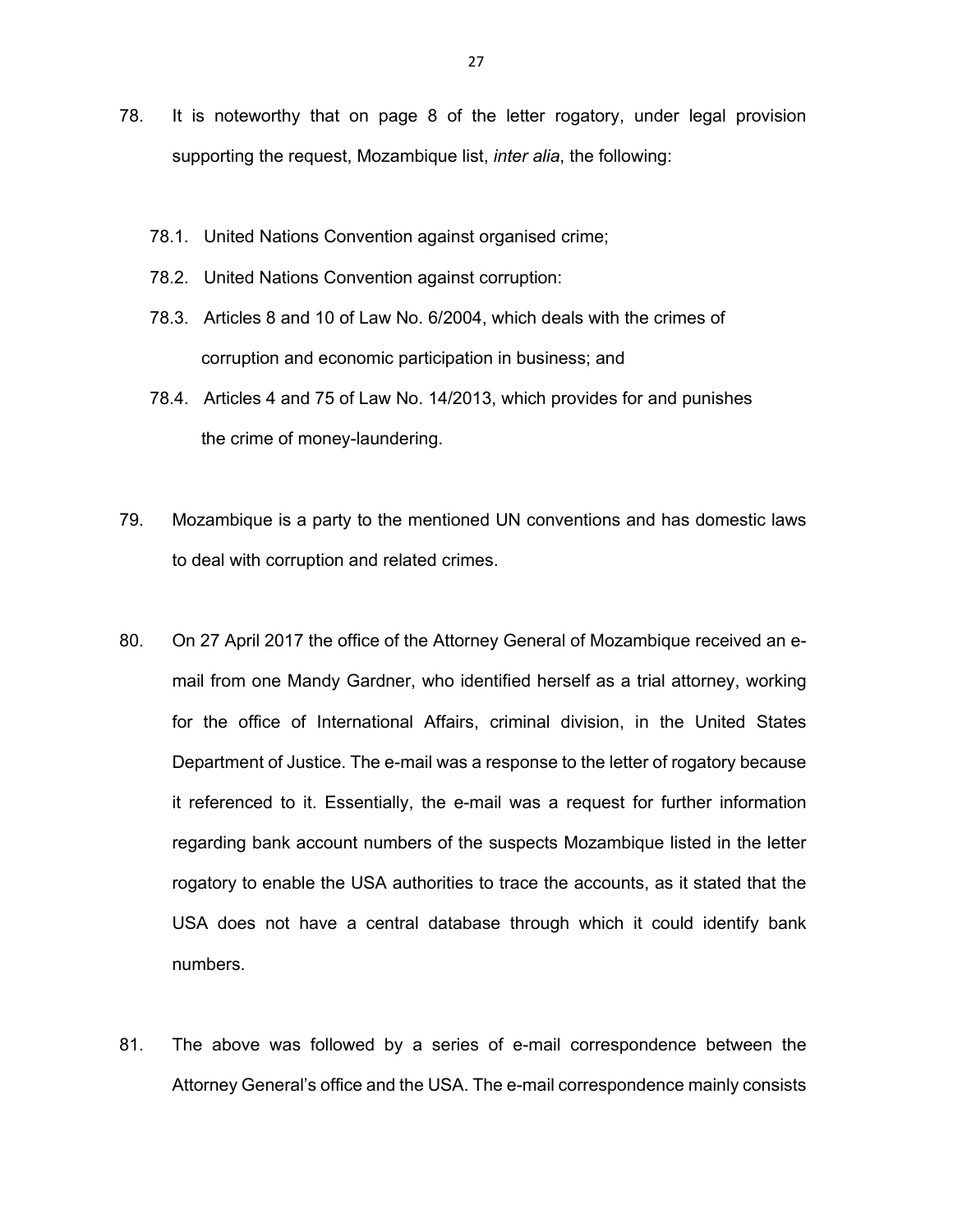of the USA requesting further information and the AG's office responding to the request. On 5 May 2017 the AG's office responded to Mandy Gardner and informed her that the Mozambican investigations have identified the bank of New York Melon, one Wall Street, through which Privinvest Shipbuilding SAL Holding transferred funds to Emmatu.

- 82. On 7 September 2017 Ms Manda Gardner responded to the requests of the AG's office made regarding the bank transaction from Privinvest to Emmatu. She stated that she managed to obtain a Court order and sent a subpoena to the bank of Melon to obtain the records of the AG's office requested. In the same message she enquired if the AG's office was able to discover additional bank accounts linked to the criminal activity in the USA.
- 83. On 14 March 2018, Mozambique submitted a letter dated 14 March 2018 via the US embassy in Mozambique addressed to the office of International Affairs – Criminal Division, United States Department of Justice. This letter essentially was a follow-up on the information we requested notifying the USA that up to the date of the letter Mozambique had not received the information it had requested from the USA. Mozambique reived no response to this letter.
- 84. On 30 April 2018, Ms Garner sent the AG's office the information which was no more than the information Mozambique sent her; which is, that Privinvest Shipbuilding SAL Holding transferred fund to Emmatu. There was nothing more. On 25 May 2018, Mozambique replied to Ms Gardner and informed her that the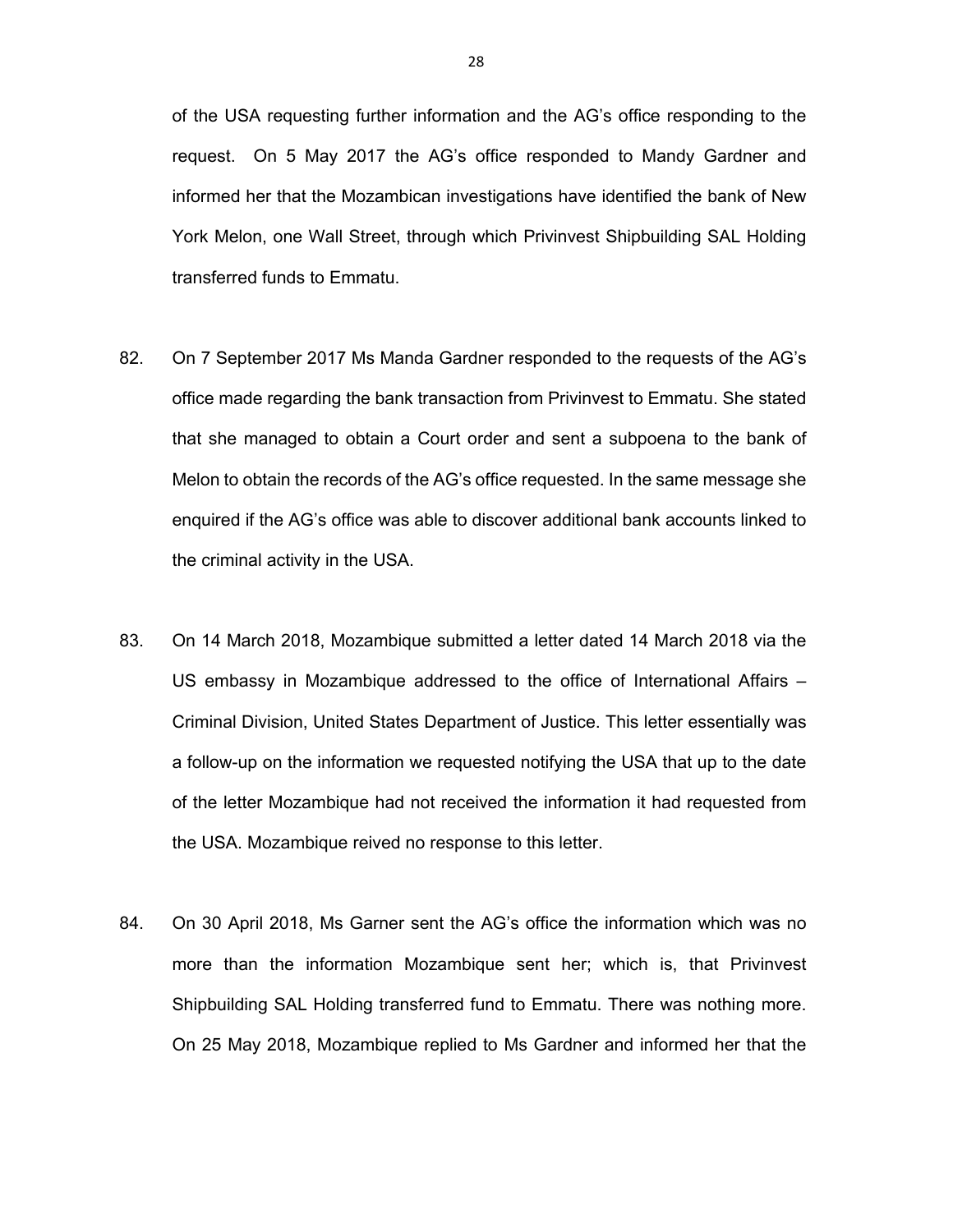information was not sufficient as Mozambique already had that information. Mozambique referred her back to the Mozambican request in the letter rogatory.

- 85. The USA would request information. The AG;s office would provide whatever information it could, but the US never provided satisfactory information from what Mozambique was requesting from them. Whatever they provided at any given time is what Mozambique already had through its investigations. This is how the USA created the impression of cooperation, which Mozambique laboured under.
- 86. In January 2019, it came to the attention of Mozambique through e-mail correspondence in which the AG's office was copied by the Swedish, that the USA was requesting the audit report from Kroll via the UK's serious fraud office on the basis of mutual legal assistance.
- 87. Kroll was in a predicament as it was the term of agreement that the audit report was the property of Mozambique, and it could not be made available to anyone without Mozambique's permission or that of the funder. It was surprising that the USA went to that extent because until then, Mozambique believed that the USA was cooperating with it and the USA could have easily requested the report from Mozambique. Mozambique would have simply given the report to the USA if it needed it, in order to understand the scope of the case, so that it could effectively assist Mozambique. However, in retrospect Mozambique came to realise that the USA was building its own case unbeknown to it, using the information Mozambique was giving it and additional information from Kroll audit report.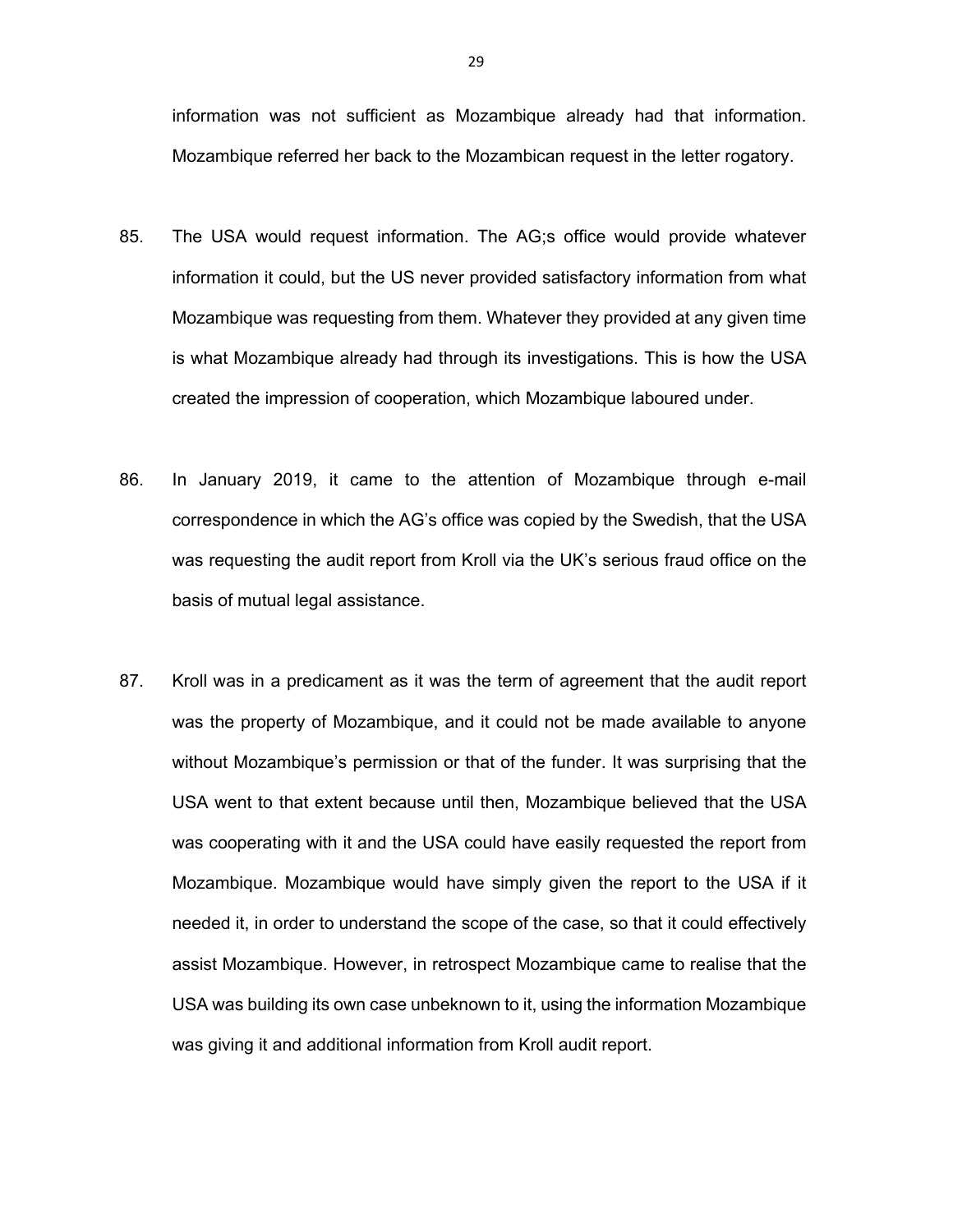- 88. Mozambique brought this case to the attention of the USA authorities as can be illustrated by the correspondence alluded to above. Prior to Mozambique requesting mutual legal assistance from the USA, the USA had no clue or information on the case. If it did, it did not disclose that to Mozambique. Before the executive summary of the audit report was made public by the AG's office and made available to the affected countries including the USA, there was no information on the case. On close inspection, it is clear that the USA indictment is based on the executive summary of the Kroll report.
- 89. On 7 March 2019 after Chang was arrested, Mozambique directed two letters rogatory dated 26 February 2019 and 27 February 2019 to the office of International Affairs – Criminal Division, United States Department of Justice. It requested the following:
	- 89.1. to interview individuals named in the USA indictment, who were subjects of Mozambique criminal investigations;
	- 89.2. copies of written records, or transcripts, of interviews of all defendants conducted by the US law enforcement or in the possession of the USA law enforcement;
	- 89.3. transcripts of Court hearings where the defendants were present;
	- 89.4. records of persons who visit the defendants while they are custody;
	- 89.5. to identify Mozambique co-conspirator one, co-conspirator two and coconspirator three.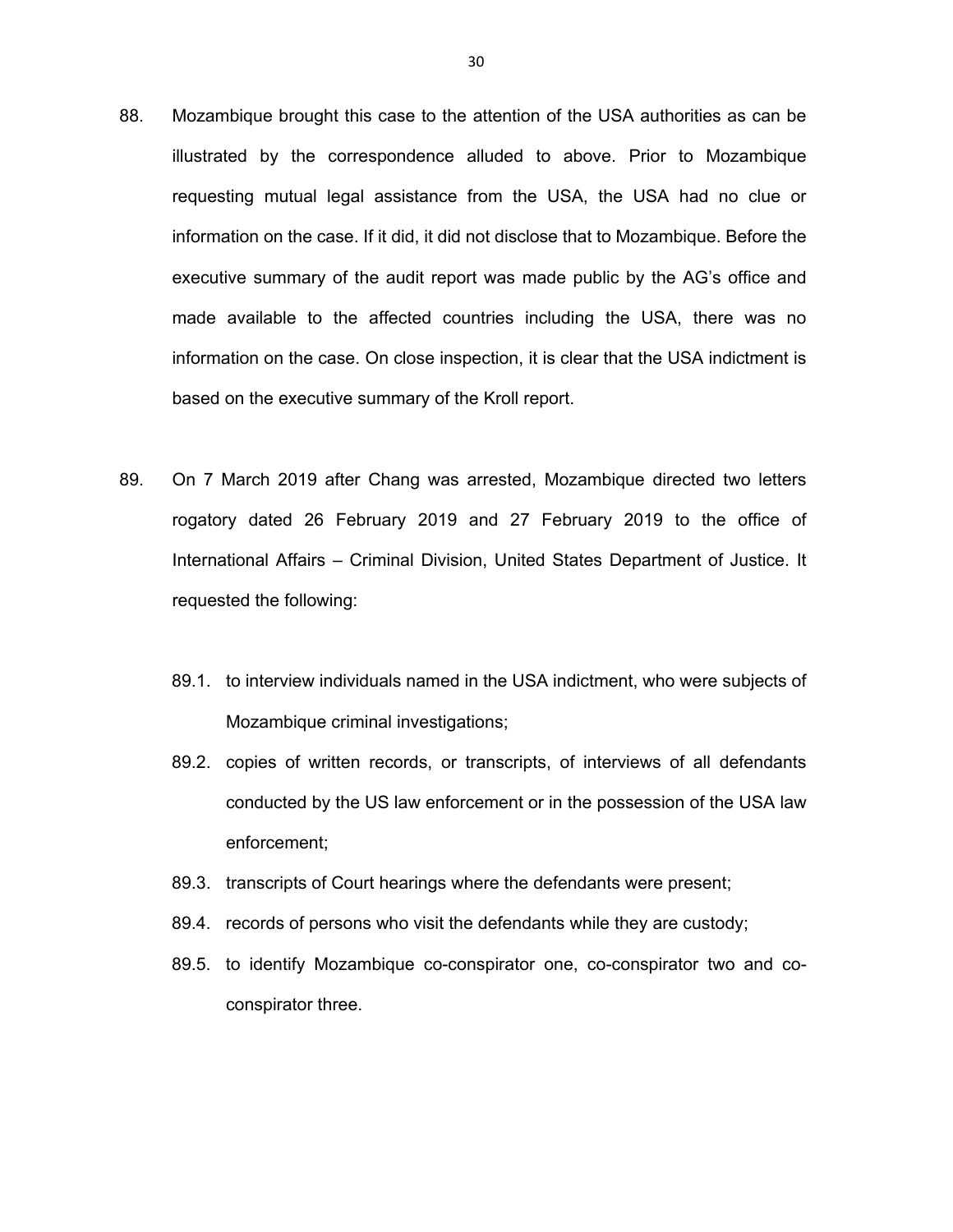- 90. The above letter listed the following individuals: Jean Boustani, Andrew Pearse; Surjan Singh, and Detelila Subeva. These are people charged in the USA indictment. The second letter, requested bank related information, declared income, criminal history reports, stock market licences, compliance, etc of listed individuals and companies.
- 91. The office of the Attorney General never received any information it requested from the USA in terms of the letters rogatory it submitted to the USA. This is despite Mozambique request being made in terms of the UN Conventions as aforesaid to which the USA and Mozambique are parties. Mozambique requested information on the basis of expected cooperation as provided for in Articles 43 and 46 of the United Nations Convention on corruption to which all the said countries are parties, including the USA. Article 43 on international cooperation, states that:
	- *"1. States parties shall cooperate in criminal matters in accordance with Articles 44 to 50 of this convention. Where appropriate and consistent with their domestic legal system, states parties shall consider assisting each other in investigations of and proceedings and civil and administrative matters relating to corruption."*
- 92. Article 46 of mutual legal assistance, states that:
	- *"1. States parties shall afford one another the widest measure of mutual legal assistance in investigations, prosecutions in judicial proceedings in relation to the offences covered by this convention.*
	- *2. Mutual legal assistance shall be afforded to the fullest extend possible relevant laws or treaties, agreements and arrangements of the requested state party with respect to investigations, prosecutions and judicial proceedings in relation to the offences for which a legal person*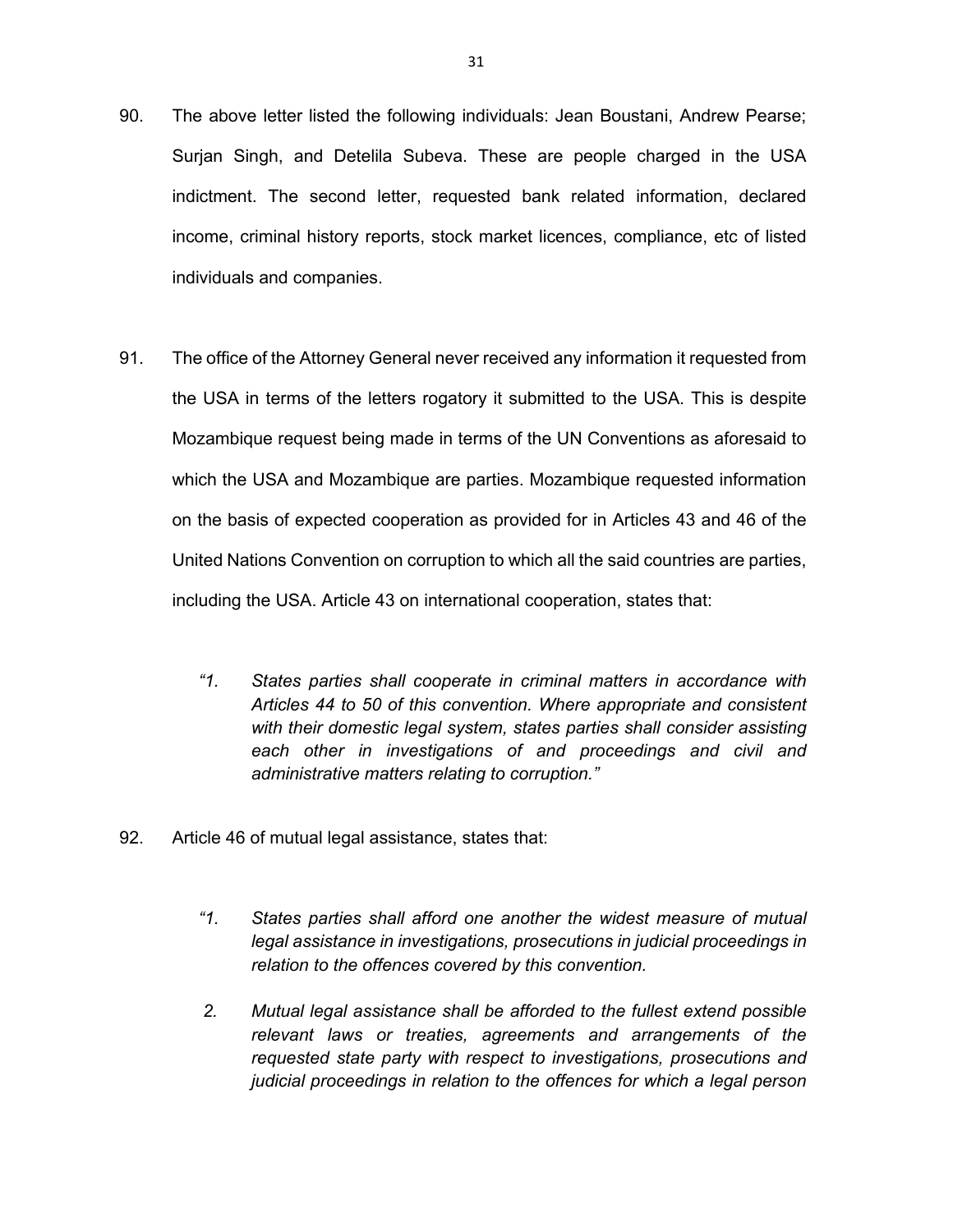*may be held liable in accordance with Article 26 of this convention in the requesting State party."* 

- 93. Article 46(21) of the UN Convention deals with the grounds for refusing to give a requesting state mutual legal assistance. Article 46(23) states that reasons must be given for refusing to render mutual legal assistance. The USA has not invoked Article 46(21). Therefore, Mozambique has all along been labouring under the impression that the USA was willing to give mutual legal assistance to it.
- 94. Given the above background, it came as a shock when the USA caused the arrest of Chang when it knew that he was the subject of investigation in Mozambique. The USA never informed Mozambique of the indictment of Chang and others. Mozambique only became aware of the indictment when Chang was arrested.
- 95. At that time, Chang had been cooperating with Mozambique in the investigation. Mozambique had no reason at that stage to suspect that he was a flight risk. Further, at that time, Mozambique was yet to formally charge him. Mozambique investigations were quite at an advanced stage, based on information that Mozambique acquired from its own investigations and other cooperating countries.
- 96. Mozambique anticipated that the USA could unearth further evidence over and above what Mozambique already had. At the time of Chang's arrest, Mozambique did not know the extent of the evidence that the USA could provide to it. Therefore, Mozambique's investigations were still open to further evidence. On studying the USA indictment against Chang and his co-conspirators, Mozambique realised that the USA used the information that Mozambique provided to the USA, together with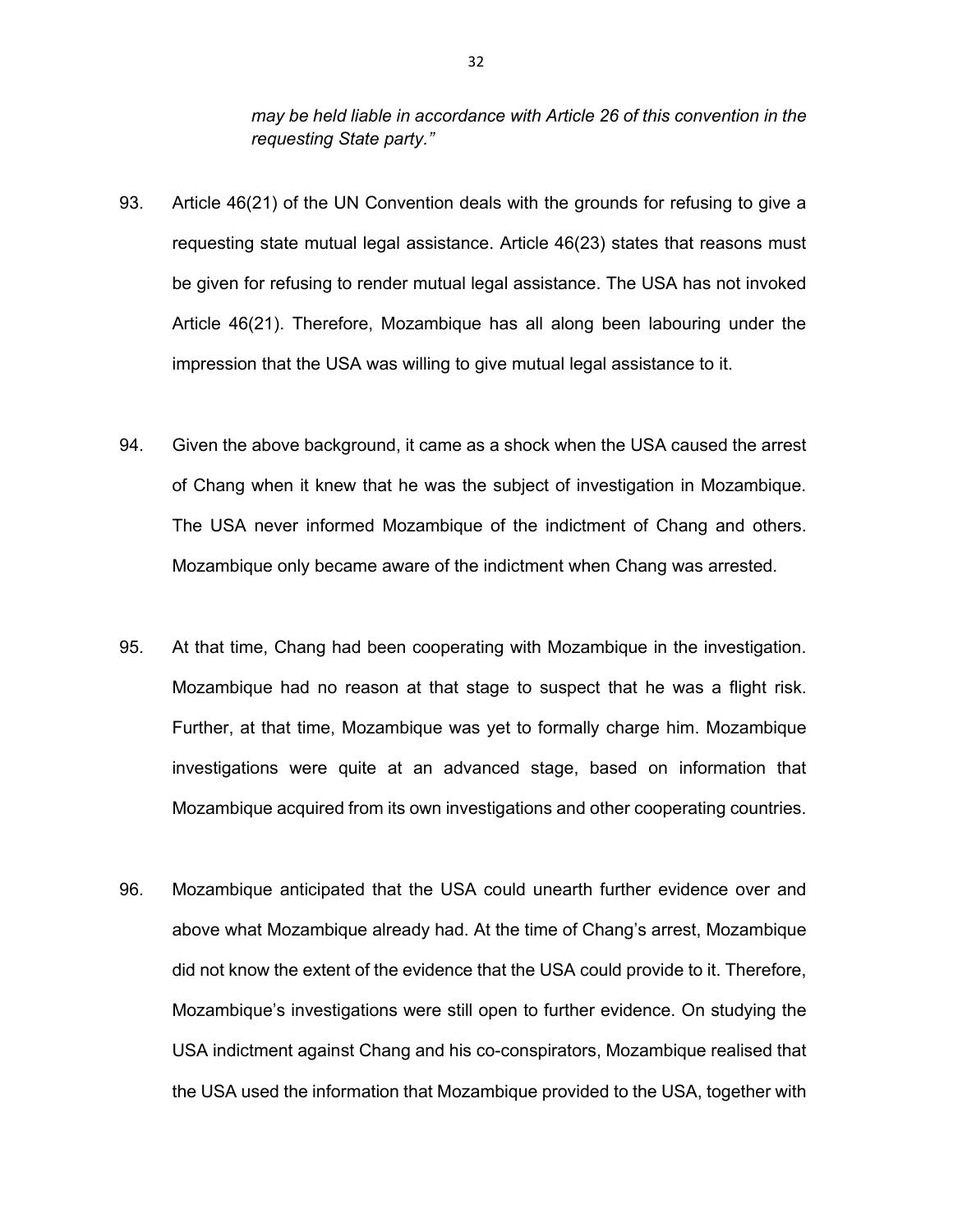the information that Mozambique requested from USA, which USA failed to provide to Mozambique.

- 97. This case is very important to Mozambique as the criminal offences have caused devastating effect to the economy of Mozambique. It has caused donors to suspend and or reduce funding to Mozambique. It is therefore important for Mozambique to prosecute Chang and other co-perpetrators and to do so successfully in order to demonstrate its commitment, competency and capacity in fighting corruption.
- 98. Mozambique is party to various international conventions to combat criminality, such as the UN Convention against corruption, UN Convention against transnational organised crime, SADC protocol against corruption, AU Convention on preventing and combating corruption. It would make little impact or none at all if corruption of this magnitude is not investigated and perpetrators brought to book. Mozambique has invested significant financial resources and time in investigating this case.
- 99. The AG travelled with her team internationally to gather evidence and seek cooperation from foreign jurisdictions. It will be gravely unfair for Mozambique to be deprived of its entitlement to prosecute Chang when his co-perpetrators are already facing prosecution in Mozambique. It will be unfair and unjust if Mozambique is prevented from Prosecuting Chang when it has already spent so much time and financial resources in investigating this case.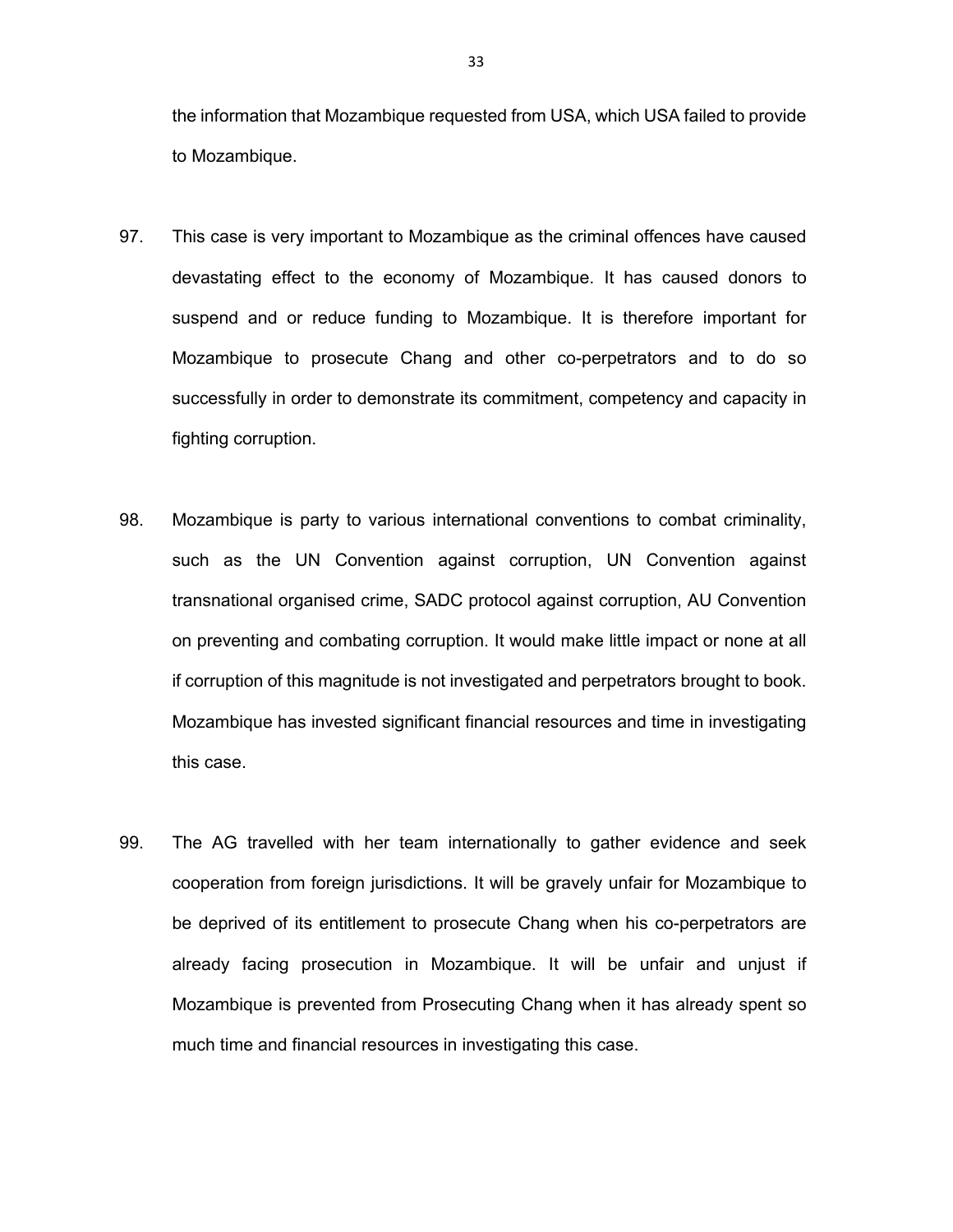- 100. The USA has not played open cards with Mozambique. Mozambique sought its cooperation not knowing that its ultimate objective was to wrestle Chang out of the jurisdiction of Mozambique and prosecute him in the USA for its own accord.
- 101. In the 2019 affidavit in *Chang* 1 litigation, a reference to a letter under diplomatic note number 301 from the Embassy of the United States of America to the Ministry of Foreign Affairs dated 10 June 2019 came to the AG's attention. The letter was brought to the attention of the court then in order to give context to the USA's attitude towards Mozambique. The letter was addressed to the Mozambican Department of Foreign Affairs and Cooperation of his Excellency Dennis W Hearle in his capacity as Ambassador of the United States of America to Mozambique. The letter was written after the former Minister's decision to extradite Chang to Mozambique.
- 102. The contents of the letter may be construed to have been intended to undermine the sovereignty, prosecutorial and judicial processes of Mozambique in one or more of the following ways:
	- 102.1. it calls upon Mozambique to immediately withdraw its request for the extradition of Chang to Mozambique;
	- 102.2. it incorrectly states that Mozambique's constitutional limitations on extradition of Mozambican citizens could effectively prevent Chang from ever having to answer for his crimes in the USA;
	- 102.3. it states that the USA's investigation is complete and that its prosecutors are ready for trial.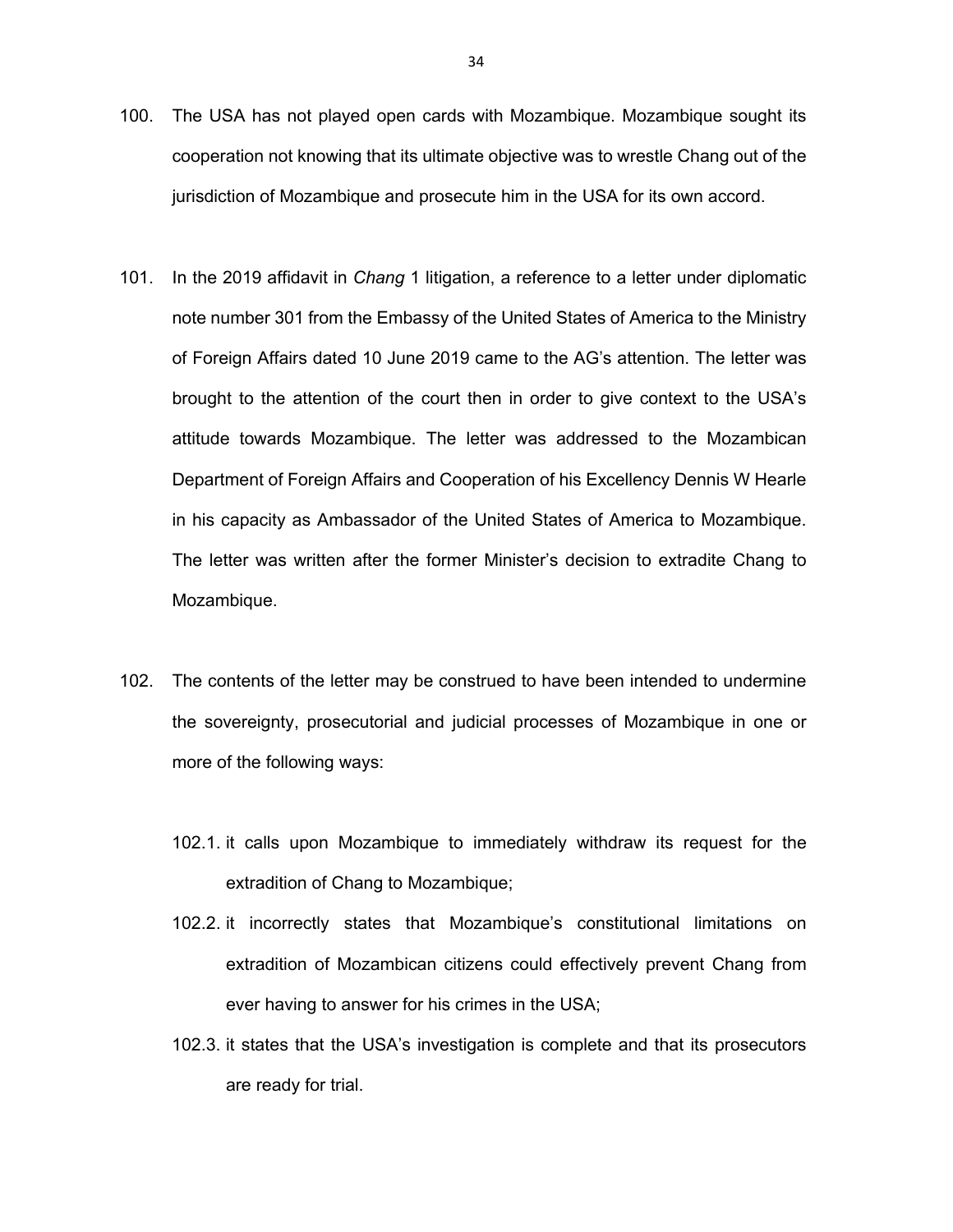- 103. The assertions in the said letter were not correct. The investigation in Mozambique is complete and Chang has been issued with the indictment. The criminal trial of Chang's co-perpetrators has already commenced. Most of the witnesses are in Mozambique and the offences were committed in Mozambique, and it is the citizens of Mozambique most affected by these crimes and are anxiously waiting for justice to be served.
- 104. The USA letter in essence sought to entice Mozambique inappropriately to withdraw its request and that the withdrawal would significantly enhance possibilities for joint cooperation in Chang's case.
- 105. The letter further stated that the withdrawal of the request by Mozambique presents the best opportunity for the two governments to collaborate on recovery of assets stolen by Chang and ensure restitution for the victims of its crimes, which, if accomplished, could significantly reduce Mozambique's debt. What the USA could not appreciate is that the Mozambican legal system provides the same remedies that the USA legal system is capable of providing including restitution and recovery of assets.
- 106. Lastly, the USA letter concluded that the withdrawal of extradition request by Mozambique would facilitate a robust and expeditious exchange of information between the US Department of Justice and the Mozambican office of the Attorney General. As to what purpose that exchange of information would have is not clear when Mozambique would have lost jurisdiction to criminally charge Chang in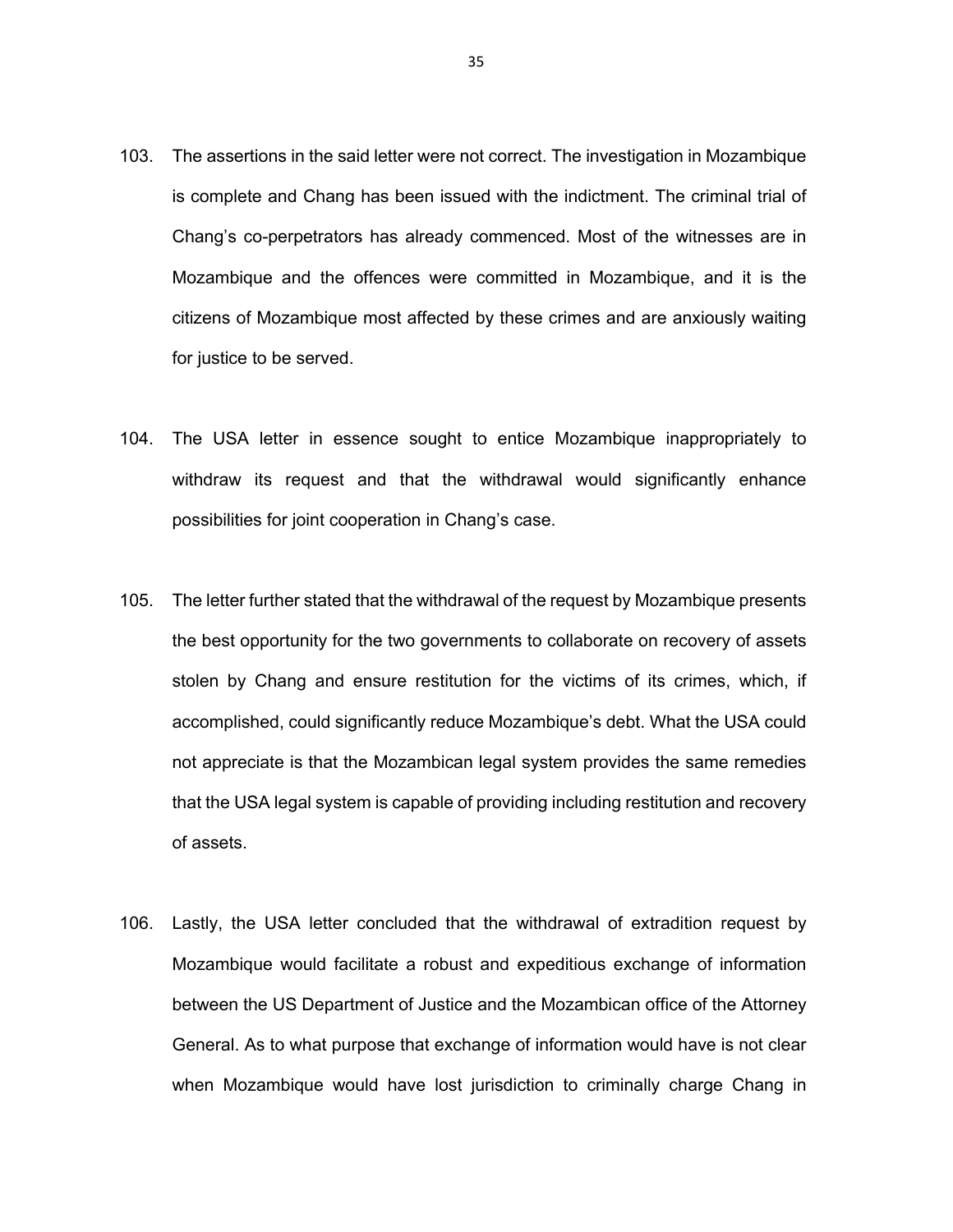Mozambique as he would already have been charged and convicted or acquitted by the US courts.

- 107. If Chang is tried and prosecuted in the USA, Mozambique could not legally and competently try and prosecute him for the same or similar offences he would have been tried and prosecuted already. Mozambique would have been deprived of prosecuting Chang on Mozambican soil and Chang would have evaded accounting to the Mozambican people.
- 108. In January 2018, and before Chang was arrested, the AG's office submitted a case for administrative liability of Chang before the accounts section of the administrative Court, requesting financial liability. Parallel to the criminal cases, the office of Attorney General is suing for civil liability against all defendants. Mozambican law permits a claim for civil liability in criminal cases. The office of Attorney General has also submitted a civil liability case in London against banks involved, supplier companies, executives and collaborators. This is the extent to which the office of Attorney General takes seriously this case and its unrelenting push to have Chang successfully prosecuted in Mozambique.
- 109. The notion that Mozambique is not serious about prosecuting Chang and his coperpetrators is baseless. Mozambique has investigated these crimes extensively since 2015. The investigation has culminated into the indictment of Chang and his co-perpetrators.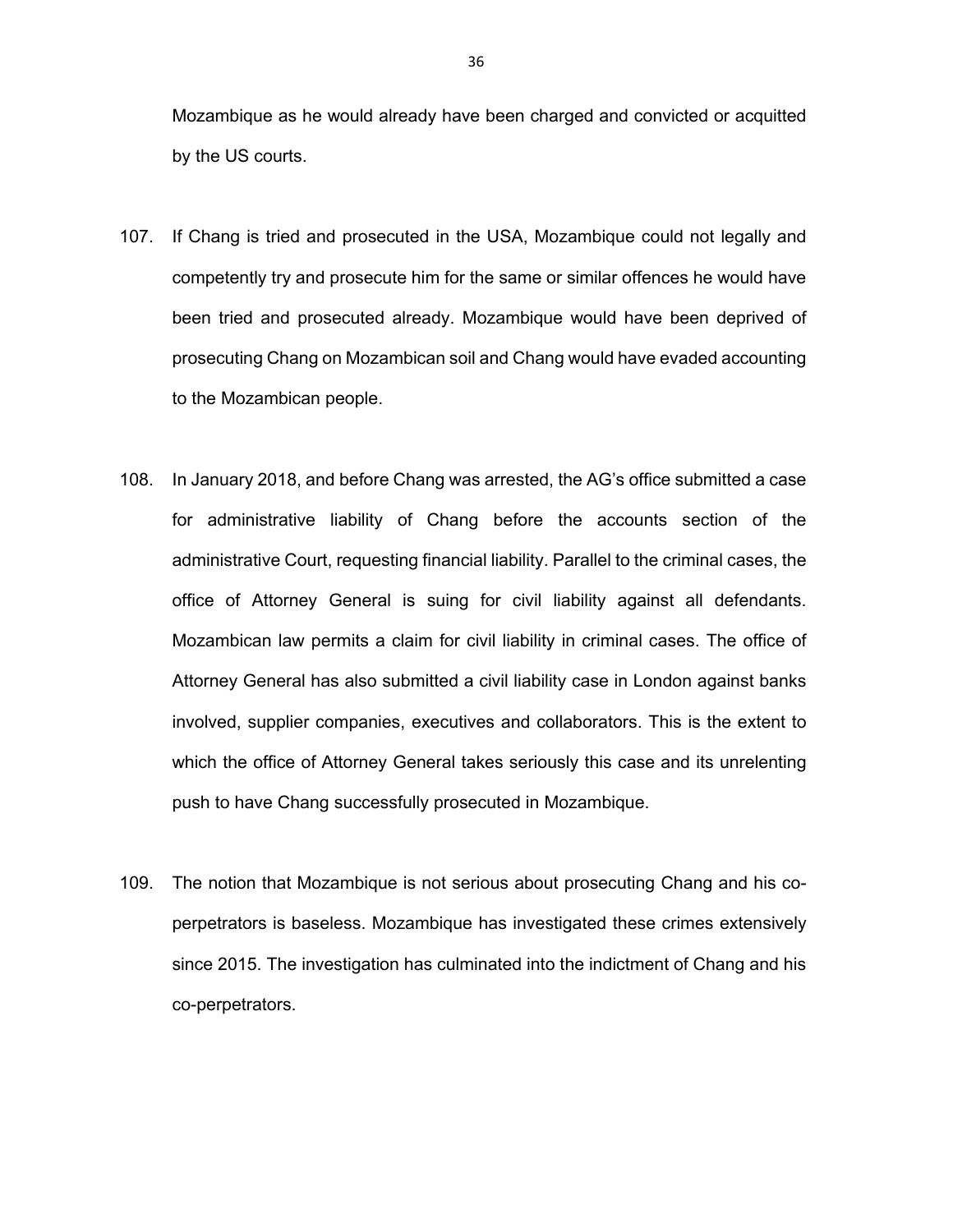- 110. This is a complex case which involves cooperation of foreign jurisdictions through mutual legal assistance. The extent and the speed with which Mozambique worked was impacted by the rate of response that Mozambique received from the countries from which Mozambique requested information. This fact was never hidden. The office of the AG has made periodic media updates on the progress in this matter, especially on Mozambique's request to the USA.
- 111. The complexity of the case was borne by the fact that even the USA took time to investigate and to charge the conspirators, notwithstanding that they have access to the information that Mozambique requested of them, as well as resources which Mozambique does not have. Other countries were affected and have not placed themselves as having better rights to prosecute than Mozambique. They have not sought to doubt Mozambique's ability to prosecute the perpetrators and, unlike the USA, have instead, provided assistance where it was needed to Mozambique.
- 112. Mozambique is capable of prosecuting Chang and his co-perpetrators. The judiciary and the prosecutorial institutions are effectively used by civil society organisations. The applicant often resorts to Mozambican Courts to assert rights in the Mozambican constitution and in other statutes and at times succeed against the state or government. There is no reason for the applicant to selectively utilise the Mozambican Courts when it suits it and doubt the Mozambican judiciary when it suits it. The applicant has not cast aspersion on the independence of the Mozambican judiciary and the independence of the Attorney General office to prosecute without fear, favour, or prejudice.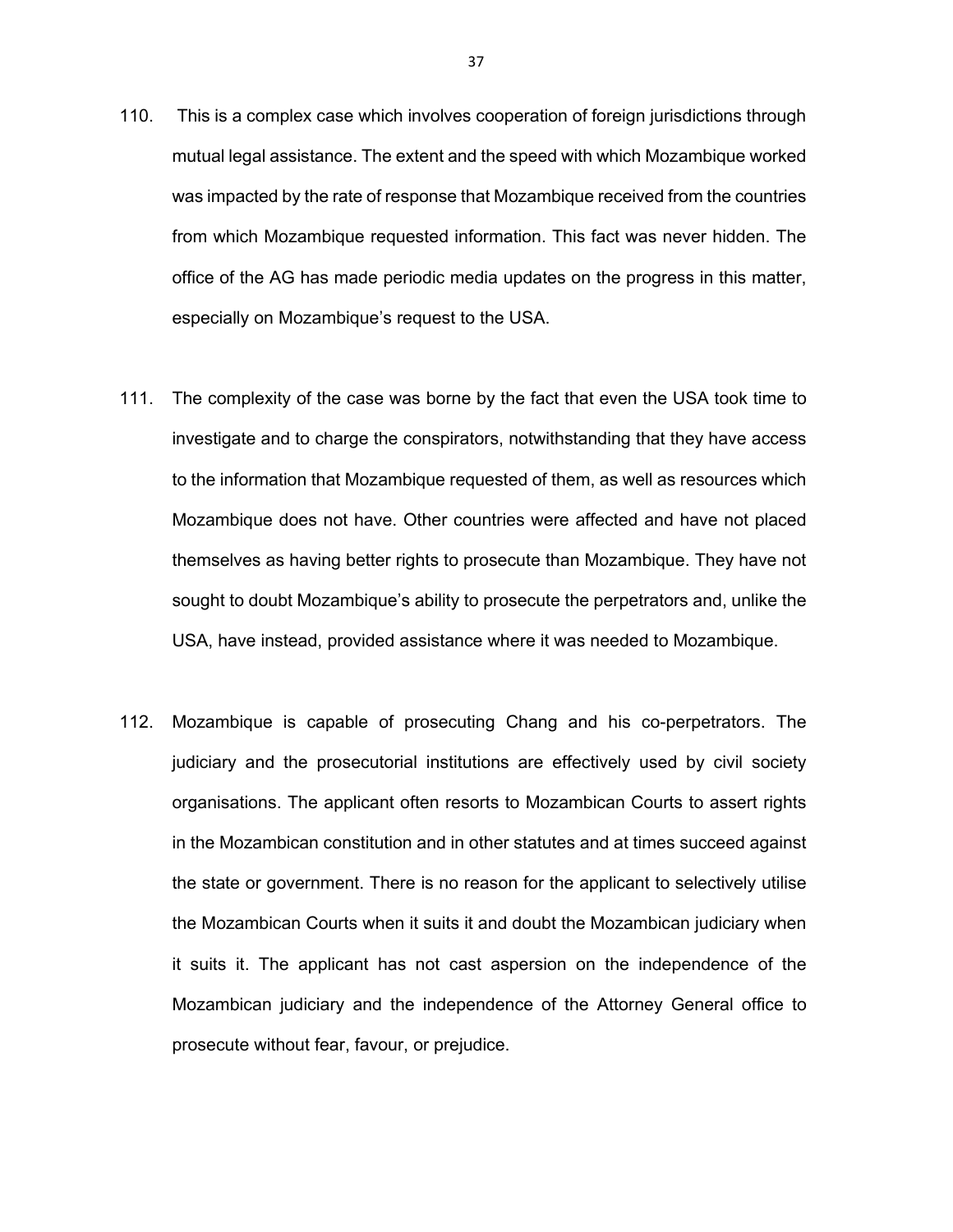113. On available facts, Mozambique's commitment to prosecute Chang and to bring him to book is substantiated. The warrant of arrest and the indictment have been issued against Chang. On his arrival in Mozambique, Chang will be taken to custody and brought before a Judge in accordance with Mozambican law.

### **The applicable legal regime**

- 114. The Extradition Act 67 of 1962 ("Extradition Act") defines in section 1 extraditable offence to mean any offence which in terms of the law of the Republic and of the foreign state concerned is punishable with a sentence of imprisonment or other form of deprivation of liberty for a period of 6 months or more but excluding any offence under military law which is not also an offence under the ordinary criminal law of the Republic and of such foreign state. The extradition agreement is defined in section 1 of the Extradition Act to mean an agreement in force on deemed to be in force under section 2 including a multilateral convention to which the Republic is a signatory or which it has acceded and which has the same effect as such agreement.
- 115. Section 2 which deals with extradition agreements, authorise the President to enter into an agreement with any foreign state, other than a designated state, providing for the surrender or a reciprocal basis of persons accused or convicted of the commission within the jurisdiction of the Republic or such state or any territory under the sovereignty or protection of such state, of an extraditable offence or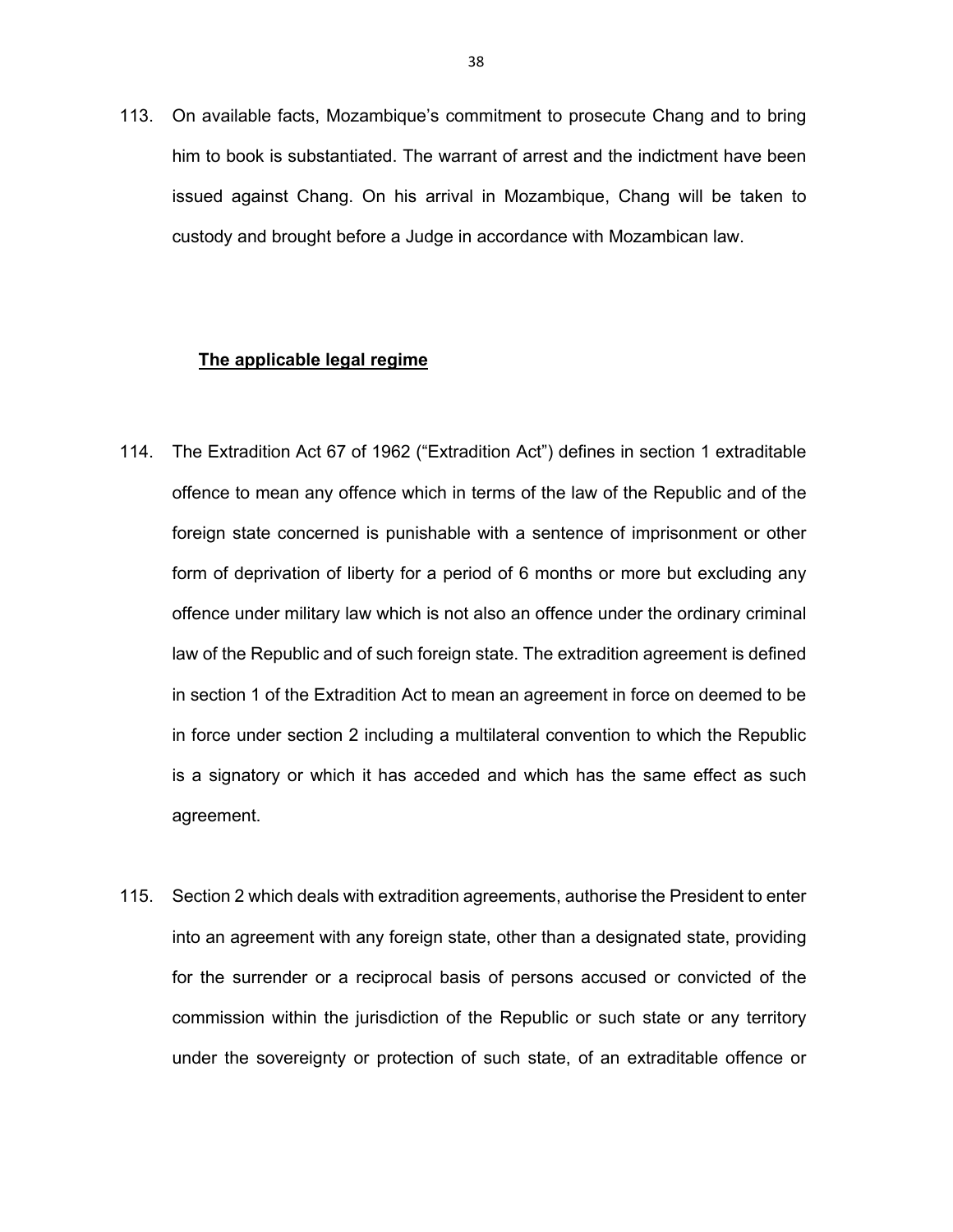offences specified in such agreement and may likewise agree to any amendment or revocation of such agreement.

- 116. Section 3 of the Extradition Act deals with persons liable to be extradited. It provides as follows:
	- *"(1) Any person accused of convicted of an offence included in an extradition agreement and committed within the jurisdiction of a foreign state a party to such agreement, shall, subject to the provisions of this Act, be liable to be surrender to such state in accordance with the terms of such agreement, whether or not the offence was committed before or after the commencement of this Act or before or after the date upon which the agreement comes into operation and whether or not a Court in the Republic has jurisdiction to trial such person for such offence.*
	- *(2) Any person accused or convicted of an extraditable offence committed within the jurisdiction of a foreign state which is not a party to an extradition agreement shall be liable to be surrendered to such foreign state, if the President has in writing has consented to his or her being so surrendered.*
	- (3) *Any person accused or convicted of an extraditable offence committed within the jurisdiction of a designated state shall be liable to be surrendered to such designated state, whether or not the offence was committed before or after the designation......? of such state and whether or not a Court in the Republic has jurisdiction to trial such person for such offence."*
- 117. Section 4 of the Extradition Act provides for request for extradition from Republic.

It provides as follows:

*"(1) Subject to the terms of any extradition agreement any request for the surrender of any person to a foreign state shall be made to the Minister by a person recognised by the Minister as a diplomatic or consular representative of that state or by any Minister of that state communicating with the Minister through diplomatic channels existing between the Republic and as such state.*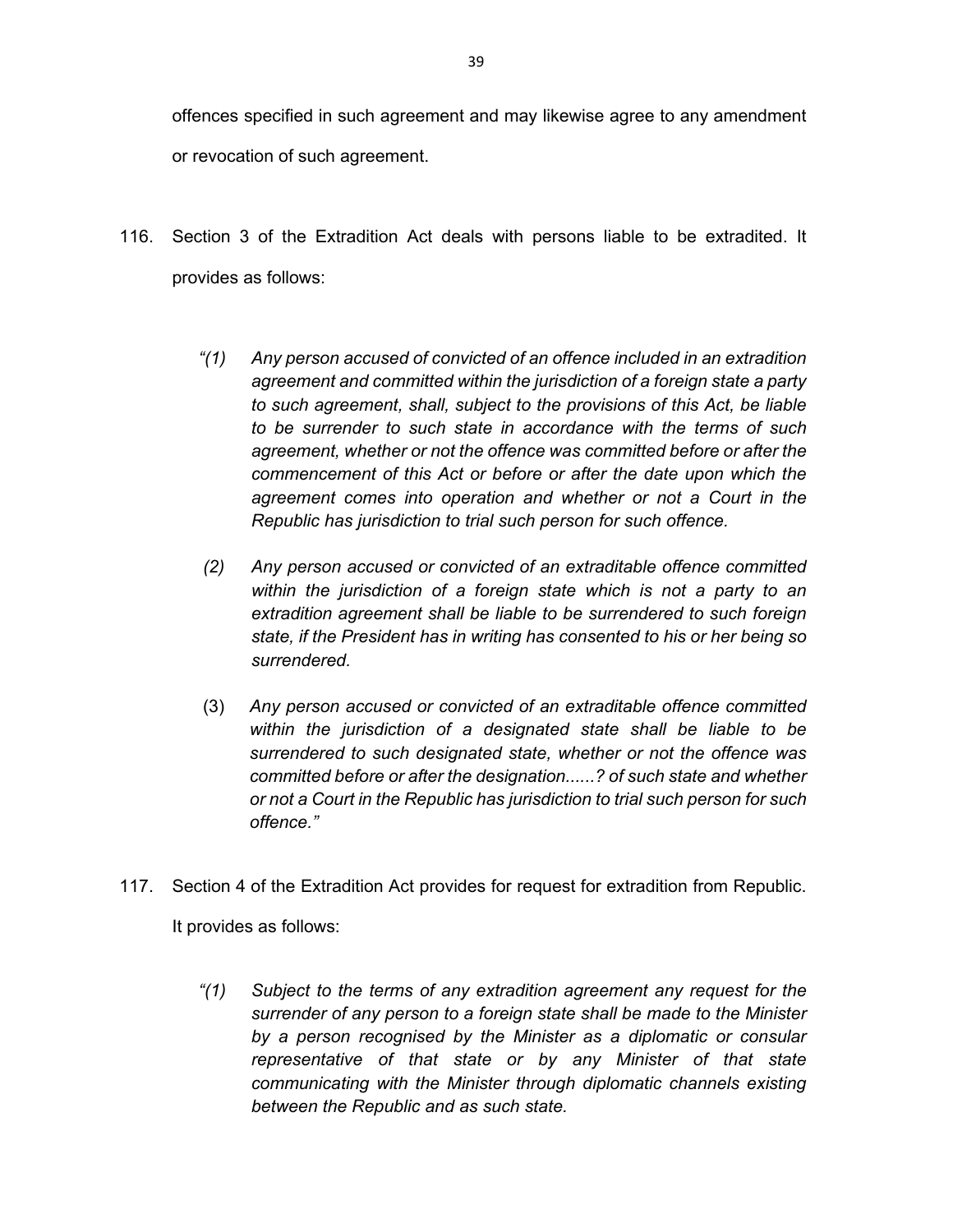- *(2) Any such request received in terms of an extradition agreement by any person other than the Minister shall be handed to the Minister.*
- (3) *The provisions of subsections (1) and (2) do not apply in respect of a request for the endorsement for execution of a warrant of arrest under section 6."*
- 118. Section 5 of the Extradition Act provides for the warrants of arrest issued in the Republic. It provides as follows:
	- *"(1) Any Magistrate may, irrespective of the whereabouts or suspected whereabouts of the person to be arrested, issue a warrant for the arrest of any person –* 
		- *(a) upon receipt of a notification from the Minister to the effect that a request for the surrender of such person to a foreign state has been received by the Minister; or*
		- *(b) upon such information of his or her being a person accused or convicted of an extraditable offence committed within the jurisdiction of a foreign state, as would in the opinion of the Magistrate justify the issue of a warrant for the arrest of such person, had it been alleged that he or she committed an offence in the Republic.*
	- (2) *Any warrant issued under this section shall be in the form and shall be executed in the manner as near as maybe as prescribed in respect of warrants of arrest in general by or under the laws of the Republic relating to criminal procedure."*
- 119. It is common cause in this matter that Chang was arrested in the Republic and brought before a Magistrate in terms whereof the procedure stipulated under section 9 and section 10 of Extradition Act unfolded.
- 120. Section 9 deals with persons detained under warrant to be brought before Magistrate for holding of an enquiry.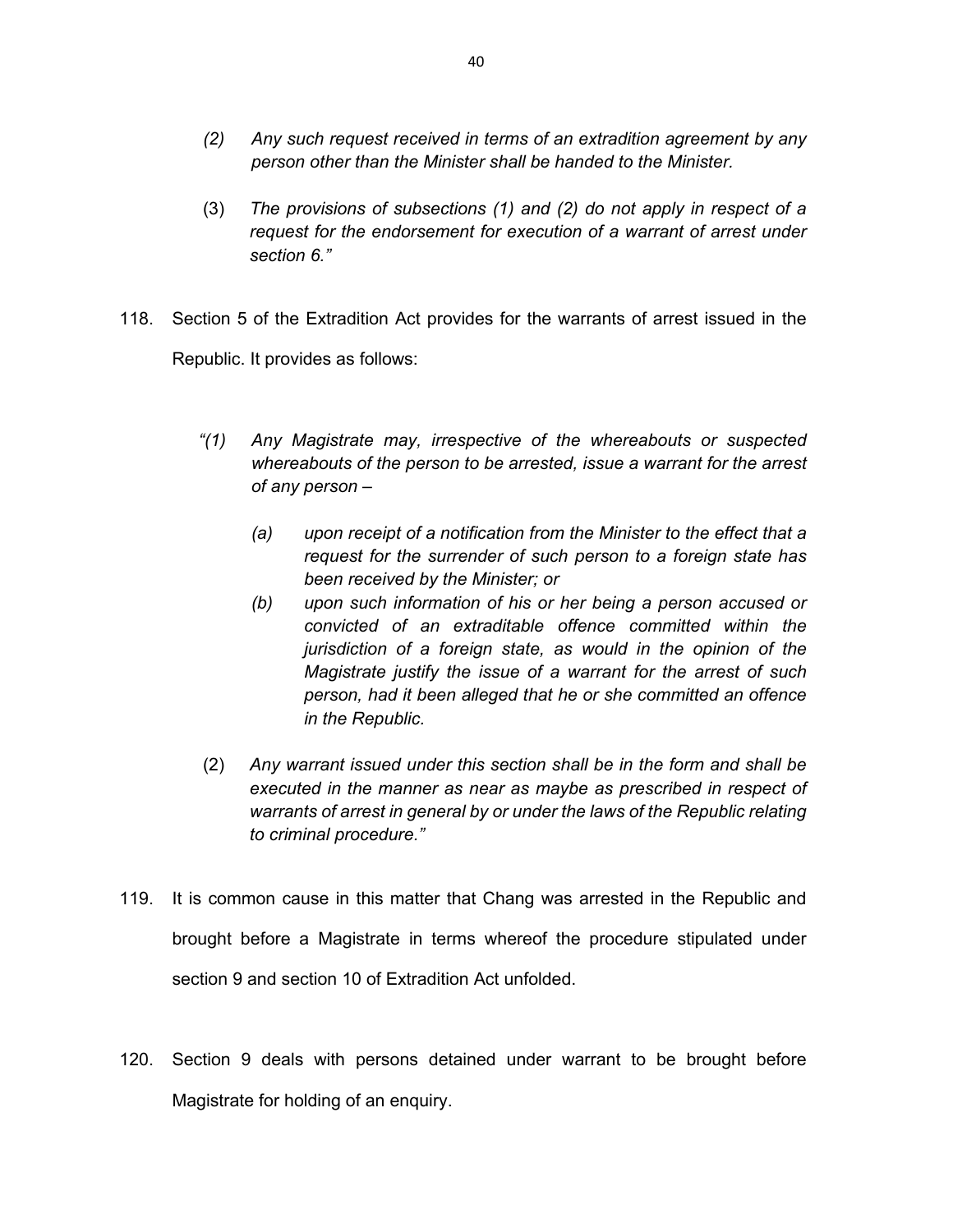- 121. This section provides as follows:
	- *"(1) Any person detained under a warrant of arrest or a warrant for his further detention, shall, as soon as possible be brought before a Magistrate in whose area of jurisdiction he has been arrested, whereupon such Magistrate shall hold an enquiry with a view to the surrender of such person to the foreign state concerned.*
	- *(2) Subject to the provisions of this Act the Magistrate holding the enquiry shall proceed in the manner in which a preparatory examination is to be held in the case of a person charged with having committed an offence in the Republic, and shall for the purposes of holding such enquiry, have the same powers, including the power of committing any person for further examination and of admitting to bail any person detained, as he has act a preparatory examination so held.*
	- *(3) Any deposition, statement or on oath or affirmation taken, whether or not taken in the presence of the accused person, or any record of any conviction or any warrant issued in a foreign state, or any copy or sworn translation thereof, may be received in evidence at any such enquiry if such document is –* 
		- *(a)(i) accompanied by a certificate according to the example set out in schedule B;* 
			- *(ii) authenticated in the manner provided for in the extradition agreement concerned; or*
			- *(iii) authenticated by the signature and seal of office* 
				- *(aa) of the Head of a South African diplomatic or consular mission or a person in the administrative or professional division of the Public Service Serving Act a South African diplomatic, consular or trade office in a foreign state or a South African foreign service officer great VII or an honorary South African consul general, vice consul or trade commissioner;*
				- *(bb) of any government authority of such foreign state charged with the authentication of documents in terms of the law of that foreign state;*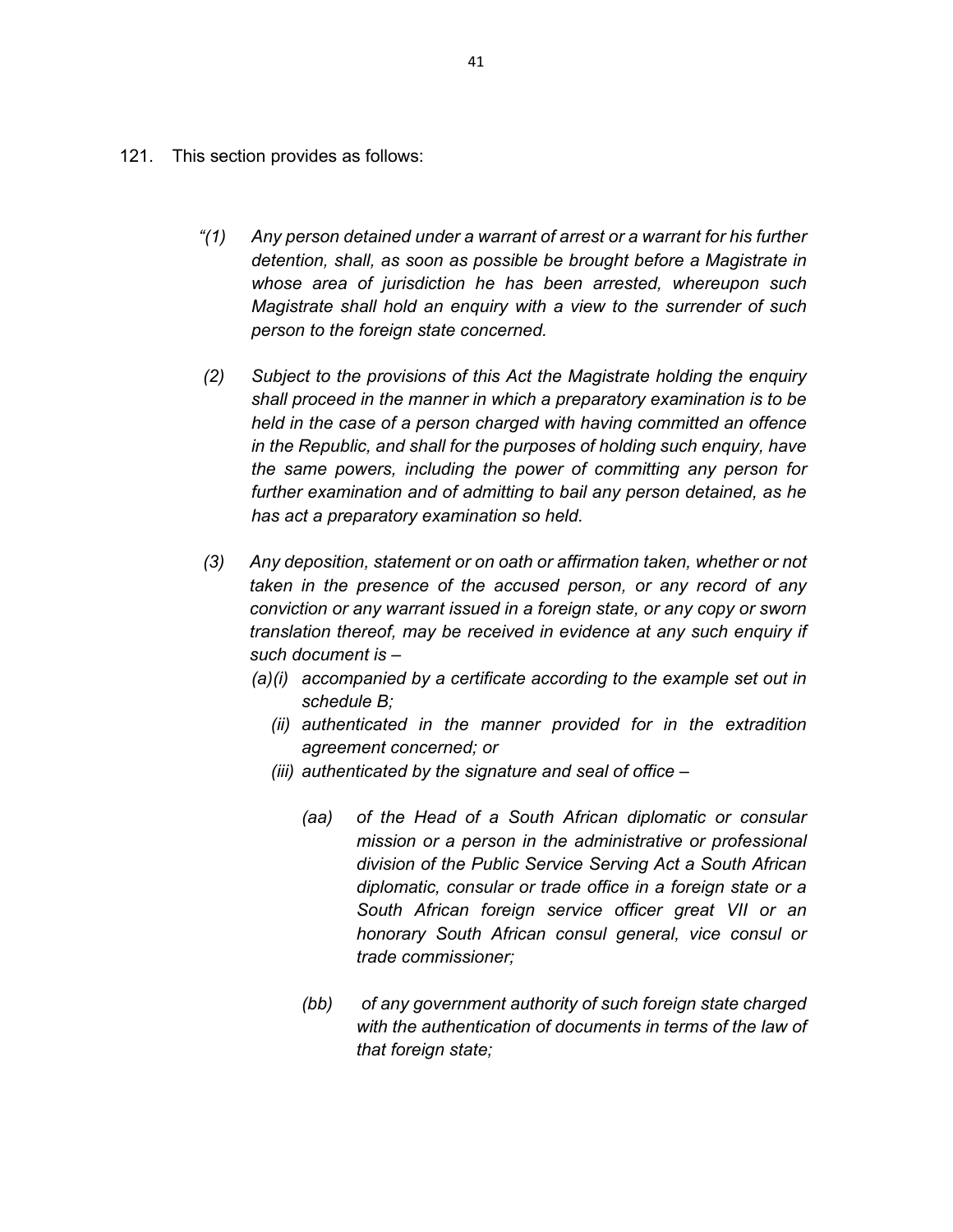- *(cc) of any notary public or other persons in such foreign state who shall be shown by a certificate of any person referred to in item (aa) or (bb) or of any diplomatic or consular officer of such foreign state in the Republic to be duly authorised to authenticate such document in terms of the law of that foreign state; or*
- *(dd) of a commissioned officer of the South African National Defence Force in the case of a document executed by a person on active service; or*
- *(b) certified as original documents or as true copies or translations thereof by a judge or magistrate, or by an officer authorised thereto by one of them, of the associated state concerned, in the case of an enquiry with the view to the extradition of a person to an associated state.*
- *(4) At any enquiry relating to a person alleged to have committed an offence –* 
	- *(a) in a foreign state other than an associated state, the provisions of section 10 shall;*
	- *(b) in an associated state* 
		- *(i) the provisions of section 10 shall apply in the case of a request for extradition contemplated in section 4(1); and*
		- (ii) *the provisions of section 12 shall apply in any other case."*
- 122. An enquiry was held before a Magistrate, Kempton Park in respect of the arrest and detention of Chang, for purposes of an enquiry for his extradition to a requesting state. In this case, it is common cause that the US was the first to make an extradition request, and a few days later Mozambique also made an extradition request. The Magistrate was therefore required to conduct an enquiry in respect of both of them. The Magistrate conducted the enquiry first in respect of the US extradition request and made a finding that Change was extraditable to the US. After that, the Magistrate conducted a separate enquiry in respect of the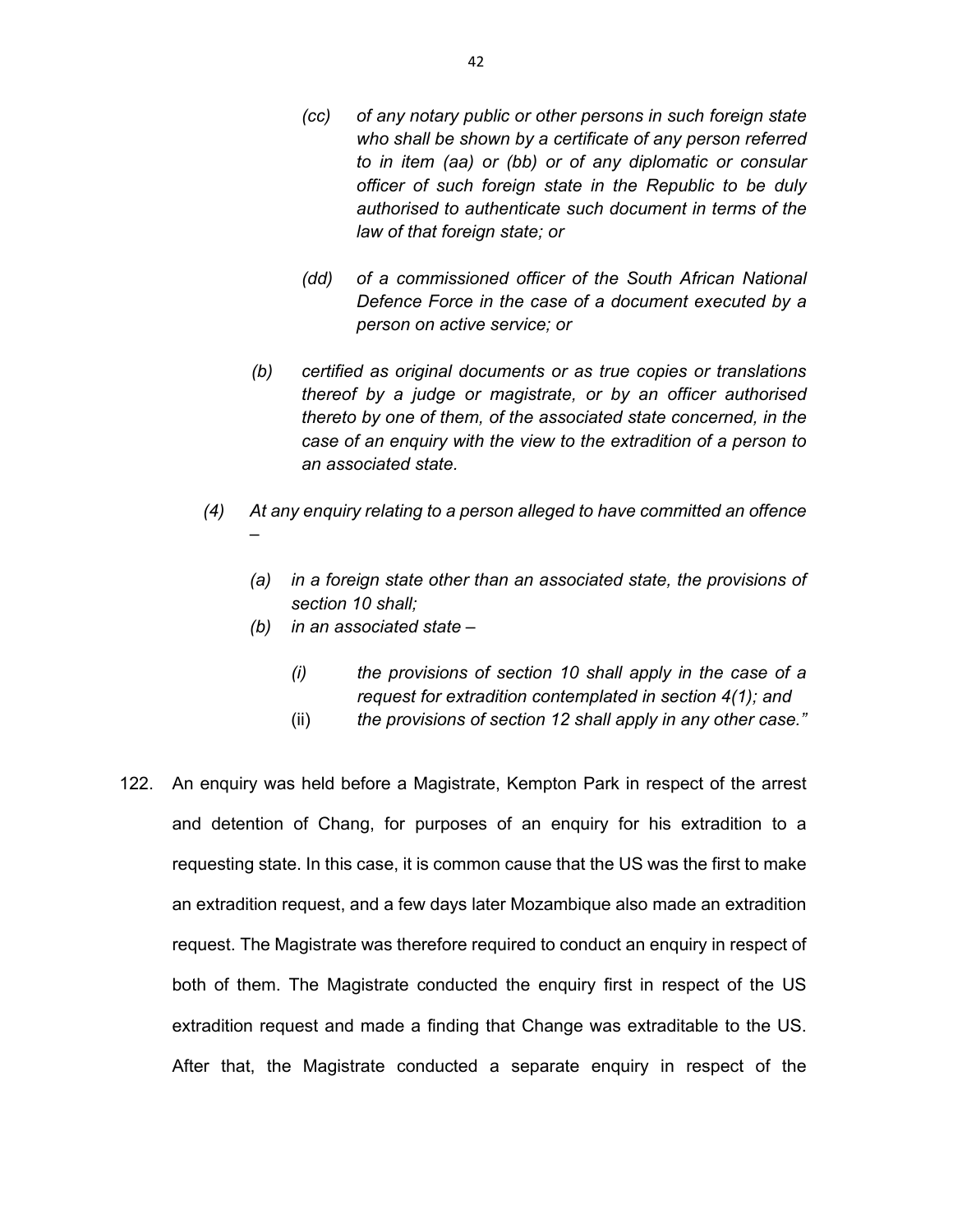Mozambican extradition request and made a finding that Chang was equally extraditable to the Republic of Mozambique.

- 123. That enquiry took place in terms of section 10 of the Extradition Act. This section provides as follows:
	- *"(1) If upon consideration of the evidence adduced at the enquiry referred to in section 9(4)(a) and (b)(i) the Magistrate finds that the person brought before him or her is liable to be surrendered to the foreign state concerned and, in the case where such person is accused of an offence, that there is sufficient evidence to warrant a prosecution for the offence in the foreign state concerned, the Magistrate shall issue an order committing such person to prison to await the Minister's decision with regard to his or her surrender, at the same time informing such person that he or she may within 15 days appeal against such order to the Supreme Court.*
	- *(2) For purposes of satisfying himself or herself that there is sufficient evidence to warrant a prosecution in the foreign state the Magistrate shall accept as conclusive proof a certificate which appears to him or her to be issued by an appropriate authority in charge of the prosecuting in the foreign state concerned, stating that it has sufficient evidence at its disposal to warrant the prosecution of the person concerned.*
	- *(3) If the Magistrate finds that the evidence does not warrant the issue of an order of committal or that the required evidence is not forthcoming within a reasonable time, he shall discharge the person brought before him.*
	- (4) *The Magistrate issuing the order of committal shall forthwith forward to the Minister a copy of the record of the proceedings together with such report as he may deem necessary."*
- 124. The proceedings that took place before Magistrate, Kempton Park took place in full compliance with the provisions of section 10 of the Extradition Act.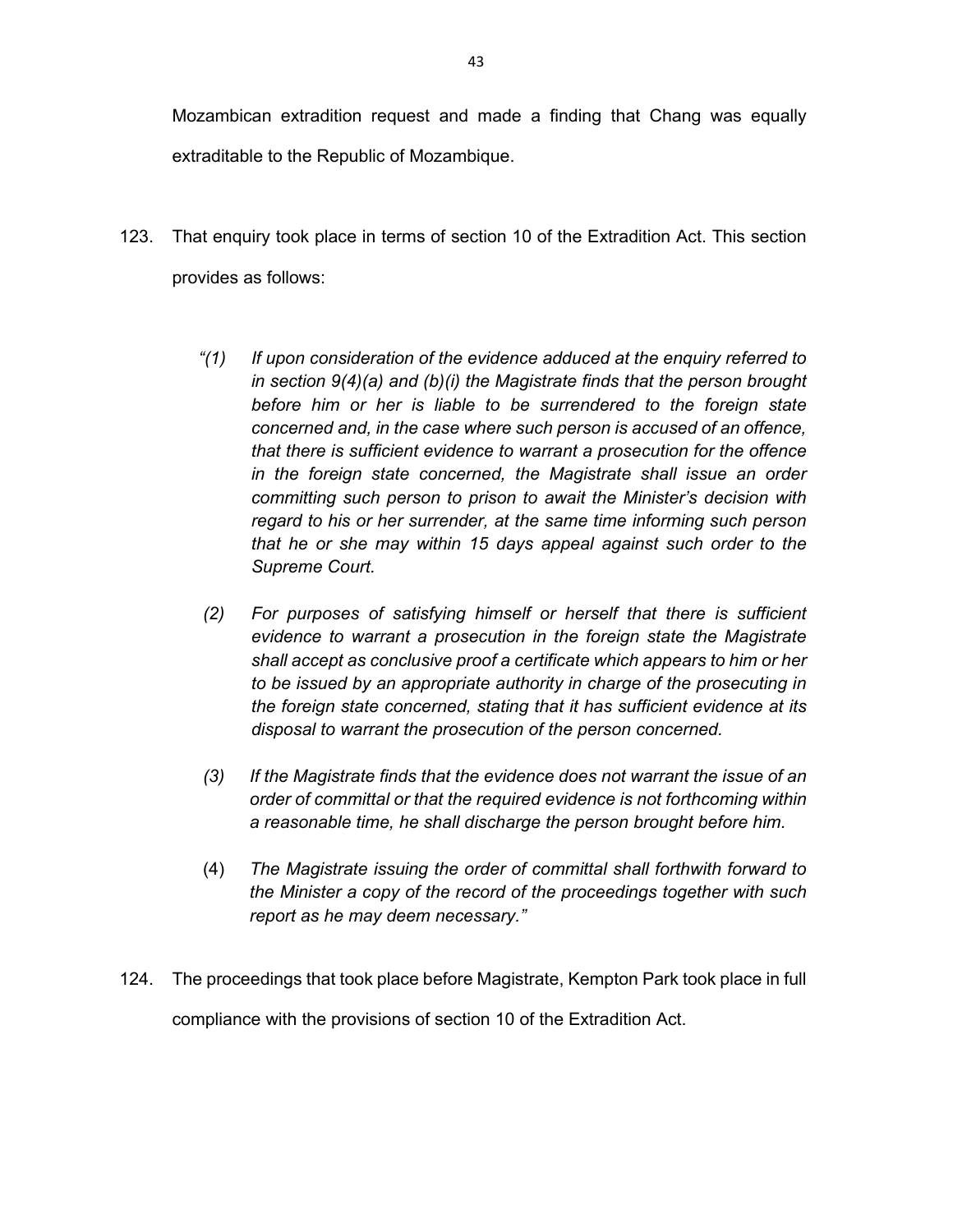- 125. The Magistrate, in compliance with section 10(4), submitted the record of the proceedings that were conducted before him together with a report to the Minister for a decision. At that time, the relevant Minister was Masutha.
- 126. In terms of section 11, the Minister is required to consider the report provided to him by the Magistrate together with the record in order to make a decision whether to order the surrender of a person sought to be extradited to the foreign state or to refuse to surrender such person to the foreign state.
- 127. Section 11 provides as follows:

*"The Minister may –* 

- *(a) order any president committed to prison under section 10 to be surrendered to any person authorised by the foreign state to receive him or her; or*
- *(b) order that the person shall not be surrendered* 
	- *(i) where criminal proceedings against such person are pending in the Republic, until such proceedings are concluded and where such proceedings result in a sentence of a term of imprisonment, until such sentence has been served;*
	- *(ii) where such person is serving, or is about to serve a sentence of a term of imprisonment, until such sentence has been completed;*
	- *(iii) at all, or before the expiration of a period fixed by the Minister, if he or she is satisfied that by reason of the trivial nature of the offence or by reason of the surrender not been required in good faith or in the interest of justice, or that for any other reason it would, having regard to the distance, the facilities for communication and to all the circumstances of the case, be unjust or unreasonable or too severe a punishment to surrender the person concerned; or*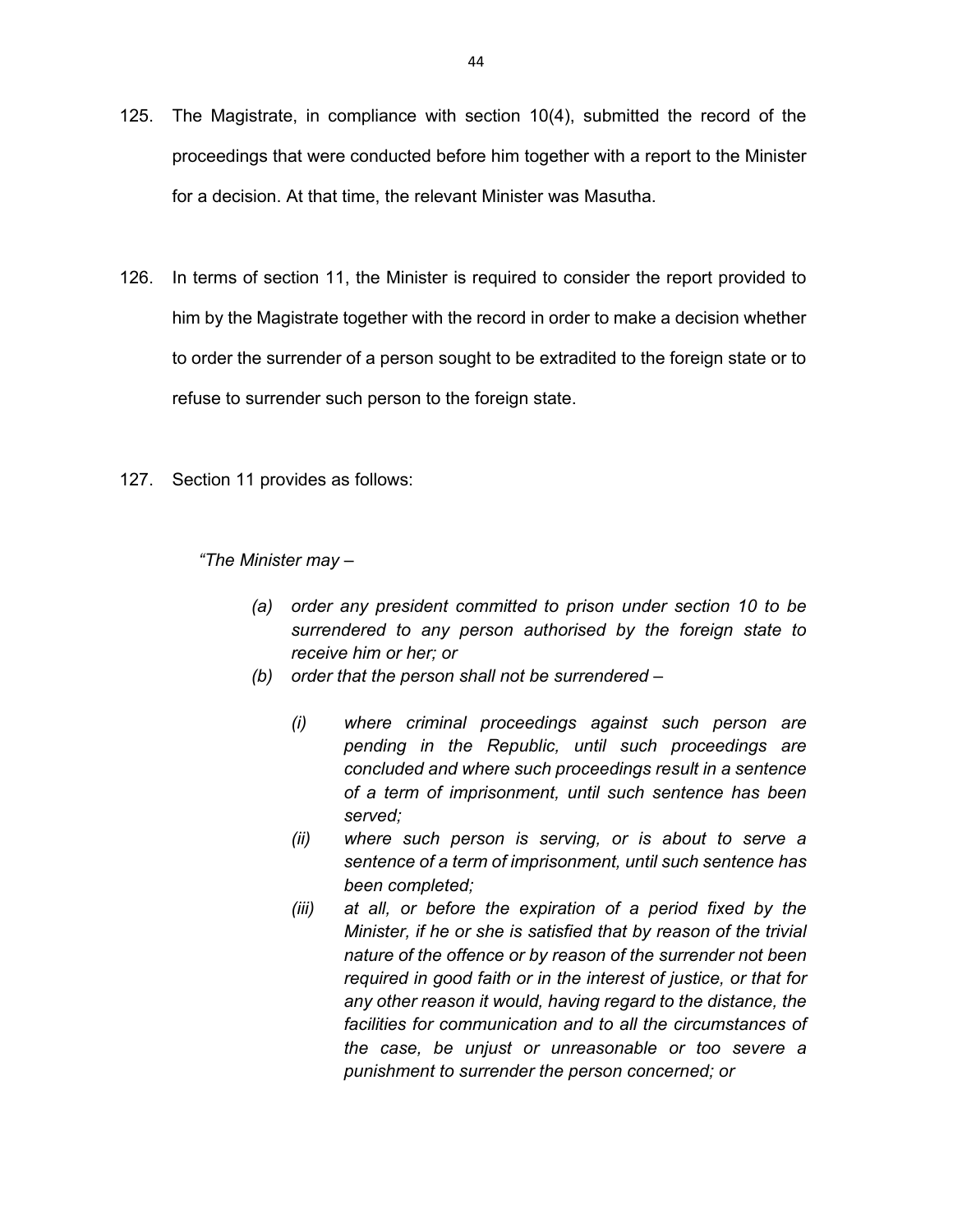- (iv) *if he or she is satisfied that the person concerned will be prosecuted or punished or prejudiced at his or her trial in the foreign state by reason of his or her gender, race, religion, nationality or political opinion."*
- 128. The current Minister after the matter was remitted to him by the order of Court in Chang 1, considered the matter in accordance with the provisions of section 11 for purposes of deciding where Chang should be extradited to. The Minister made a decision that Mr Chang be extradited to Mozambique after the Minister satisfied himself that Chang no longer enjoys immunity from prosecution and the warrant of arrest issued by the Supreme Court judge in Mozambique had been provided to the Minister.
- 129. There would have been no basis for the Minister to have gainsaid the fact that Chang even on the applicant's version no longer enjoys immunity and there would have been no reason for the Minister to gainsay the warrant of arrest that has been issued by Supreme Court judge in a foreign state, Mozambique, when that warrant is lawful and valid.
- 130. The applicant or at least its members who reside in Mozambique and are Mozambican citizens have known about this warrant of arrest and have also known that an indictment has been issued against Mr. Chang. The applicants or at least its members took no steps whatsoever in Mozambique to challenge the legality or otherwise of the warrant of arrest issued by Supreme Court judge, nor have they raised any issue of substance against the fact that an indictment has been issued against Mr Chang submitted to the South African authorities through diplomatic channels to the Minister.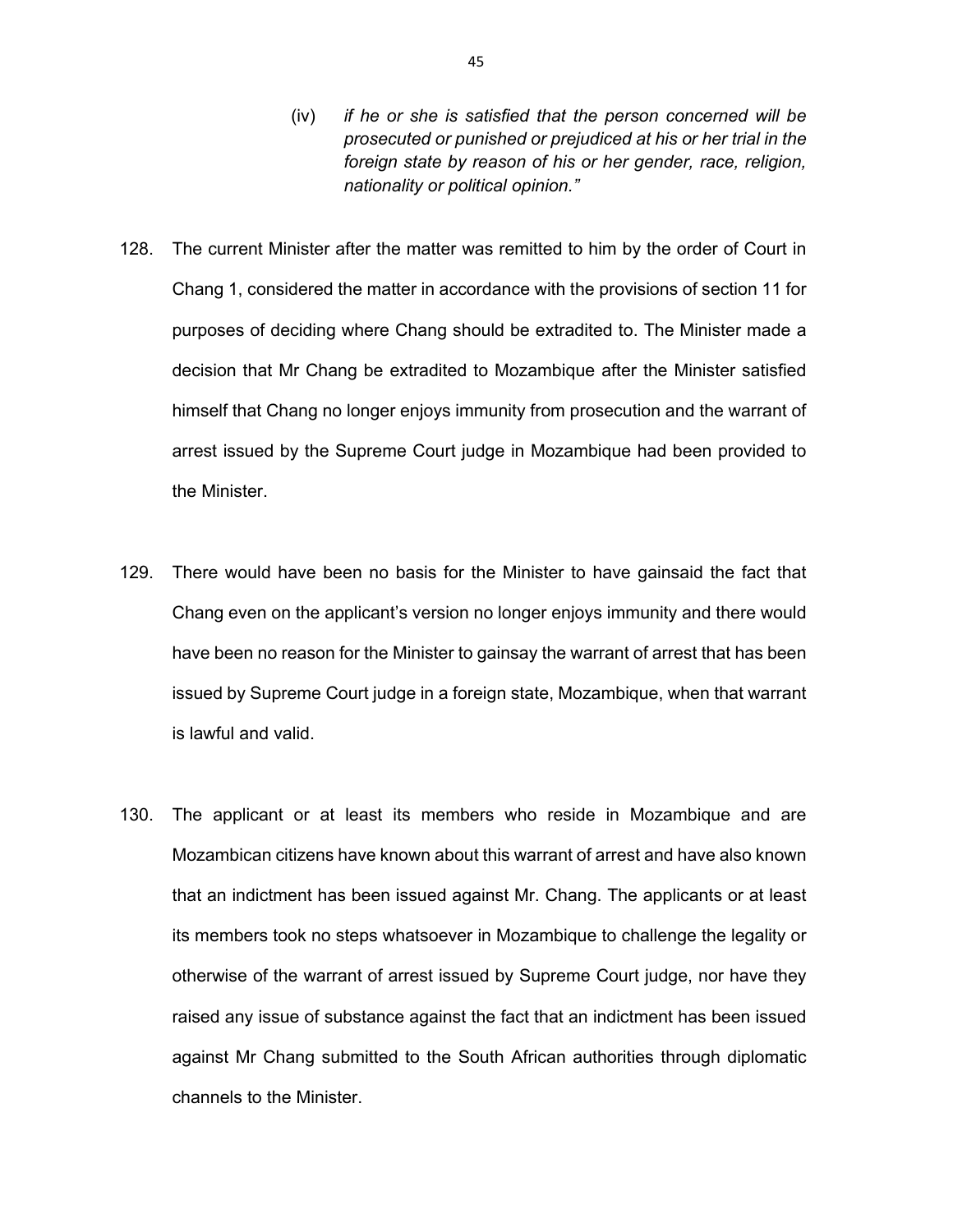- 131. Accordingly, we submit that that there has been full compliance with section 11 of the Extradition Act. Once it is found that there has been full compliance with the provisions of section 11, there is no basis for the applicant to suggest that the Minister's decision ought to be reviewed and set aside. The Minister's decision once it is found that it is in compliance with the enabling legislation, the Extradition Act, must be respected and given effect to. It does not matter that the applicant does not like the decision. It does not matter whether the Minister's decision is right or wrong. In the context of review, the question is whether the decision by the Minister to extradite Chang to Mozambique meet the constitutional standard and it is in accordance with Extradition Act. The decision once found to be rational and intra vires as the Minister exercise the powers that he has, it is the end of the matter.
- 132. Another important legal instrument that is relevant for consideration when the Minister makes a decision whether to extradite Chang to Mozambique, is the SADC protocol. In respect of whether extradition is to be made to the United States, there is an extradition agreement between South Africa and the US. That agreement also becomes important. The Minister considered all these legal instruments and concluded that it would be just an equitable that Chang be extradited to Mozambique. This we submit is for obvious reasons such as that Chang is a citizen of Mozambique, he committed the offences that he is charged with in Mozambique, the people who have suffered severely are the people of Mozambique because they have been deprived of the benefits of economic windfall arising from the donations that have been made for purposes of creating jobs and alleviating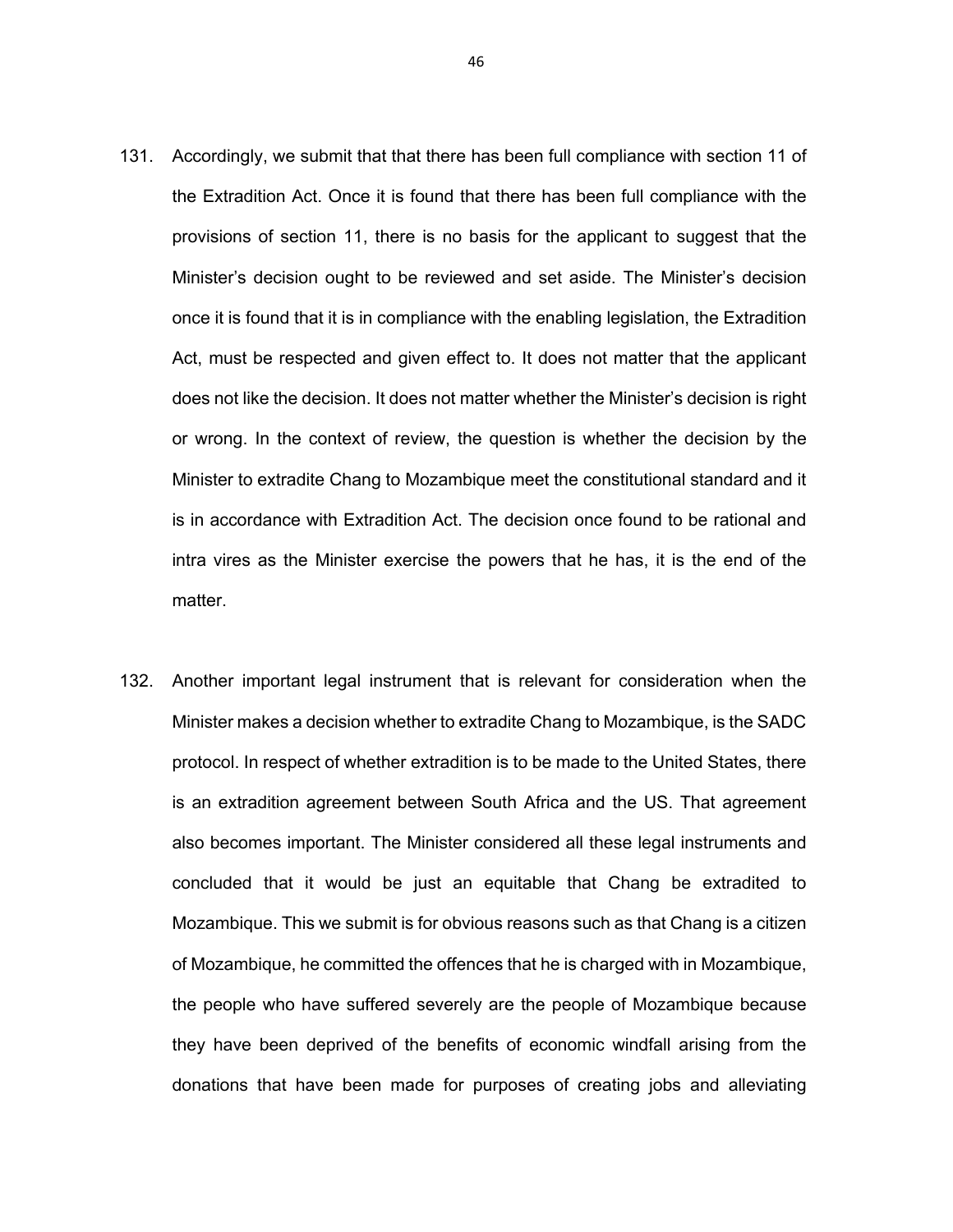poverty and create employment, it is the people of Mozambique that Chang is supposed to account to and he has to do so by facing criminal charges and criminal prosecution in Mozambique.

133. We now turn to the SADC protocol on extradition. We refer to article 4 of the protocol. It provides as follows:

# *"Mandatory grounds for refusal to extradite*

*Extradition shall be refused in any of the following circumstances:* 

- *(a) If the offence for which extradition is requested is of a political nature. An offence of a political nature shall not include any offence in respect of which the state parties have assumed an obligation, pursuant to any multilateral convention, to take prosecutorial action where they do not extradite, or any other offence that the state parties have agreed is not an offence of a political character for the purposes of extradition;*
- *(b) If the requested state has substantial grounds for believing that the request for extradition has been made for the purpose of prosecuting or punishing a person on account of that person's race, religion, nationality, ethnic origin, political opinion, sex or status or that the person's position may be prejudiced for any of those reasons;*
- *(c) If the offence for which extradition is requested constitutes an offence under military law, which is not an offence under ordinary criminal law;*
- *(d) If there has been a final judgment rendered against the person in the requested state or a third state in respect of the offence for which the person's extradition is requested;*
- *(e) If the person whose extradition is requested has, under the law of either state party, become immune from prosecution or punishment for any reason, including lapse of time or amnesty;*
- *(f) If the person whose extradition is requested has been, or would be subjected in the requesting state to torture or cruel, inhuman or degrading treatment or punishment or if that person has not received or*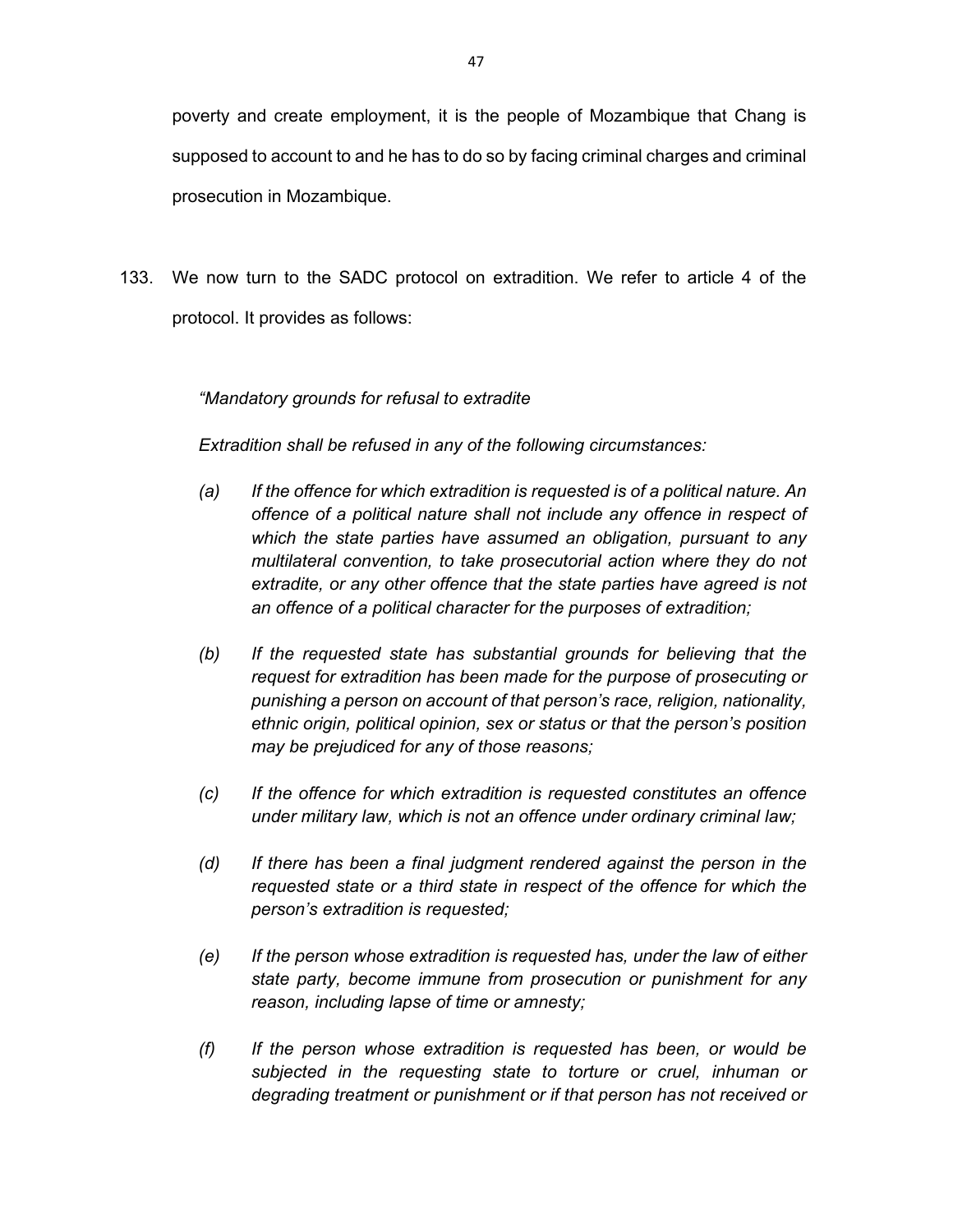*would not receive the minimum guarantees in criminal proceedings, as contained in article 7 of the African Charter on human and peoples' rights; and* 

- *(g) If the judgment of the requesting state has been rendered in absentia and the convicted person has not had sufficient notice of the trial or the opportunity to arrange for his or her defence and he or she has not had or will not have the opportunity to have a case retrite......? in his or her presence."*
- 134. We respectfully submit that none of the prohibitions in article 4 are applicable to Chang. Chang does not enjoy amnesty. There is also no lapse of time which would impede the prosecution of Chang in Mozambique. Chang has not become immune from prosecution. It is common cause on the papers that Chang no longer enjoys immunity. Chang is no longer a member of Parliament.
- 135. The only issue that I raised on a speculative basis without any facts by the applicant is that Mozambique does not say whether Chang enjoys immunity in respect of offences that were committed by him whilst he was a member of Parliament. This rhetorical question which is groundless and speculative has been dealt with by Mozambique in the answering affidavit. Chang does not enjoy immunity at all. Chang does not get any protection from being prosecuted for offences that he committed whilst he was a member of Parliament. It is correct that immunity from prosecution will entail immunity for being arrested for offences for which you are immune from being prosecuted.
- 136. It follows that, if Chang was immunised from prosecution for offences, he committed whilst he was the Minister of Finance and member of Parliament, the Supreme Court judge in Mozambique would not have competently issued an arrest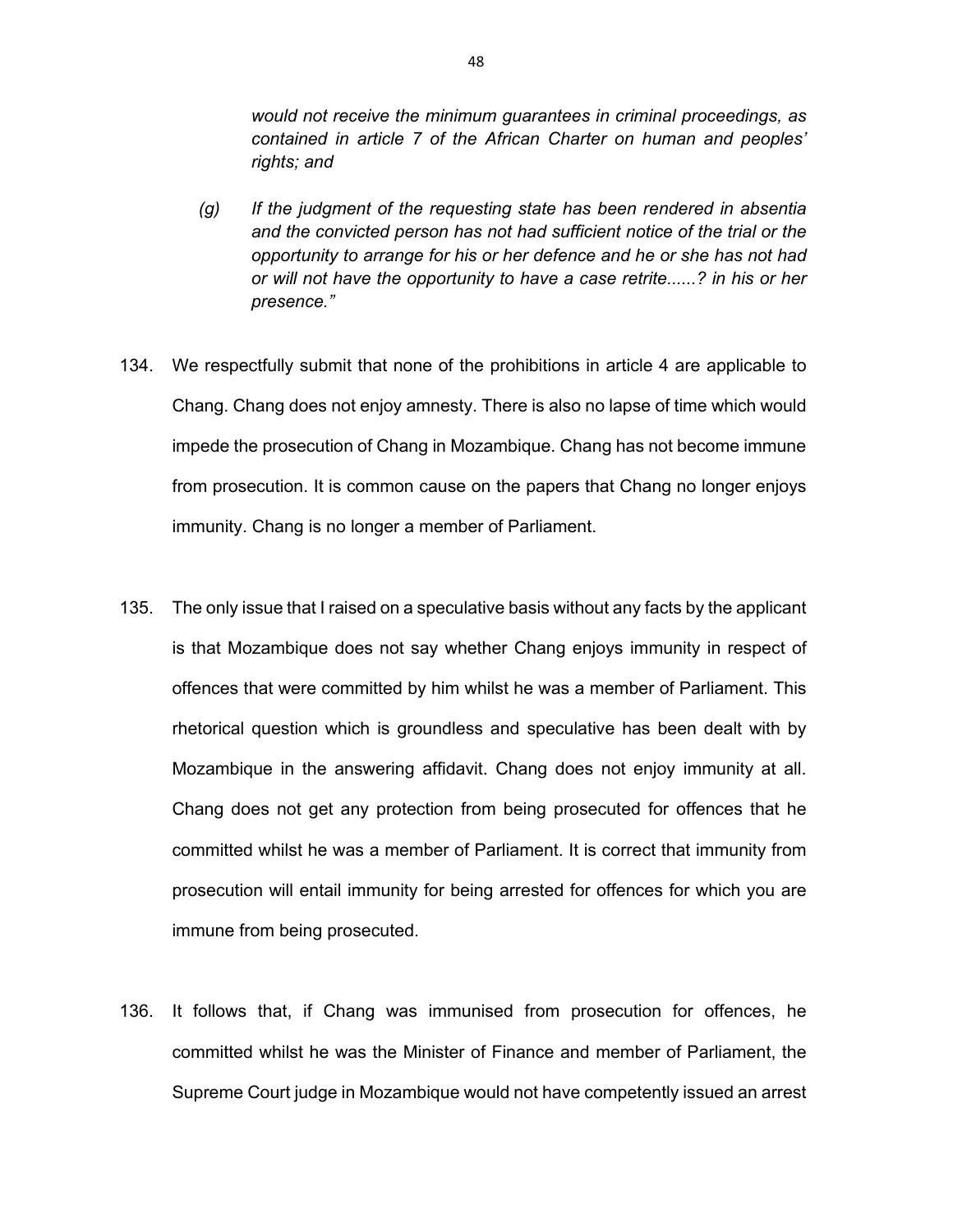warrant for Chang. It follows that Chang would not have been indicted as he has now been by Attorney General of Mozambique, and the indictment in terms of Mozambican law has to be served through the authorisation by the Supreme Court judge. That has happened. In fact, uncontested evidence is that the warrant was authorised to be served outside Mozambique by Supreme Court judge given the fact that Chang's circumstances are of a nature that he is not in Mozambique, and he is sitting in jail in South Africa. That indictment is part of the record, and no issue has been taken by the applicant against that indictment. The indictment remains valid and for all intents and purposes constitute an indictment upon which Chang is required to answer to the criminal charges that are contained in the indictment.

- 137. Article 6 of the protocol which deals with channels of communication and required documents, spells out in article 6(2) a request for extradition and the documents that must accompany that request. This is beyond the issue of dispute because it is accepted as common cause that a request by Mozambique has been scrutinised by a Magistrate in a section 10 enquiry, and the Magistrate found that it passes constitutional muster and also that Chang was extraditable to Mozambique. The warrant for his arrested has been issued and it remains enforceable.
- 138. The protocol deals with concurrent requests in article 11. It provides as follows:
	- *"(1) Where requests are received from two or more states for the extradition of the same person either for the same offence or for different offences the requested state shall determine which of those states the person is to be extradited and shall notify those states of its decision.*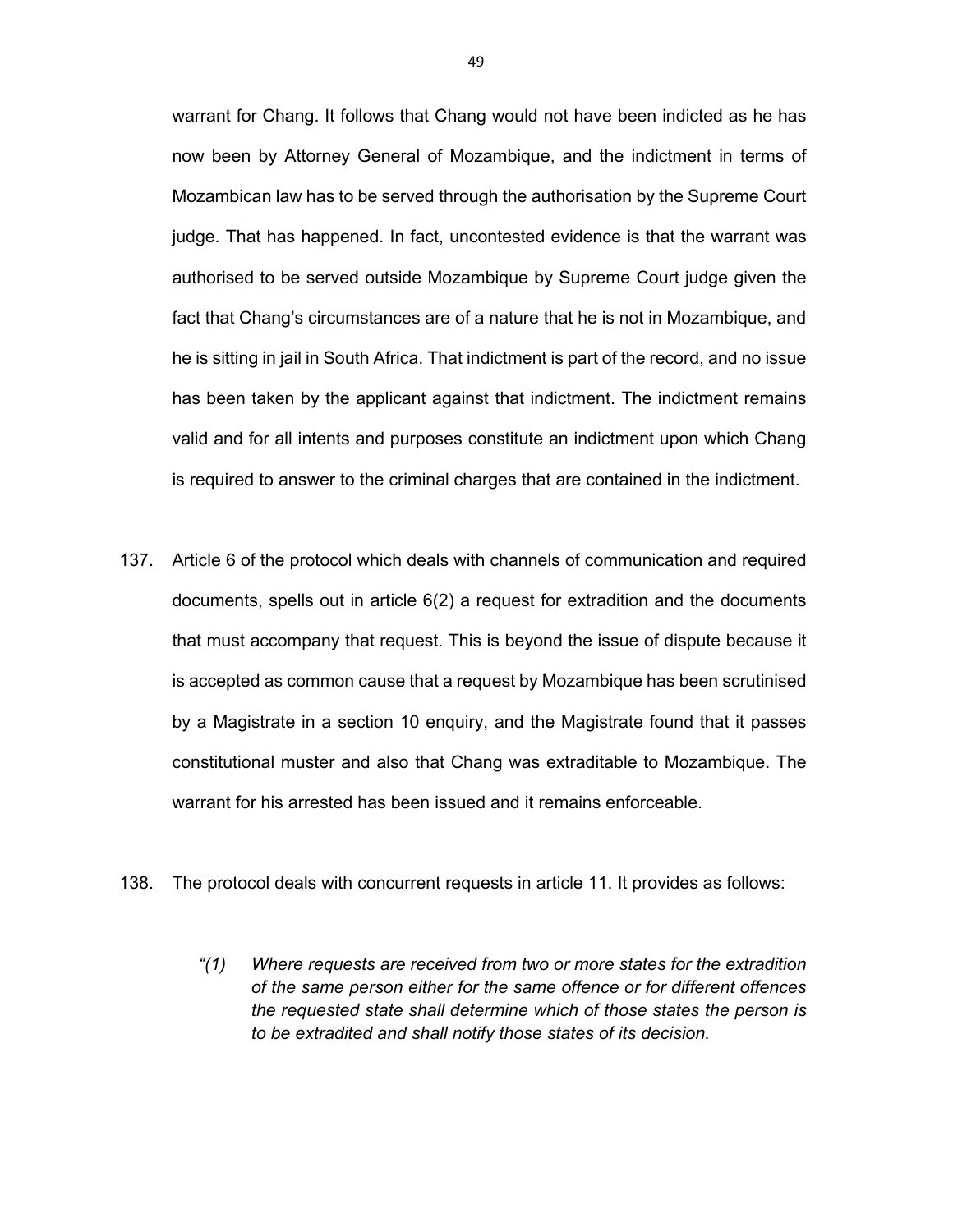- *(2) In determining to which estate a person is to be extradited, the requested state shall have regard to all the relevant circumstances, and, in particular, to:* 
	- *(a) if the request relate to different offences, the relative seriousness of those offences;*
	- *(b) the time and place of commission of each offence;*
	- *(c) the respective dates of the request;*
	- *(d) the nationality of the person to be extradited;*
	- *(e) the ordinary place of residence of the person to be extradited;*
	- *(f) whether the requests were made pursuant to this protocol;*
	- *(g) the interest of the respective state; and*
	- (h) *the nationality of the victim."*

139. In this matter, the Minister was faced with concurrent requests. He was required to act in accordance with article 11(1) by making a decision or a determination as to which of the two states Chang is to be extradited. The Minister has made that decision and therefore he is complied with article 11(1).

140. The request of Mozambique was made pursuant to the protocol. The nationality of the victims is Mozambican. The people of Mozambique lost revenue, the money that has been embezzled, stolen, and fraudulently syphoned, by Chang among others, was money intended for maritime projects of millions of dollars and this money was syphoned through corruption and fraud. The ordinary place of residence of Chang is Mozambique. The nationality of Chang is Mozambican. The offences were committed in Mozambique. The requirements that the Minister is required to consider under article 11, militate strongly for the decision for Chang to be extradited to Mozambique. In fact, to put it bluntly, it would have been irrational for the Minister to have extradited Chang to the United States of America given that the preponderance of factors favoured in all material respects the extradition Chang to Mozambique.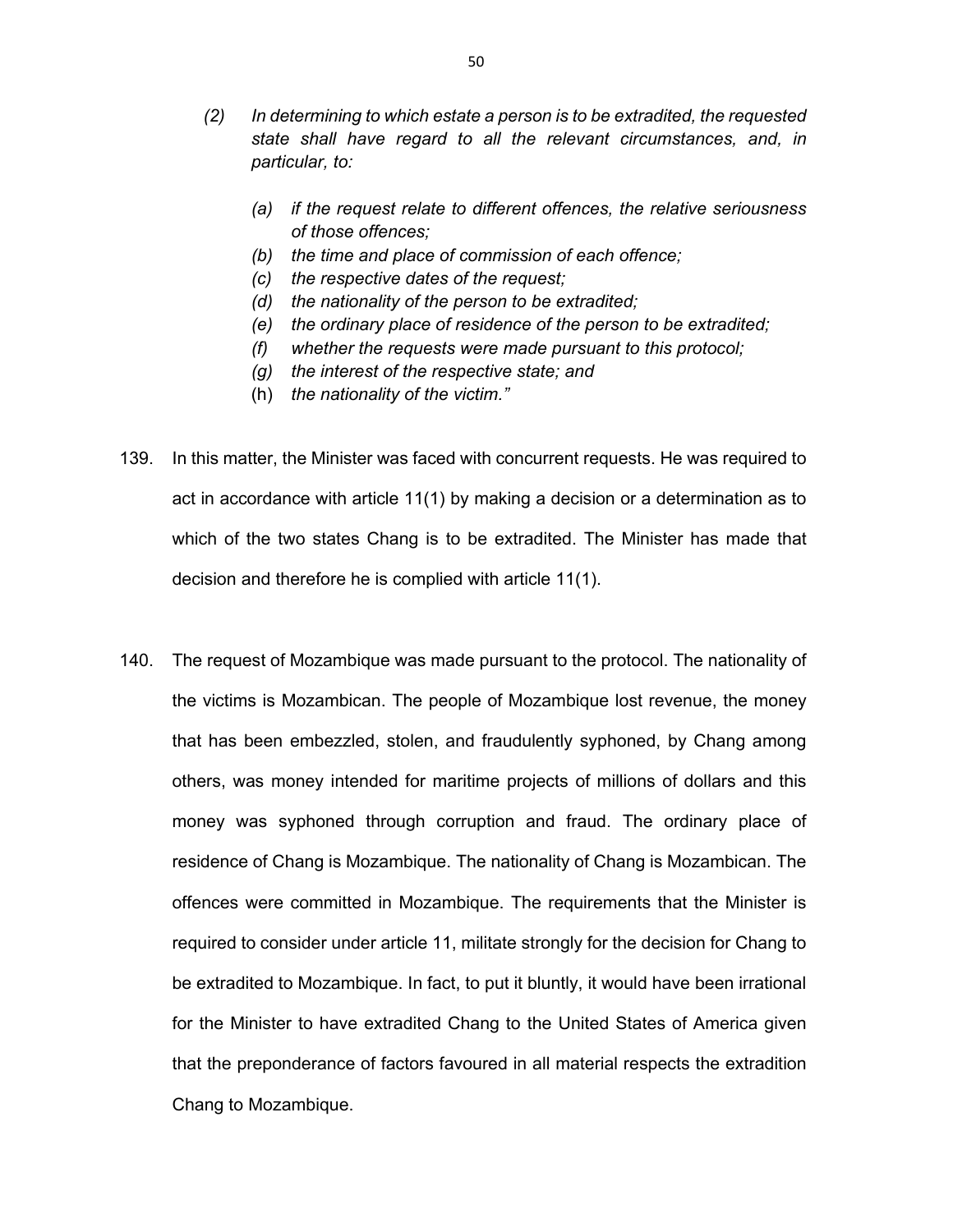- 141. Lastly, we consider the provisions of article 13. Article 13 deals with the surrender of a person. It provides as follows:
	- *"(1) Upon being informed that extradition has been granted, the state parties shall, without undue delay, arrange for the surrender of the person sought and the requested state shall inform the requesting state of the length of time for which the person sought was detained with a view to surrender.*
	- *(2) The person shall be removed from the territory of the requested of state within such reasonable period as the requested state specifies and, if the person is not removed within that period, the requested state may release the person and may refuse to extradite that person for the same offence.*
	- *(3) If circumstances beyond is control prevent either state party from surrendering or removing the person to be extradited, it shall notify the other state party. The two state parties shall mutually decide upon a new date of surrender, and the provisions of paragraph 2 of this article shall apply."*
- 142. We know that the reason why Chang has not been extradited despite the lawful decision by the Minister that he be extradited to Mozambique is because of this illconceived application brought by the applicant. Otherwise, both the requested state (South Africa) and the requesting state (Mozambique) have acted swiftly upon the Minister's decision communicated to Mozambique. The requested state was ready to handover Chang through Interpol South Africa so that he be surrendered to the authorised person in Mozambique through Interpol Mozambique. That has since the halted in order for this application to be ventilated and finalised. Article 13 makes it clear that the surrender of a person upon the Minister's decision must be swift and must be done without undue delay. It is therefore imperative that Chang be extradited without further ado given that Chang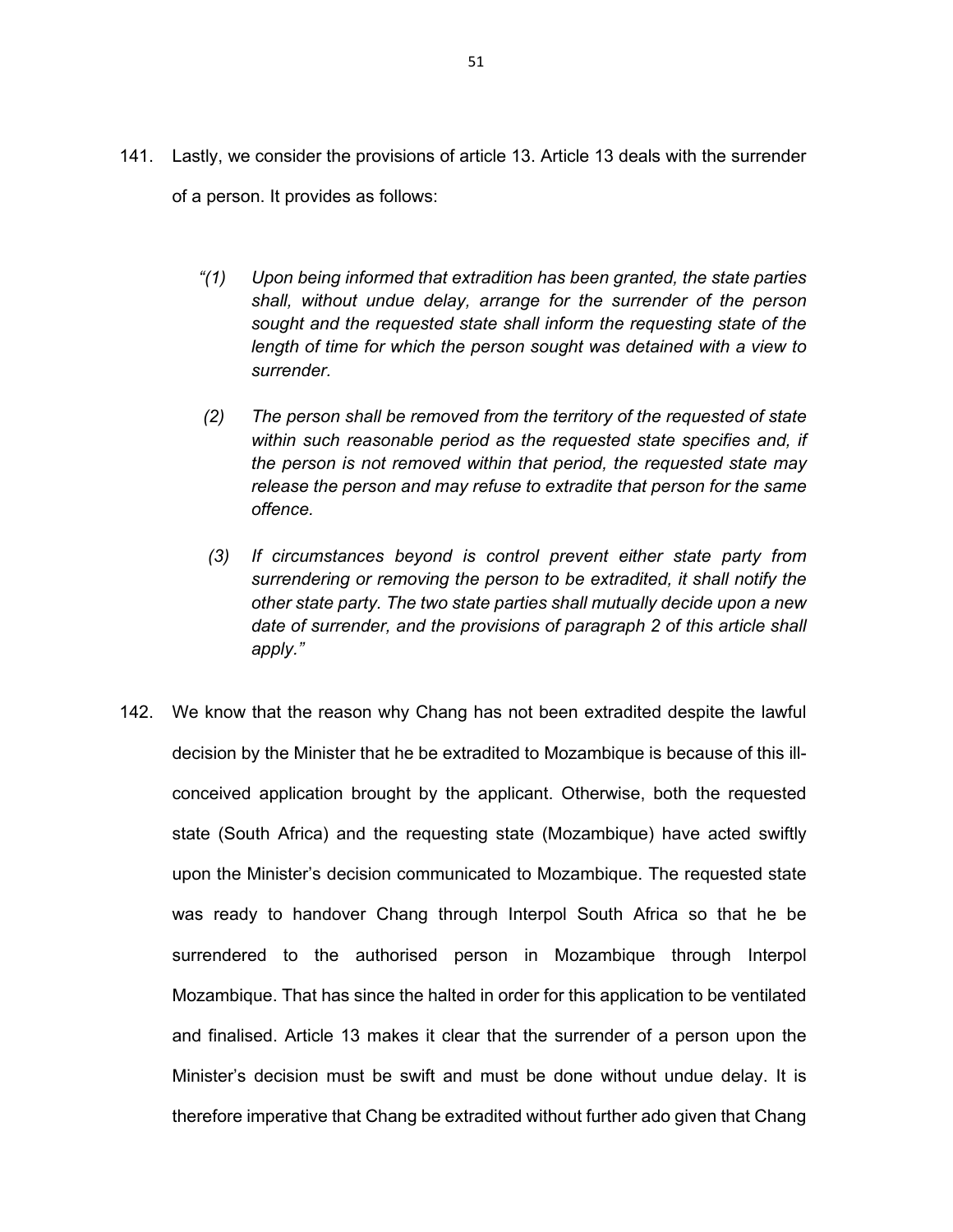has been in the South African prison for over two years without any hint of where he is supposed to go. Finally, when the light shown as to where Chang is to be extradited which is Mozambique, the applicant is interfering with that process.

- 143. Other Courts have on occasion dealt with the provisions of the Extradition Act and the circumstances under which South Africa is obliged to extradite a person to a foreign state or in circumstances where South Africa will not be obliged to extradite a person. It is not in issue that the Minister's decision is subject to judicial scrutiny in that it may be taken to Court by way of judicial review. The decision must be one which is lawful in a sense that it must be authorised by the enabling legislation. It must conform with the Constitution, and it must take into account the constitutional obligations of the state set out in section 7 of the Constitution. Section 7 of the Constitution provides that:
	- *"(1) This Bill of Rights is a cornerstone of democracy in South Africa. It enshrines the rights of all people in our country and affirms the democratic values of human dignity, equality and freedom.*
	- *(2) The state must respect, protect, promote and fulfil the rights in the Bill of Rights.*
	- *(3) The rights in the Bill of Rights are subject to the limitations contained or referred to in section 36, or elsewhere in the bill."*
- 144. The principle of legality applies to the decision taken by the Minister. This much was affirmed by the Constitutional Court in Kaunda vs President of the Republic of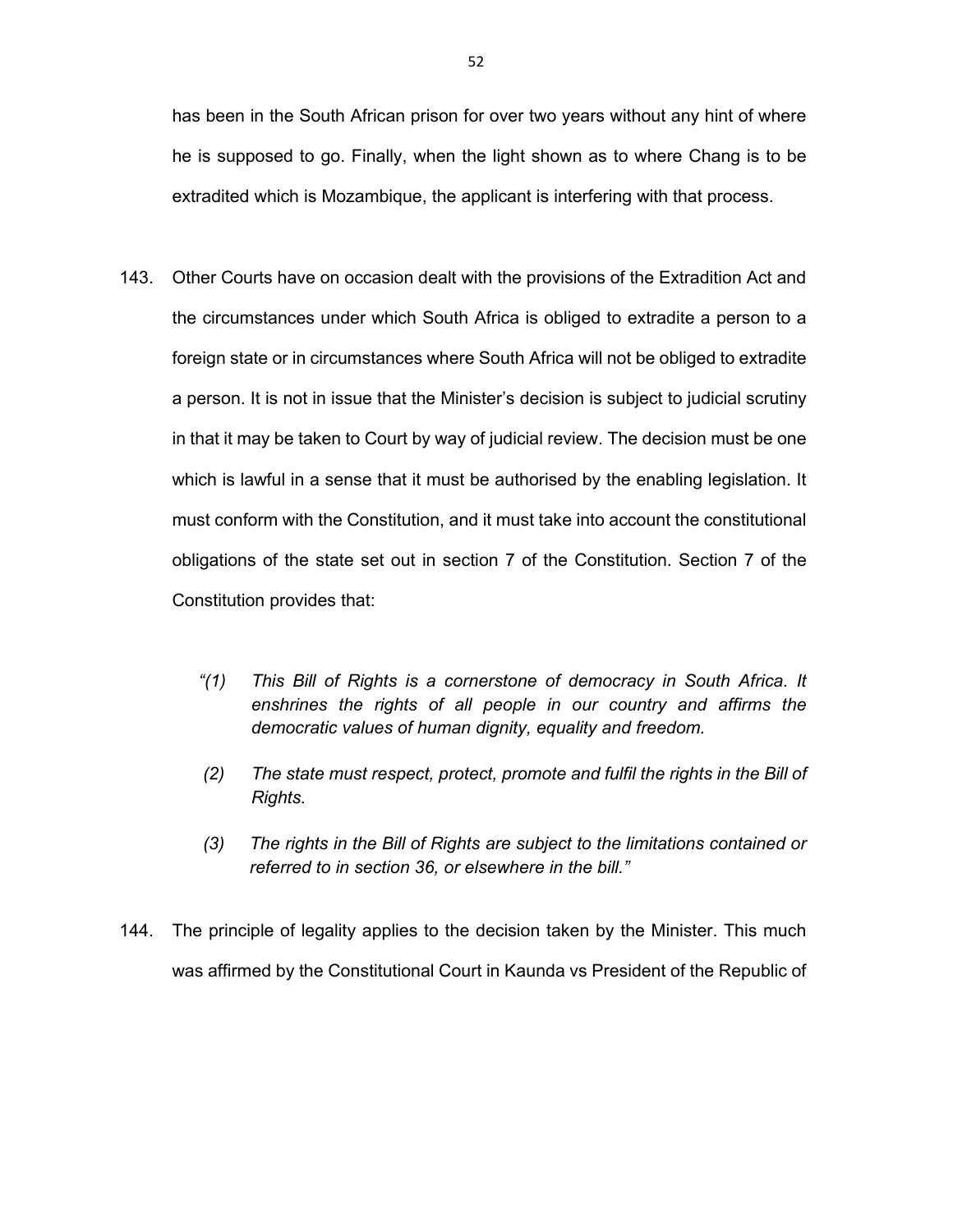South Africa.4 This was further affirmed by Constitutional Court in another related decision of Geuking vs President of the Republic of South Africa.5

- 145. The Minister should act in accordance with the enabling legislation which provides for the mechanisms for the extradition of a person. See in this regard Mohammed vs President of the Republic of South Africa.<sup>6</sup>
- 146. It is accepted that South Africa is a member of the international community and international law, and foreign law finds application to the extent necessary and relevant. Section 39 of the Constitution pertaining to interpretation of Bill of Rights provides as follows:
	- *"(1) When interpreting the Bill of Rights, a court, tribunal or forum* 
		- *(a) must promoted the values that underlie and open and democratic society based on human dignity, equality and freedom;*
		- *(b) must consider international law; and*
		- *(c) consider foreign law.*
	- *(2) When interpreting any legislation, and when developing the common law or customary law, every court, tribunal or forum must promote the spirit, purport and objects of the Bill of Rights.*
	- *(3) The Bill of Rights does not deny the existence of any other rights or freedoms that are recognised or conferred by common-law, customary law or legislation, to the extent that they are consistent with the bill."*
- 147. The South African obligations and our Courts to apply international law when interpreting the fundamental rights in the Bill of Rights, was echoed by the

<sup>4</sup> 2005 (4) SA 235 (CC)

 $5$  2003 (3) SA 34 (CC)

<sup>6</sup> 2001 (3) SA 893 (CC)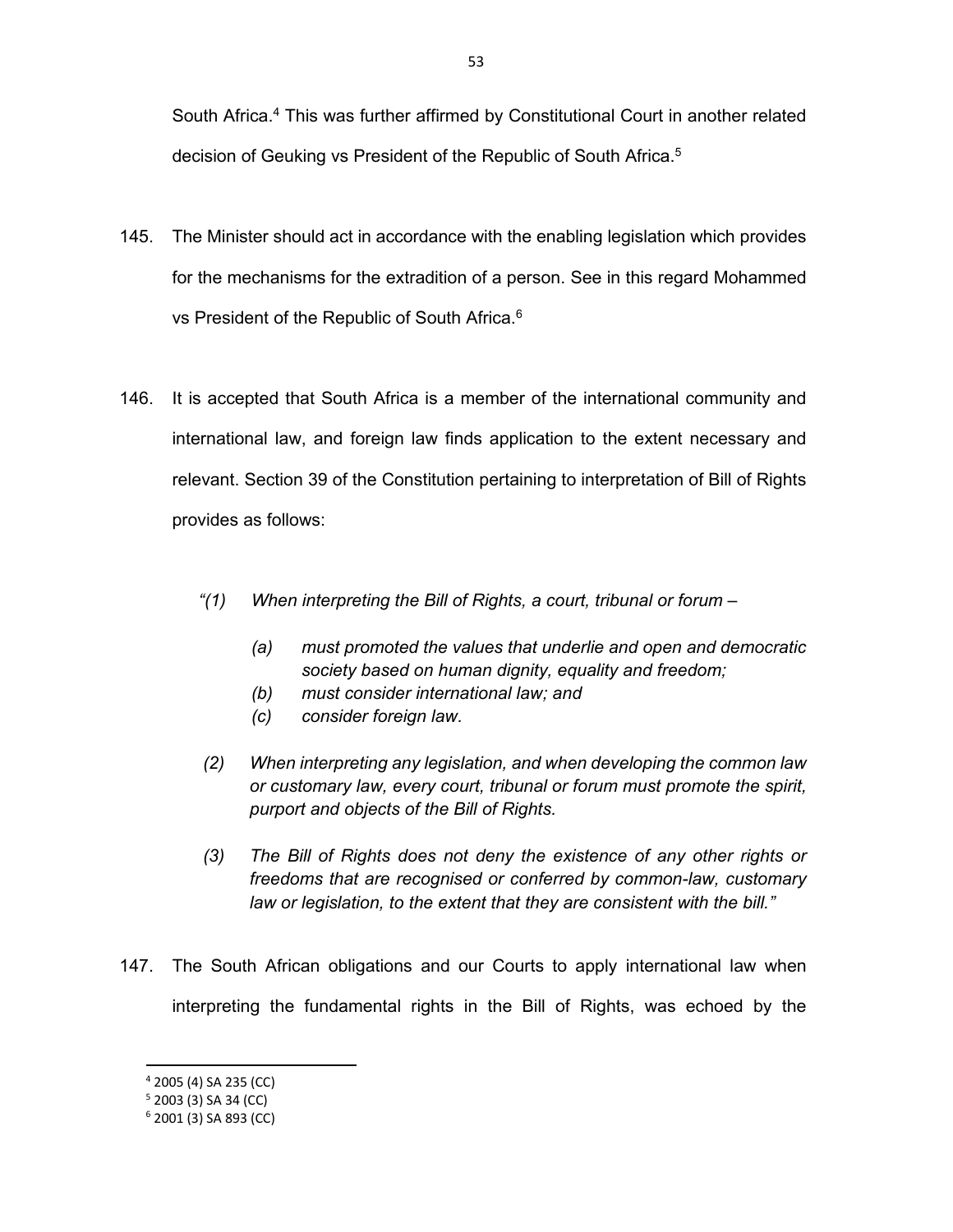Constitutional Court in Harksen vs President of the Republic of South Africa,<sup>7</sup> and quoted in paragraph 33 of the applicant's heads of arguments. We endorse this quotation and reproduce it as is:

*"An extradition procedure works both on an international and domestic plane. Although the interplay of the two may not be severable, they are distinct. On the international plane, a request from one foreign state to another for the extradition of a particular individual and the response to the request will be governed by the rules of public international law. At play are the relations between states. However, before the requested stated may surrender the requested individual, there must be compliance with its own domestic laws. Each state is free to prescribe when and how an extradition request would be acted upon and the procedures for the arrest and surrender of the requested individual. Accordingly, many countries have extradition laws that provide domestic procedures to be followed before there is approval to extradite. In South Africa, extradition is governed domestically by the provisions of the Extradition Act."* 

- 148. This cannot be clearer. As we have set out above, the Minister acted in accordance with the Extradition Act and made a decision that complies with the provisions of the Extradition Act. In addition, the Minister took into account the SADC protocol and other instruments. That cannot be faulted. Rationality which we deal with hereunder involves itself with the means adopted by the Minister to arrive at the decision. The means adopted by the Minister in making the decision is one that is consistent with our constitutional obligations in chapter 2, as well as South Africa's obligation to international community.
- 149. With the above legal exposition in mind, we now turn to dealing with each of the grounds of review relief upon by the applicant.

<sup>7</sup> 2000 (2) SA 825 (CC)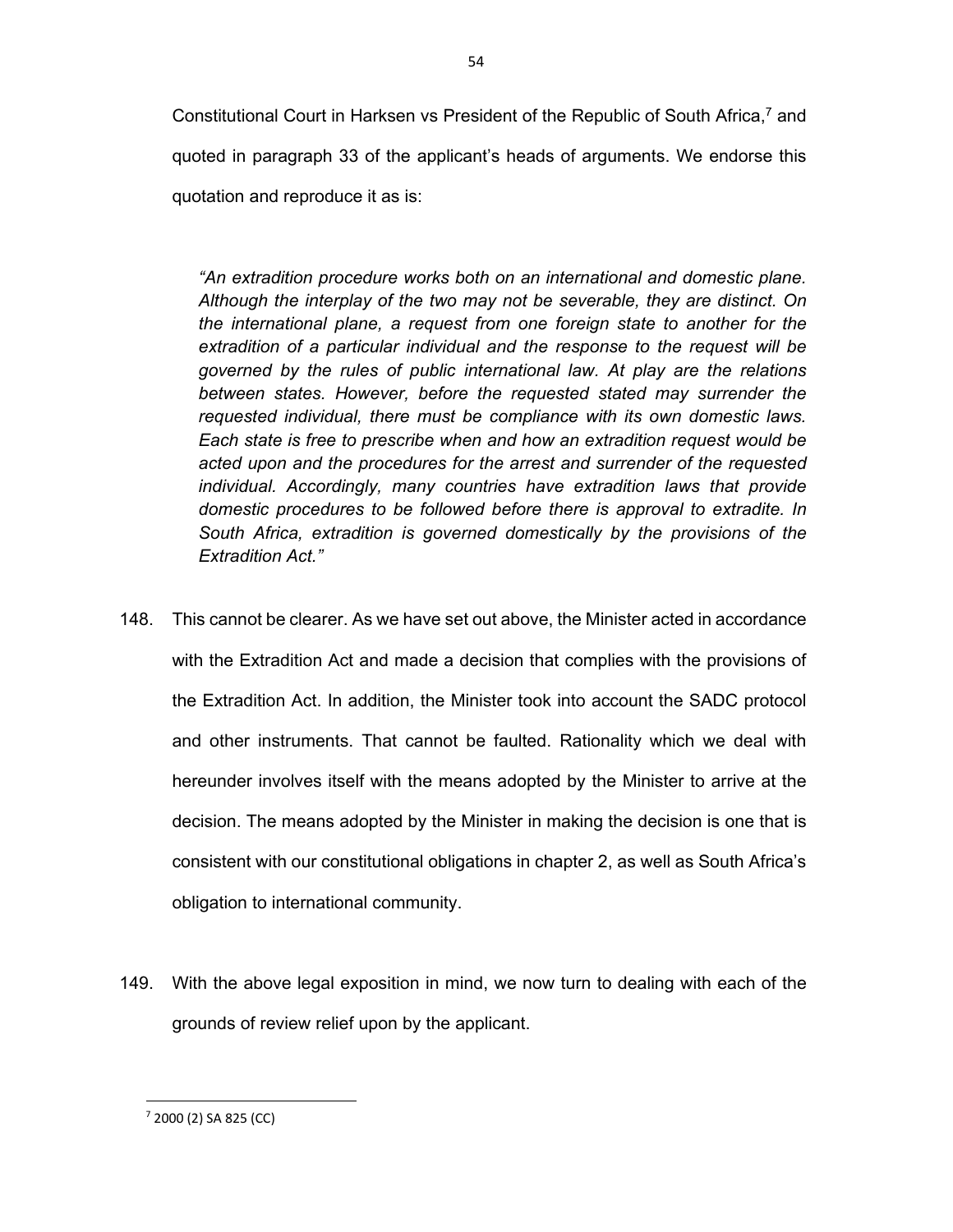### **Is Chang immune from prosecution in Mozambique currently**

- 150. We have disposed of the ground of review pertaining to immunity from prosecution as alleged by the applicant in the founding affidavit and the supplementary affidavit. This ground of review is speculative as it is not grounded on fact. Chang is not immune from prosecution in Mozambique. He has already been indicted to face criminal charges in Mozambique.
- 151. This ground of review has no merit and should be rejected.

#### **No warrant of arrest**

- 152. The other ground of review is that there is no warrant of arrest for Chang. This is patently false given the warrant of arrest that was issued by the Supreme Court judge in Mozambique.
- 153. This disposes of this ground of review.

### **Failure to consider US temporal priority**

154. Article 11 of the protocol is clear that when the Minister is faced with two extradition requests or more, regarded as concurrent requests, the Minister must make a decision in respect of where a person to be extradited has to be released to. There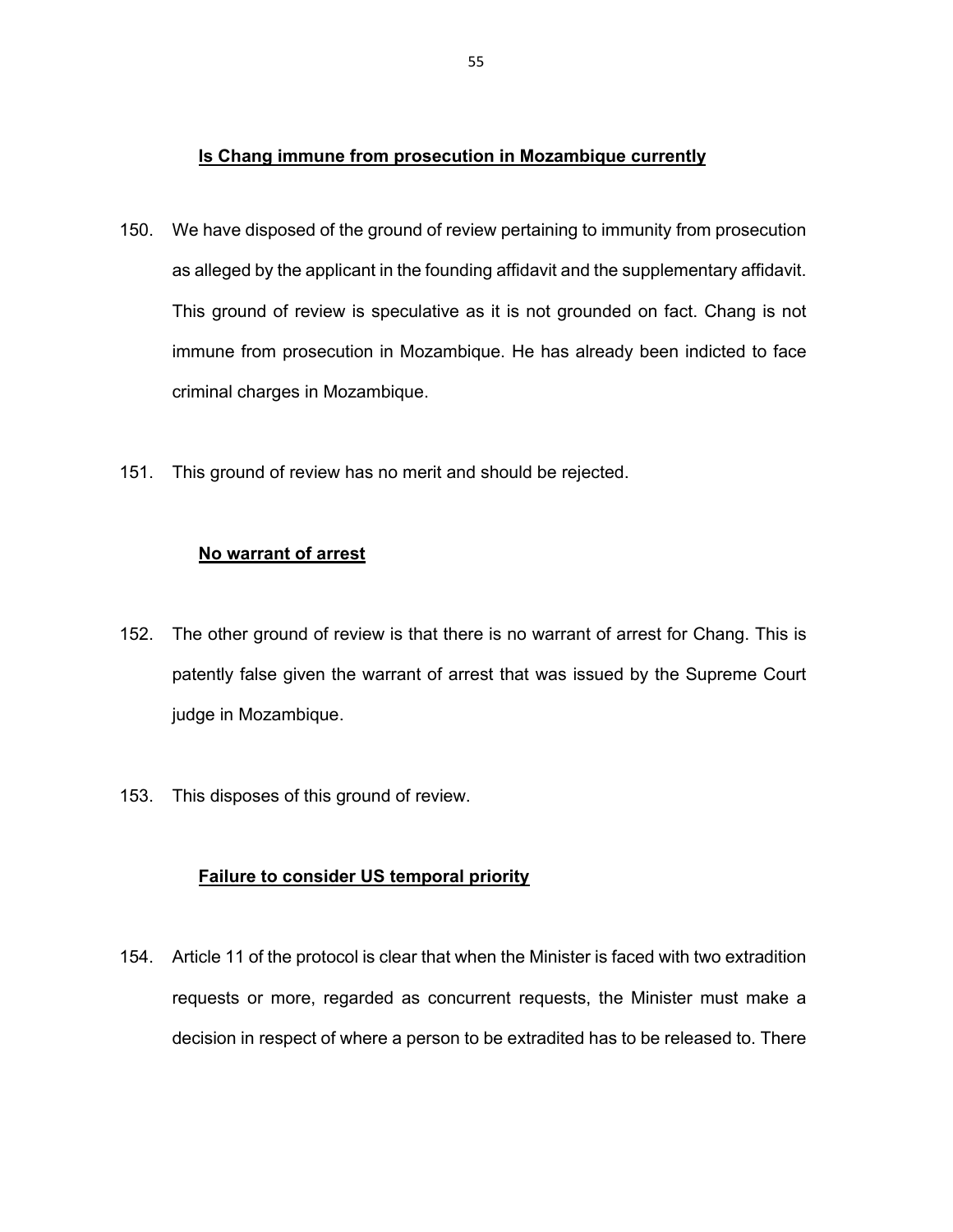is no such thing as temporal priority. The requirements that must be taken into account are those listed in article 11 of the protocol.

- 155. The Extradition Act does not make provision for concurrent requests. Concurrent request is dealt with in the Protocol. South Africa and Mozambique are members of SADC and have both signed the protocol. In accordance with the force international and regional instruments have on domestic laws of respective states, we submit that South Africa and Mozambique as signatories to the Protocol are accordingly bound by its terms.
- 156. There is no basis in this ground of review that the Minister should have accorded the US priority. If it were so, there would have been no reason for the full court in Chang 1 to have remitted the decisions to the Minister for a fresh decision. The full court would have simply ordered that Chang be extradited to the US. However, the full court was alive to the difference principle and the doctrine of separation of powers. In **Trencon** the Constitutional Court cautioned that the court should be wary not to arrogate to itself superior wisdom over other arms of government. Substitution is only resorted to the court in exemptional circumstances, where the decision is a foregone conclusion. This court is in no position to substitute the Minister's decision without trampling on the separation of powers doctrine.
- 157. In any event, the ground of review foreshadowed here has no merit. It should be rejected.

#### **Mozambique's request is in bad faith**

56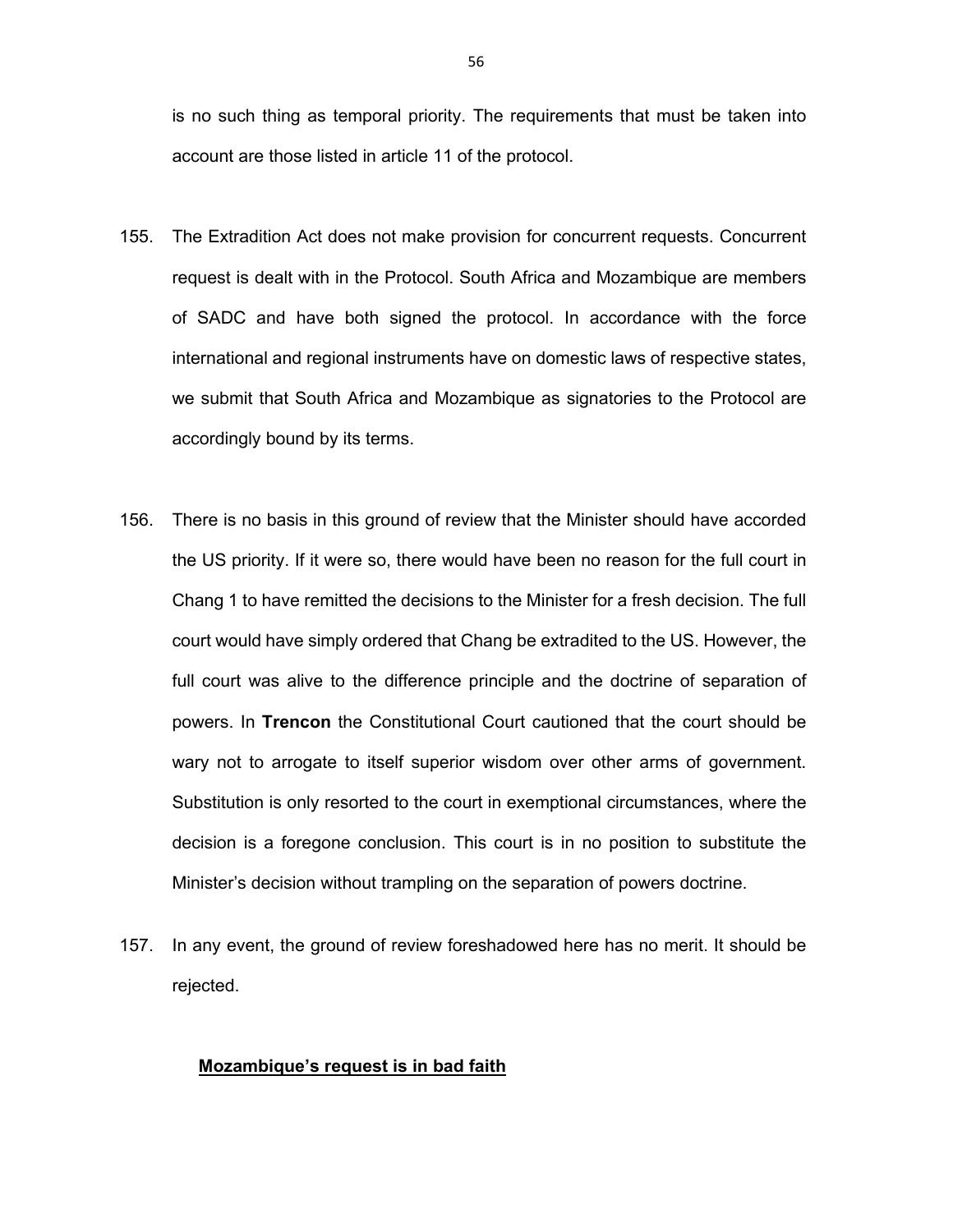- 158. The deponent is in no position to speak about Mozambique's request being in bad faith. In fact, no facts have been placed before Court to demonstrate the bad faith. Again, the onus is on the applicant to prove bad faith. Bad faith can not be inferred. In fact bad faith must be pleaded and substantially motivated.
- 159. Mozambique simply wants to prosecute its citizen for the alleged offences. It has already taken steps to prosecute his co-perpetrators. It has issued an indictment against him. A warrant for his arrest has been issued. A second warrant is also pending enforcement upon him touching on Mozambican soil. He enjoys no immunity from prosecution. All the available facts militate for Chang's extradition to Mozambique than to the US. Mozambique started with the investigation long before Chang was arrested in South Africa on Us warrant. At that time, Chang was not a flight risk, hence no warrant of arrest was in existence. The investigation was at that time still on-going, and the US was in constant communication with Mozambique with both states having committed themselves to mutual assistance.
- 160. For all of the available facts, this ground of review is devoid of any merit and should be dismissed.

# **Violation of international legal duties by South Africa**

161. This ground of review is that the Minister failed to consider or violated South Africa's international legal duties to combat corruption. This ground of review is devoid of any merit because the very purpose to extradite Chang to Mozambique is for him to face criminal charges on corruption. That on its own is Mozambique's seriousness to combat corruption.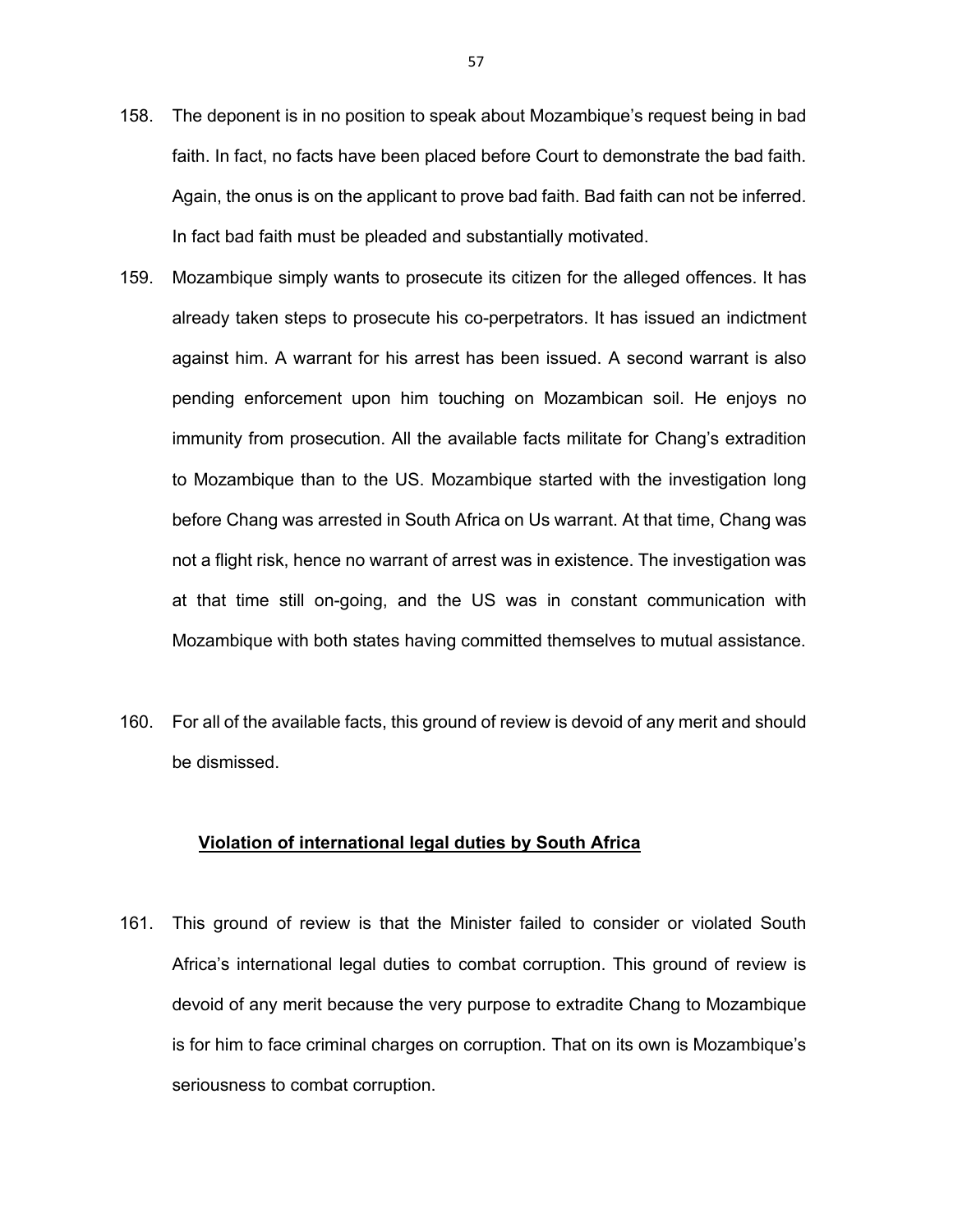- 162. Mozambique is a sovereign state with its laws that govern it. It has its criminal law and procedural law that regulates the prosecution of crimes committed and the conviction and sentencing of offenders. It has an independent judiciary and independent Attorney-General office. The suggestion that extraditing Chang to Mozambique will undermine South Africa's commitment to international obligation is rather unfortunate as it may be construed to be undermining the independence of Mozambique's judiciary, AG's office and its legal system.
- 163. There is no merit in this ground of review, and it should be rejected.

## **Interest of justice and reasonableness**

- 164. The final ground of review is that the interest of justice and reasonableness is to extradite Chang to the US and not Mozambique. There is no basis in this ground of review, and it should be rejected.
- 165. In the supplementary affidavit, the deponent embarks on speculation when realising that the record is deadly against the applicant. This is evident from paragraph 9 of the supplementary affidavit.
- 166. What the deponent now alleges is no longer that there is no warrant of arrest. The deponent now says that there is no valid arrest warrant from Mozambique. This allegation is made in the face of a lawful and authentic warrant of arrest that has been attached to Mozambique's answering affidavit as well as the warrant of arrest which is contained in the record. When the Minister made the decision, he was in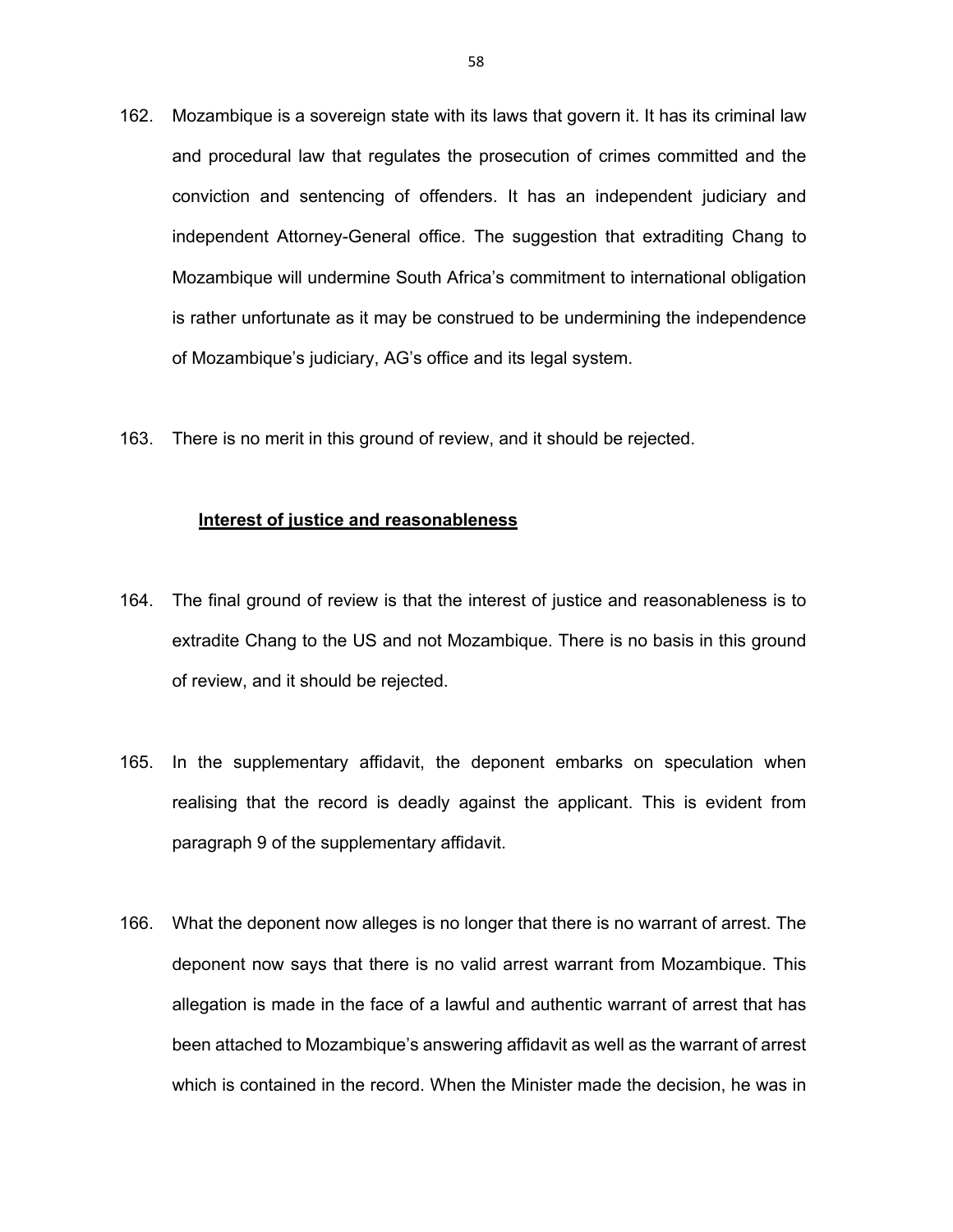possession of the warrant of arrest of Mr Chang from Mozambique. In addition, in the answering affidavit of Mozambique, a further warrant has been attached. This is simply to demonstrate how serious Mozambique is to prosecute Chang for the alleged offences.

- 167. In the supplementary affidavit, the applicant is no longer saying that Chang is immune from prosecution. There is a change of heart, what is alleged is that there is insufficient proof from Mozambique that Mr Chang is not immune from prosecution. Mozambique has already asserted under oath that Chang is not immune from prosecution. The onus is on the applicant to prove that Chang is immune from prosecution. The applicant has failed on motion proceedings to discharge that onus. That should be the end of the matter.
- 168. In the supplementary affidavit the applicant has added a further ground of review that the Minister had no reasons for making his decision. This allegation is devoid of any merit, and it is simply based on speculation. The applicant was provided with reasons before a supplementary affidavit was filed. The applicany elected to take unmeritorious objection to the supplementary record instead of dealing with the reasons. The applicant now wants to see the opinions that the Minister received from various Counsel. This is simply an act of desperation, because an opinion of counsel does not constitute a decision. It is not counsel who must take the decision. The decision must be taken by the Minister and no one else. It does not matter whether the opinions received by the Minister were right or wrong. What matters is that the Minister must take his independent decision. It does not matter what the Minister's advisors say. What maters is that the Minister must take the decision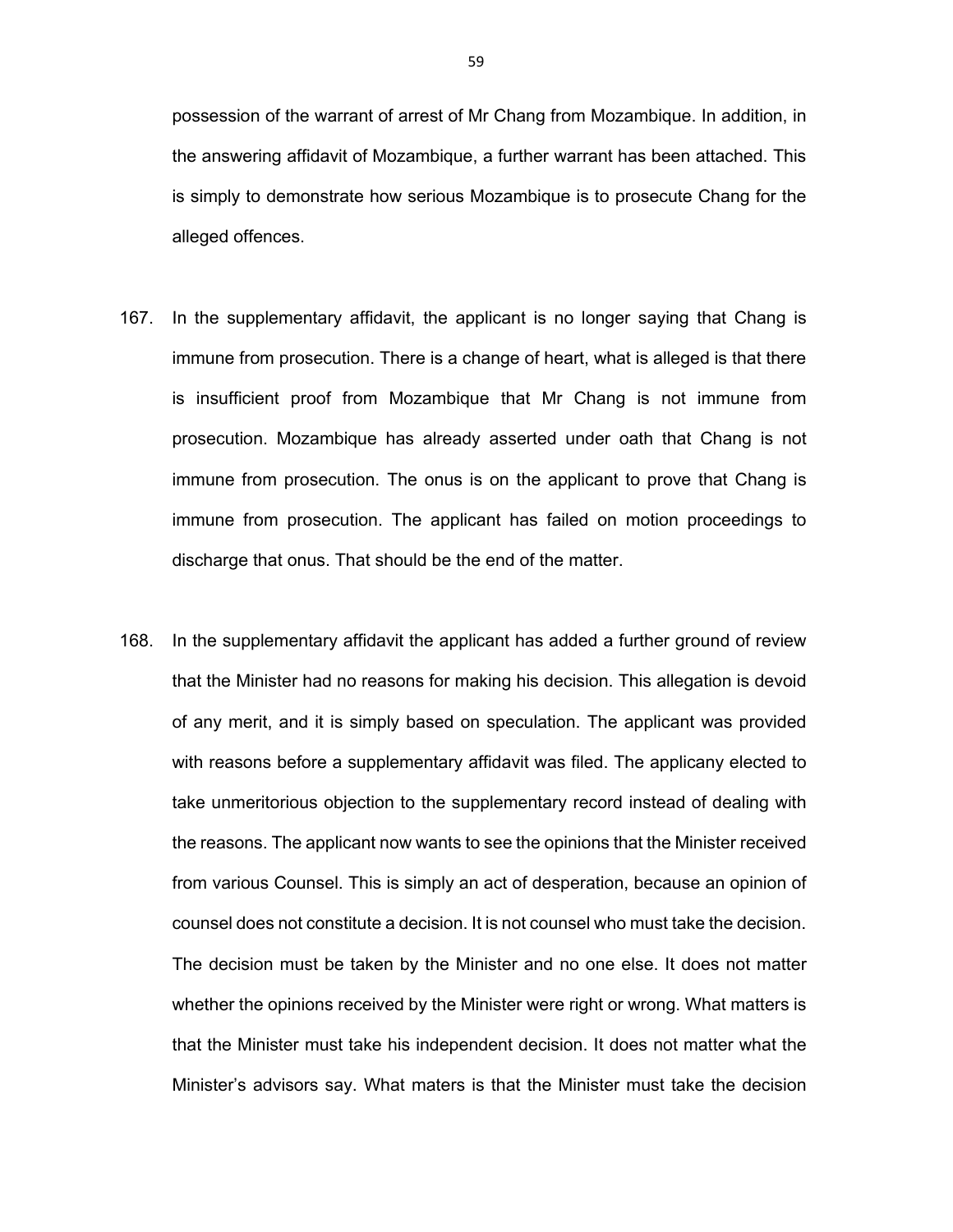and own up to it, and that is precisely what the Minister has done. All what is required is that the Minister's decision must be lawful, constitutional, and rational. The decision does not necessarily have to be correct. It must not necessarily be one that the court would have taken. It must be one that rationally can be defended and not out of kilter. The Minister's decision is unassailable.

- 169. A further ground of review is that the Minister considered how Mr Chang is a witness in another trial when making his decision. This ground of review is clearly misplaced given that the purpose of extradition of Mr Chang to Mozambique is not for him to be a witness, but it is for him to stand trial based on an indictment that was in possession of the Minister at the time when he made the decision. Whether in addition to Chang's extradition to face prosecution the Minister considered other factors is for current purposes of no moment.
- 170. A further ground of review is that the Minister failed to explain the delay in his decision-making. A failure to explain the delay is not a reviewable ground. Neither is a failure to give reasons for the delay result in an extradition to the US. The remedy to failure to make a decision timeously by the decision maker is an application to court to compel the decision maker to make a decision. A remedy is not a reward with an extradition to the US. In fact, Mozambique did bring an application to compel the Minister to make the decision. This is another indicator of Mozambique's desire to have Chang prosecuted without further delays.
- 171. A further and final ground of review is that the Minister failed to explain why he did not accede to the US request which was made before Mozambique. There was no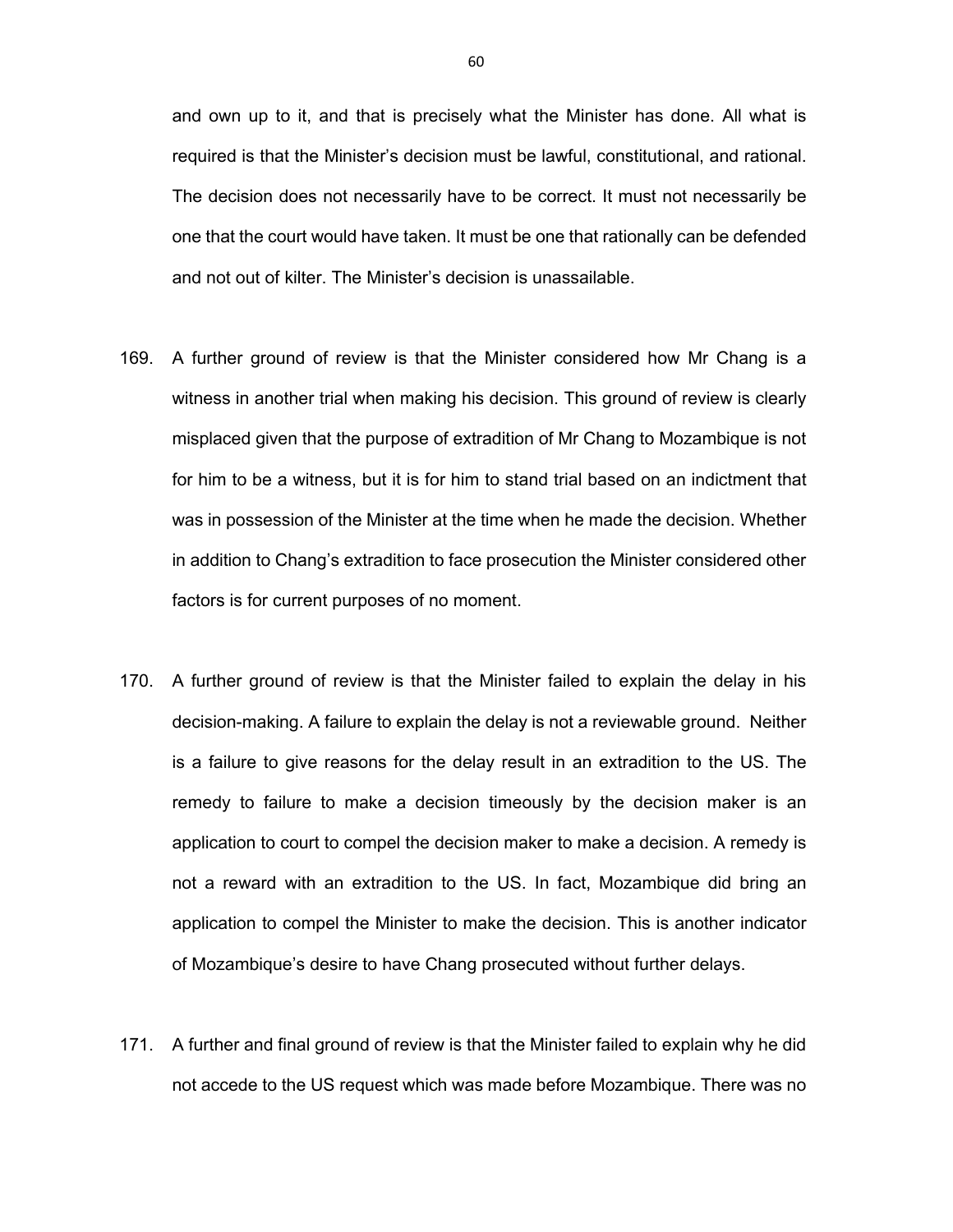obligation on the Minister to explain why he did not accede to the US request. The US has not complained about the Minister's failure not to explain to it why its extradition request was unsuccessful. The US has sought not to participate in the current litigation, neither did it participate in the previous litigation. If there is a party that was to be aggrieved with the extradition decision of the Minister, it should have been the US. The US has not complained, and it has no intention to complain. It seems the US is content with the fact that a decision adverse to its request has been made. It may not like it, but it is content to live with it. It does not lie in the mouth of the applicant to be the unofficial spokesperson of the US uninvited.

- 172. The Minister has explained why he made the decision that Chang be extradited to Mozambique. When making the decision that Chang be extradited to Mozambique, the Minister was acting in compliance with article 11 of the protocol which requires him to make a decision where there are concurrent requests to extradite a person to one of the requesting states. The Minister cannot make the decision to extradite Chang to both requesting states. It is simply practically and legally impossible.
- 173. From paragraph 11 where the deponent deals with the allegation that there is no valid arrest warrant, nothing is factual. All what the deponent states is speculation. There is nothing factual in what is alleged from paragraph 12 to 25 of the supplementary affidavit.
- 174. It is alleged without facts that Chang is a flight risk. Chang cannot be a flight risk when there is a warrant of arrest awaiting him.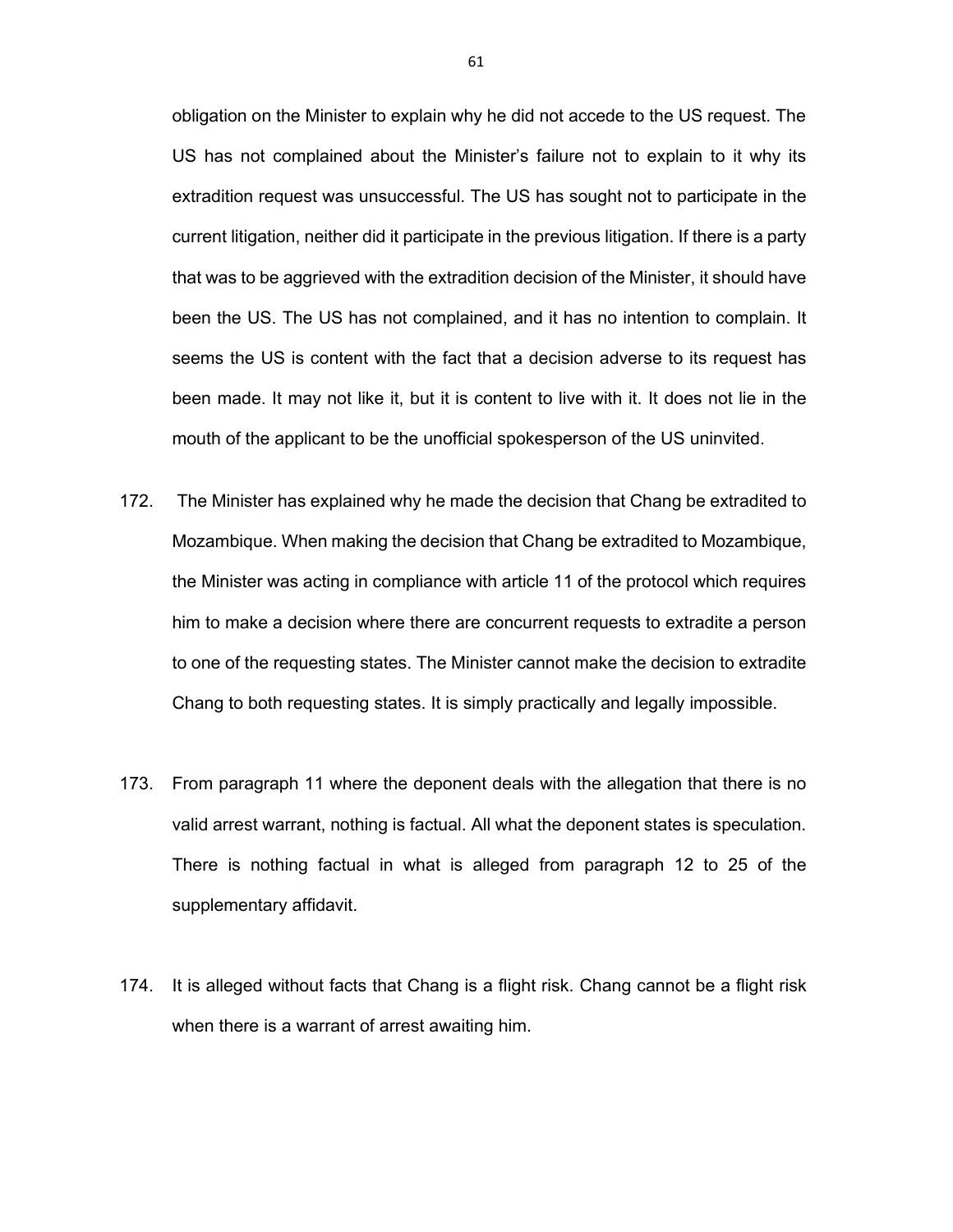- 175. In respect of the allegation that Chang is still immune, the deponent deals with it from paragraph 26 to 44 of the supplementary affidavit. There is nothing factual that is stated in these paragraphs. The deponent is simply embarking on the terrain of speculation.
- 176. It follows that the applicant has failed to set out grounds of review supported by facts which could entitle the applicant to an order.
- 177. We submit that the applicant has failed to discharge the onus resting on it to demonstrate that Chang still enjoys immunity in Mozambique and that there is no warrant of his arrest.
- 178. Once the applicant has failed to discharge its onus in respect of these two, the entire application collapses.
- 179. Finally, we comment about the explanatory affidavit filed by HSF. Nothing turns on it. In terms of the rules of Court, the respondent has an election to either oppose or abide. A respondent that abides has no untrammelled liberty to file some undefined affidavits with no status in terms of the rules of court, and without leave of the court.
- 180. The HSF had an election to be the co-applicant. It cannot be a ghost applicant disguising as respondent. Its explanatory affidavit has no legal status. The respondent had no way to rebut it because they are also cited as respondents. Had HSF joined as co-applicant, the respondent would have been able to answer to HSF's claims.